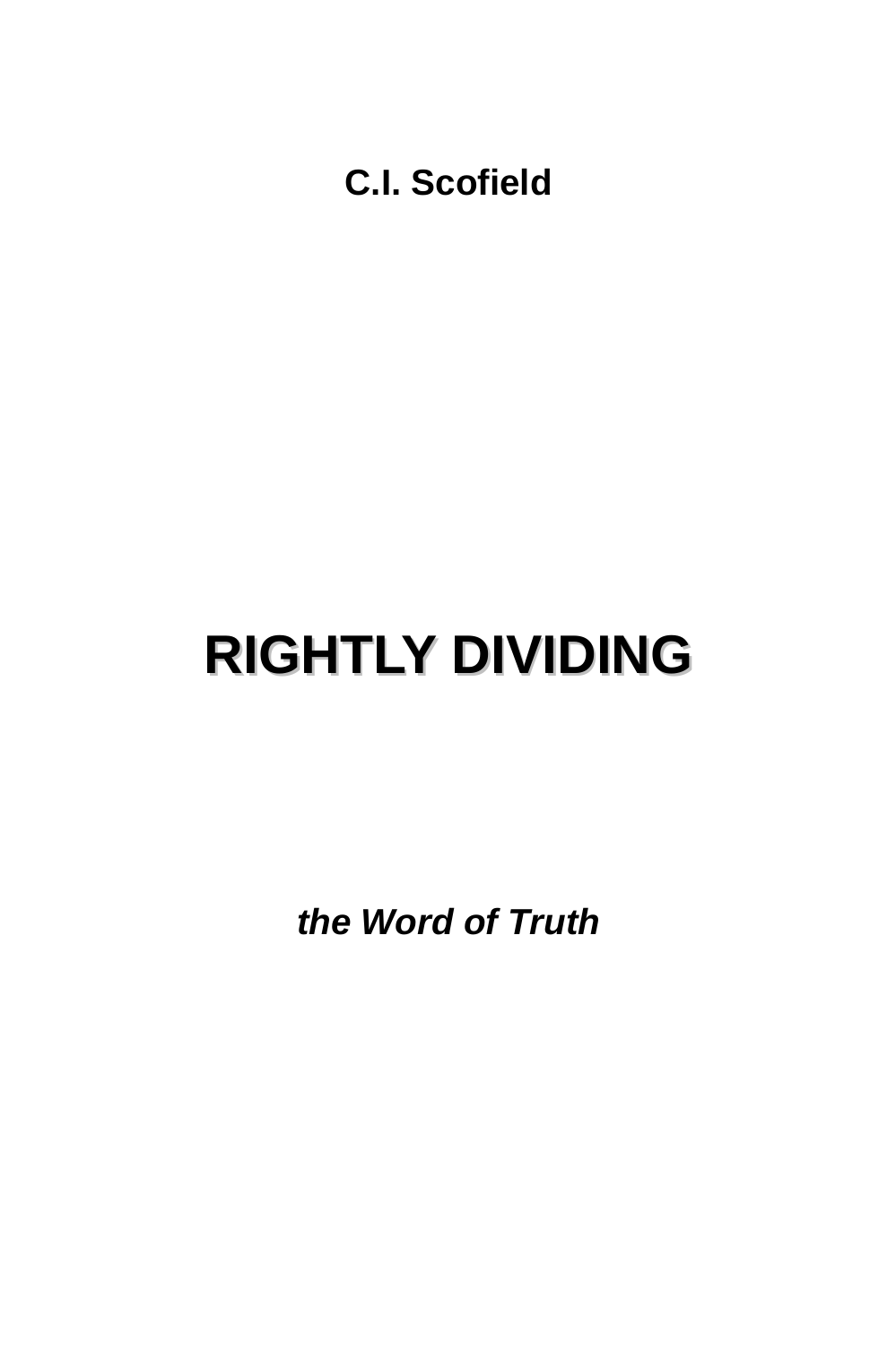### **Contents**

| 2. THE JEW, THE GENTILE, AND THE CHURCH OF GOD 5 |  |
|--------------------------------------------------|--|
|                                                  |  |
|                                                  |  |
|                                                  |  |
|                                                  |  |
|                                                  |  |
|                                                  |  |
|                                                  |  |
|                                                  |  |
|                                                  |  |
|                                                  |  |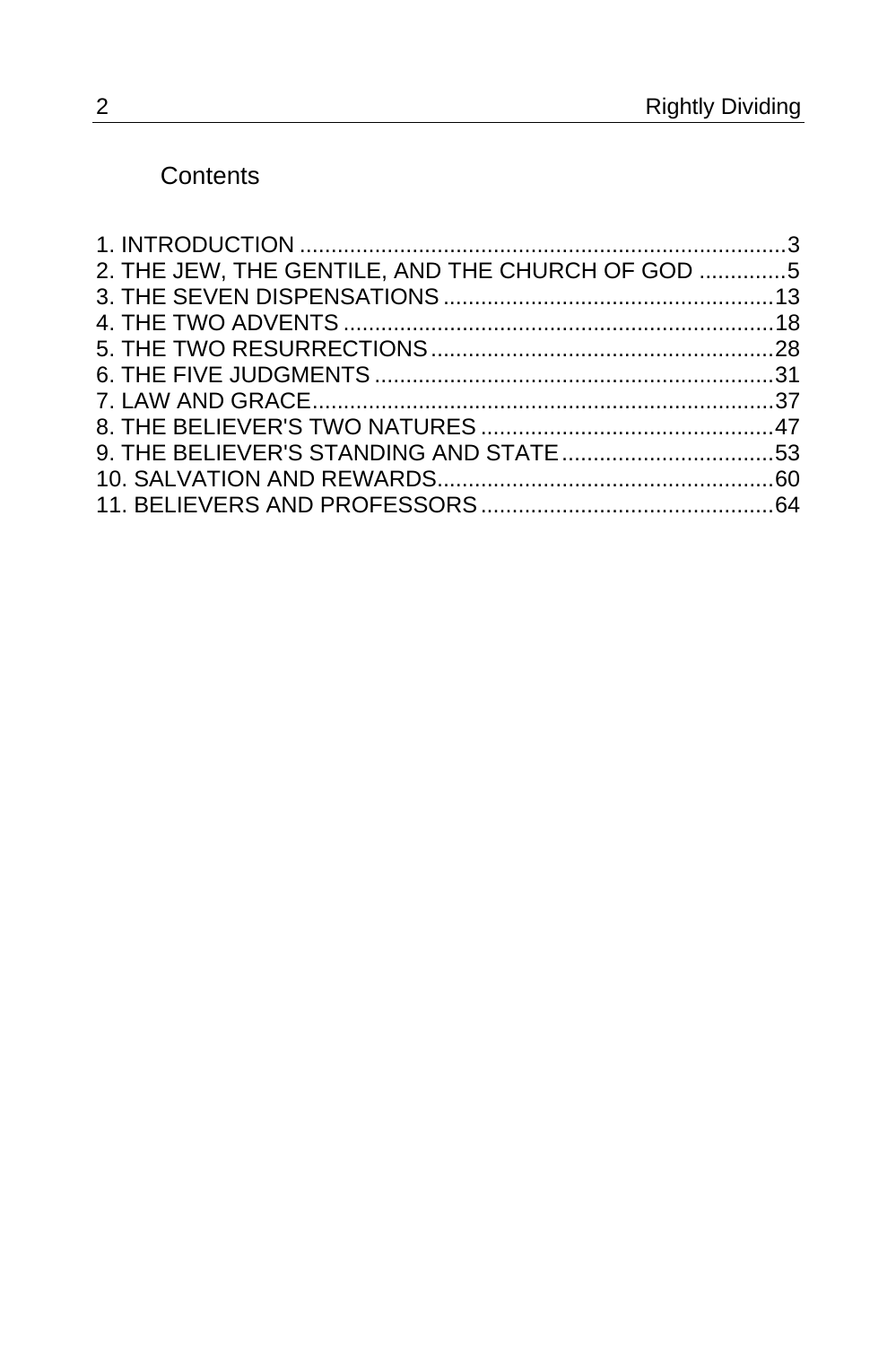### **1. INTRODUCTION**

<span id="page-2-0"></span>In 2 Timothy 2 the believer is presented in seven characters. He is called:

- 1. a son (v. 1),
- 2. a soldier (v. 3),
- 3. an athlete (v. 5),
- 4. a husbandman (v. 6),
- 5. a workman (v. 15),
- 6. a vessel (v. 21), and
- 7. a servant (v. 24).

With each of these characters there is a well-suited exhortation. As a son, Timothy is exhorted to be strong in grace. Grace goes with sonship, just as law goes with servitude - as we learn from Galatians. Then, as a soldier, Timothy is exhorted to endure hardness and to avoid worldly entanglements; these are right elements of good soldiership. As a vessel, he is to be cleansed, separated; as a servant, gentle, patient, meek; and so of each of these seven aspects of his life as a Christian.

In 2 Timothy 2:15 he is told what is required of him as a workman: "Study to show thyself approved unto God, a workman that needeth not to be ashamed, rightly dividing the word of truth." The Word of truth, then, has right divisions, and it must be evident that, as one cannot be "a workman that needeth not to be ashamed" without observing them, so any study of that Word which ignores those divisions must be in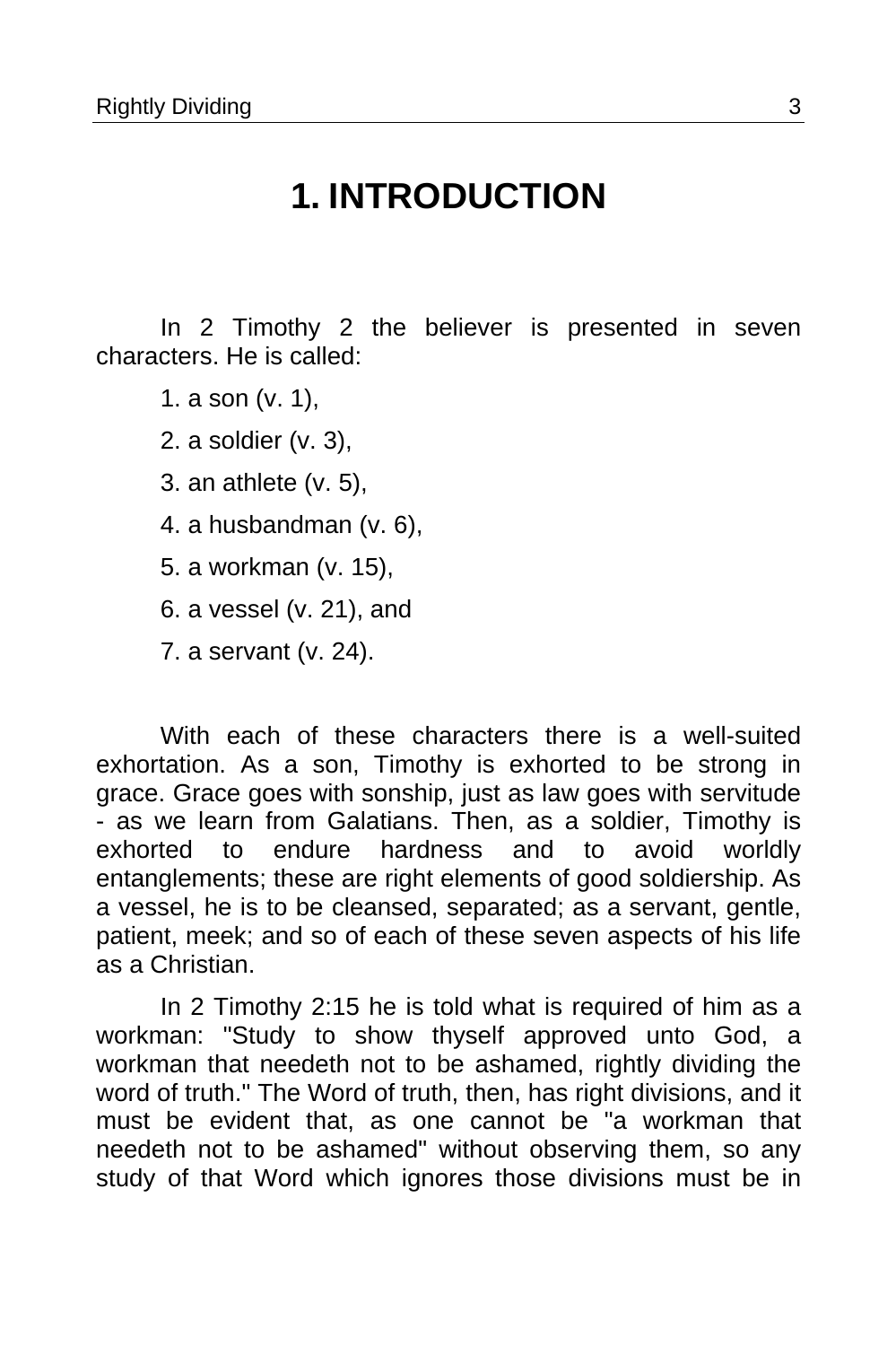large measure profitless and confusing. Many Christians freely confess that they find the study of the Bible weary work. More find it so, who are ashamed to make the confession. The purpose of this pamphlet is to indicate the more important divisions of the Word of truth. That this could not be fully done short of a complete analysis of the Bible is, of course, evident. But it is believed that enough is given to enable the diligent student to perceive the greater outlines of truth and something of the ordered beauty and symmetry of that Word of God which, to the natural mind, seems a mere confusion of inharmonious and conflicting ideas.

The student is earnestly exhorted not to receive a single doctrine upon the authority of this book, but, like the noble Bereans (Acts 17:11), to search the Scriptures daily whether these things are so. No appeal is made to human authority. "The anointing which ye have received of him abideth in you, and ye need not that any man teach you" (1 John 2:27).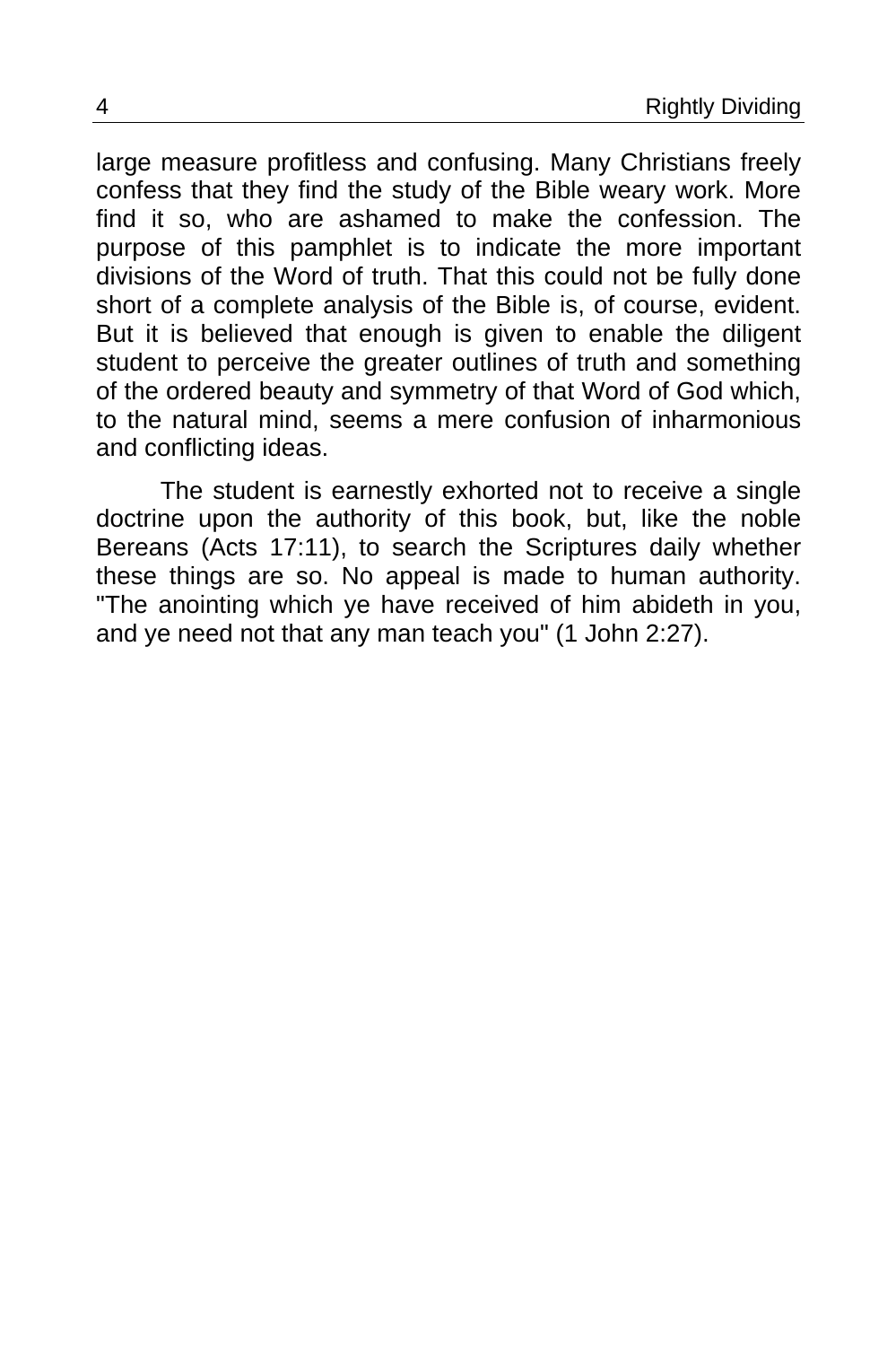## <span id="page-4-0"></span>**2. THE JEW, THE GENTILE, AND THE CHURCH OF GOD**

Give none offence, neither to the Jews, nor to the Gentiles, nor to the church of God (1 Corinthians 10:32).

Whoever reads the Bible with any attention cannot fail to perceive that more than half of its contents relate to one nation: the Israelites. He perceives, too, that they have a distinct place in the dealings and counsels of God. Separated from the mass of mankind, they are taken into covenant with Jehovah, who gives them specific promises not given to any other nation. Their history alone is told in Old Testament narrative and prophecy; other nations are mentioned only as they touch the Jew. It appears, also, that all the communications of Jehovah to Israel as a nation relate to the Earth. If faithful and obedient, the nation is promised earthly greatness, riches, and power; if unfaithful and disobedient, it is to be scattered among all people, from the one end of the earth even unto the other" (Deut. 28:64). Even the promise of the Messiah is of blessing to "all the families of the Earth."

Continuing his research, the student finds mention in Scripture of another distinct body, which is called the church. This body also has a peculiar relation to God and, like Israel, has received from Him specific promises. But similarity ends there, and the most striking contrast begins. Instead of being formed of the natural descendants of Abraham alone, it is a body in which the distinction of Jew and Gentile is lost. Instead of the relation being one of mere covenant, it is one of birth. Instead of obedience bringing the reward of earthly greatness and wealth, the church is taught to be content with food and raiment, and to expect persecution and hatred; it is perceived that just as distinctly as Israel stands connected with temporal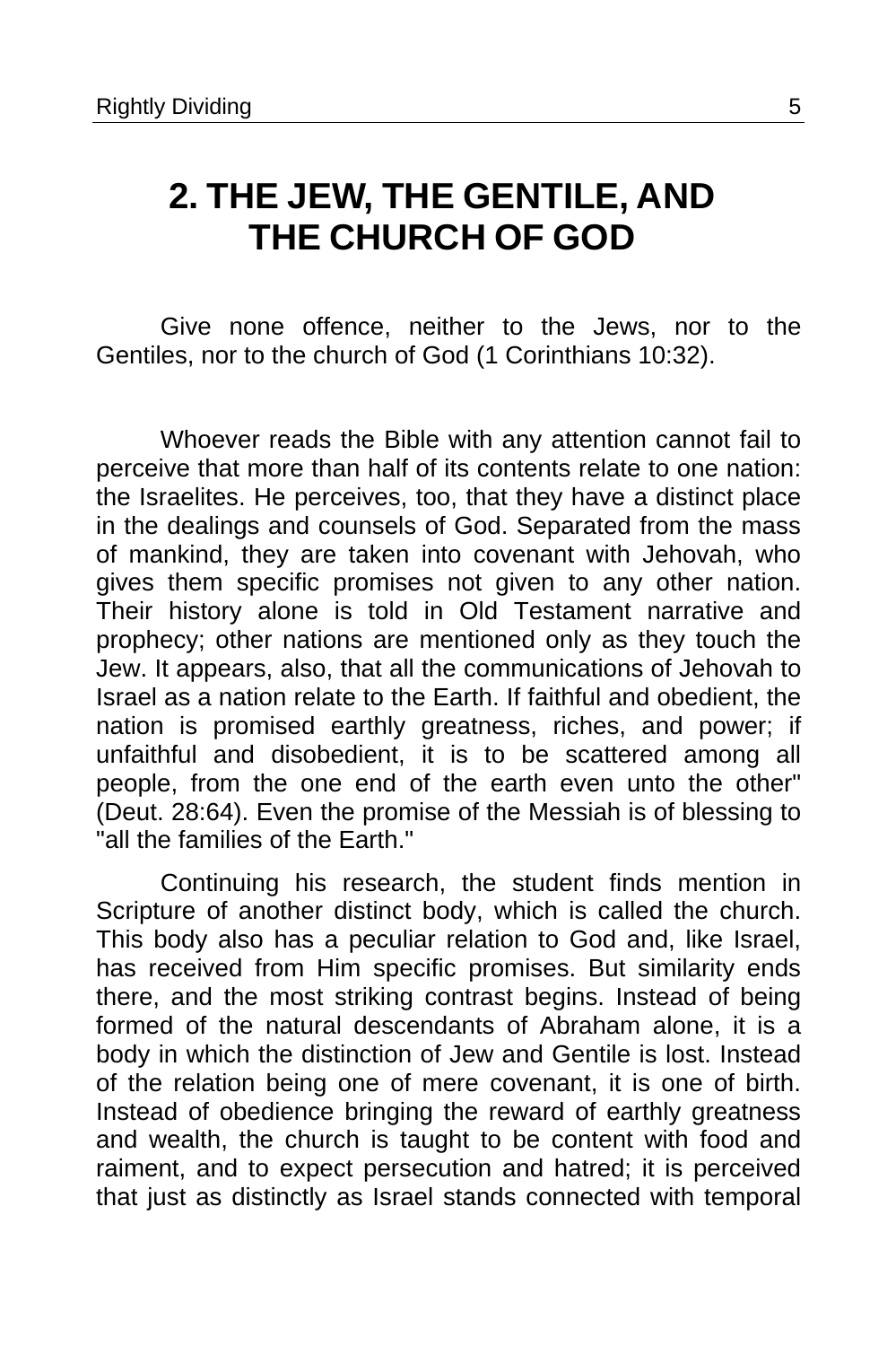and earthly things, so distinctly does the church stand connected with spiritual and heavenly things.

Further, Scripture shows the student that neither Israel nor the church always existed; each had a recorded beginning. The beginning of Israel he finds in the call of Abram. Looking then for the birth of the church he finds (contrary, perhaps, to his expectations, for he has probably been taught that Adam and the patriarchs are in the church) that it certainly did not exist before, nor during, the earth life of Christ, for he finds Him speaking of His church as yet future when He says (Matt. 16:18), "Upon this rock I will build my church." Not, have built, nor am building, but will build. He finds, too, from Ephesians 3:5-10, that the church is not once mentioned in Old Testament prophecy, but was, in those ages, a mystery "hid in God." Scripturally, he finds the birth of the church in Acts 2, and the termination of its career on the earth in I Thessalonians 4.

The student also finds, in the scriptural division of the race, another class, rarely mentioned, and distinguished in every respect from either Israel or the church: the Gentiles. The comparative position of the Jew, the Gentile, and the church may be briefly seen in the following Scriptures: the Jew (Rom. 9:4-5; John 4:22; Rom. 3:1-2); the Gentile (Eph. 2:11-12; Eph. 4:17-18; Mark 7:27-28); the Church (Eph. 1:22-23; Eph. 5:29- 33; 1 Pet. 2:9).

Comparing, then, what is said in Scripture concerning Israel and the Church, he finds that in origin, calling, promise, worship, principles of conduct, and future destiny that all is contrast. Compare first the calling of Israel with that of the church.

#### **ISRAEL**

Now the LORD had said unto Abram, Get thee out of thy country, and from thy kindred, and from thy father's house unto a land that I will show thee (Gen. 12:1). For the LORD thy God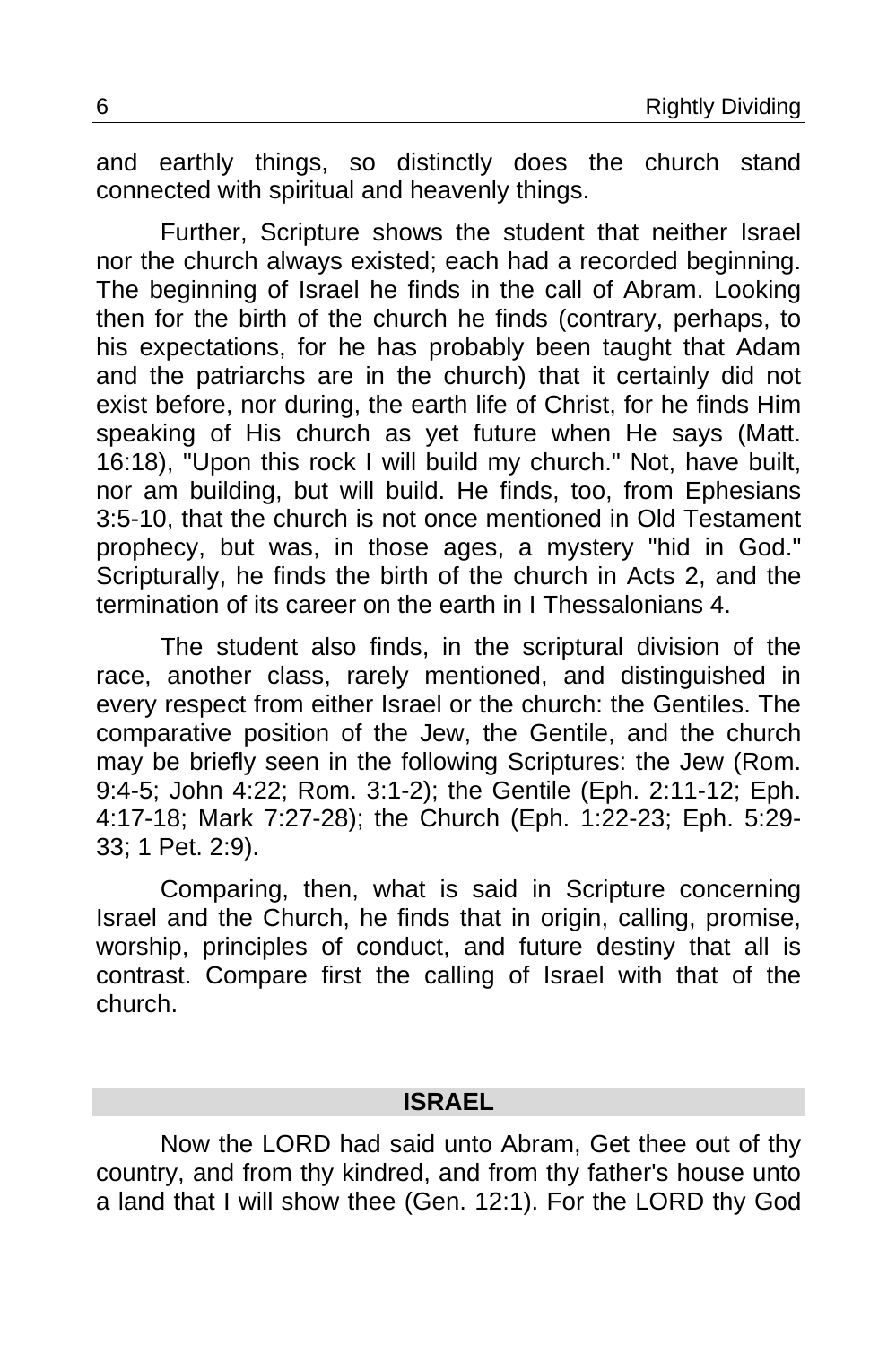bringeth thee into a good land, a land of brooks of water, of fountains and depths that spring out of valleys and hills; a land of wheat, and barley, and vines, and fig-trees, and pomegranates; a land of oil olive, and honey; a land wherein thou shalt eat bread without scarceness (Deut. 8:7-9). And he said, I am Abraham's servant. And the LORD hath blessed my master greatly, and he is become great; and he hath given him flocks, and herds, and silver, and gold, and men-servants, and maid-servants, and camels, and asses (Gen. 24:34-35). The LORD shall cause thine enemies that rise up against thee to be smitten before thy face: they shall come out against thee one way, and flee before thee seven ways (Deut. 28:7). And the LORD shall make thee the head, and not the tail; and thou shalt be above only, and thou shalt not be beneath (Deut. 28:13).

### **THE CHURCH**

Wherefore, holy brethren, partakers of the heavenly calling (Heb. 3:1). For our conversation is in heaven (Phil. 3:20). And Jesus saith unto him, The foxes have holes, and the birds of the air have nests; but the Son of man hath not where to lay his head (Matt. 8:20). To an inheritance incorruptible, and undefiled, and that fadeth not away, reserved in heaven for you (1 Pet. 1:4). Even unto this present hour we both hunger, and thirst, and are naked, and are buffeted, and have no certain dwelling-place (1 Cor. 4:11). And Jesus looked round about, and saith unto his disciples, How hardly shall they that have riches enter into the kingdom of God! (Mark 10:23). Hearken, my beloved brethren, Hath not God chosen the poor of this world rich in faith, and heirs of the kingdom which he hath promised to them that love him? (Jas. 2:5). They shall put you out of the synagogues: yea, the time cometh that whosoever killeth you will think that he doeth God service (John 16:2). Whosoever therefore shall humble himself as this little child, the same is greatest in the kingdom of heaven (Matt. 18:4).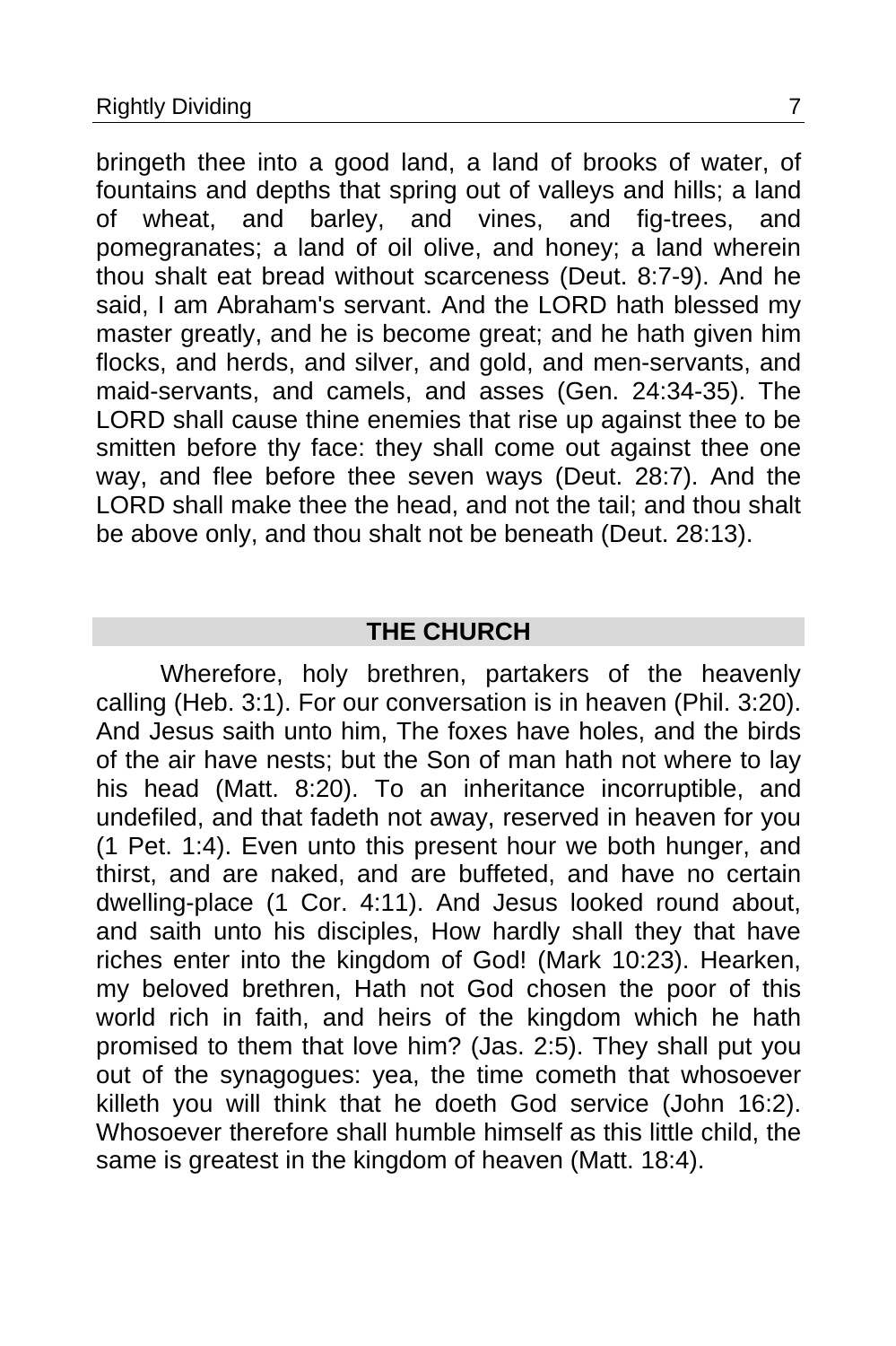Of course it is not meant that a godly Jew did not, at death, go to heaven. The distinction is that the incentive to godliness in his case was earthly blessings, not heavenly. It should be needless to say that, in this dispensation, neither Jew nor Gentile can be saved otherwise than by the exercise of that faith on the Lord Jesus Christ whereby both are born again (John 3:3, 16) and are baptized into that "one body" (1 Cor. 12:13) which is "the church" (Eph. 1:22-23). In the church the distinction of Jew and Gentile disappears (1 Cor. 12:13; Gal. 3:28; Eph. 2:14). So in writing to the Ephesians the apostle speaks of them as "in time past Gentiles" (Eph. 2:11). 1 Corinthians 12:2 also says, "ye were Gentiles". The contrast between Israel and the church further appears in the rules given for the conduct of each.

### **ISRAEL**

When the LORD thy God shall bring thee into the land whither thou goest to possess it, and hath cast out many nations before thee . . . thou shalt smite them, and utterly destroy them: thou shalt make no covenant with them, nor show mercy unto them (Deut. 7:1-2). Eye for eye, tooth for tooth, hand for hand, foot for foot, burning for burning, wound for wound, stripe for stripe (Ex. 21:24-25).

#### **THE CHURCH**

But I say unto you, Love your enemies, bless them that curse you, do good to them that hate you, and pray for them which despitefully use you, and persecute you (Matt. 5:44). Being reviled, we bless; being persecuted, we suffer it: being defamed, we entreat (1 Cor. 4:12-13). But I say unto you, That ye resist not evil: but whosoever shall smite thee on thy right cheek, turn to him the other also (Matt. 5:39). See also Deuteronomy 21:18-21 and Luke 15:20-23.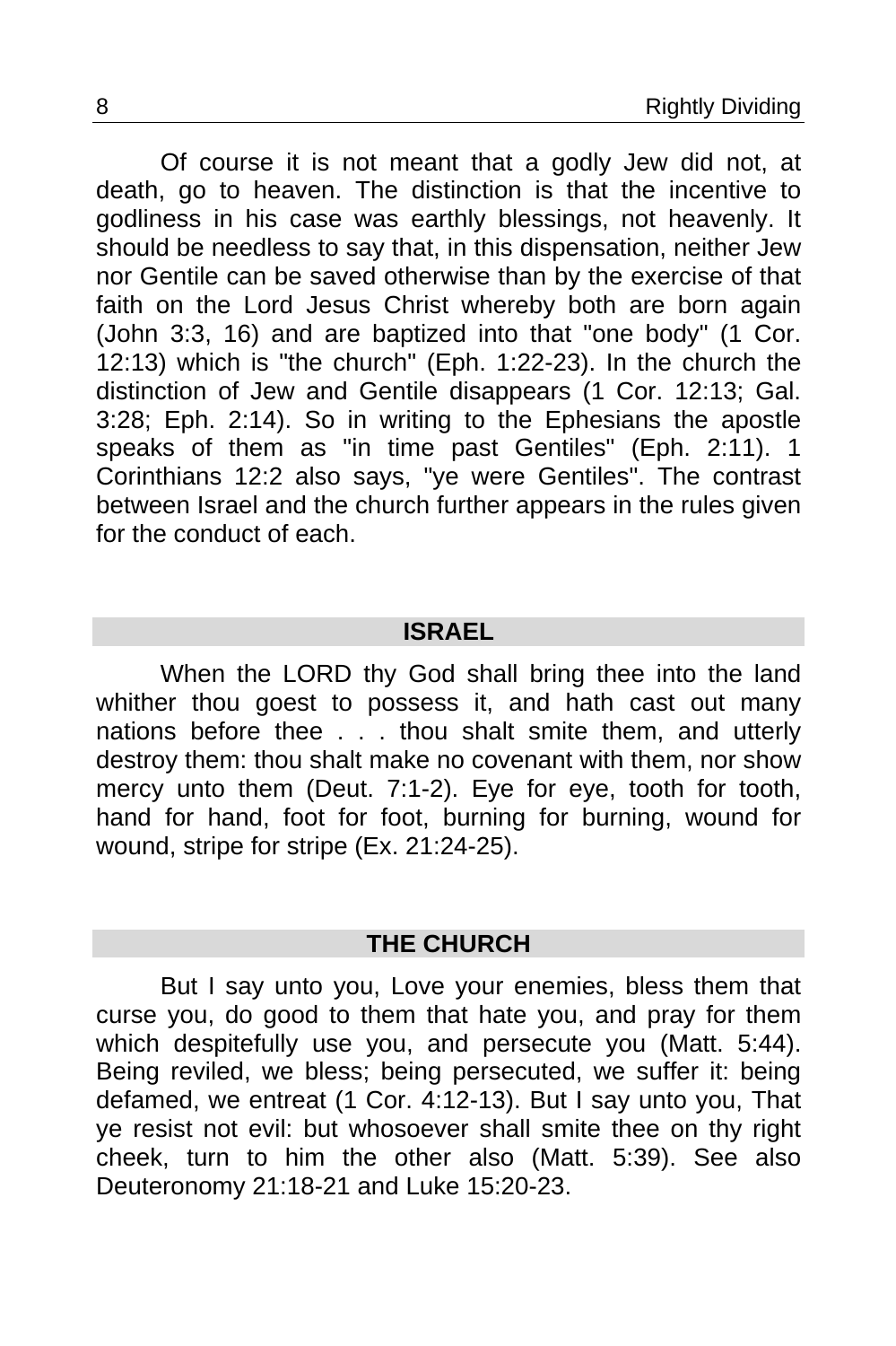In the appointments for worship we still find contrast. Israel could worship in but one place and at a distance from God-only approaching Him through a priest. The church worships wherever two or three are gathered, has boldness to enter into the holiest, and is composed of priests. Compare Leviticus 17:8-9 with Matthew 18:20, Luke 1:10 with Hebrews 10:19-20, Numbers 3:10 with 1 Peter 2:5.

In the predictions concerning the future of Israel and the church, the distinction is still more startling. The church will be taken away from the earth entirely, but restored Israel is yet to have her greatest earthly splendor and power. See what Scripture says as to:

### **ISRAEL**

"And, behold, thou shalt conceive in thy womb, and bring forth a son, and shalt call his name Jesus. He shall be great, and shall be called the Son of the Highest: and the Lord God shall give unto him the throne of his father David: and he shall reign over the house of Jacob forever; and of his kingdom there shall be no end" (Luke 1:31-33). (Of these seven promises to Mary five have already been literally fulfilled. By what rule of interpretation are we authorized to say the remaining two will not be also fulfilled?)

"Simeon hath declared how God at the first did visit the Gentiles, to take out of them a people for his name. And to this agree the words of the prophets, as it is written: After this I will return, and will build again the tabernacle of David, which is fallen down; and I will build again the ruins thereof, and I will set it up" (Acts 15: 14-16). "I say then, Hath God cast away his people? God forbid. For I also am an Israelite, of the seed of Abraham, of the tribe of Benjamin. I say then, Have they stumbled that they should fall? God forbid: but rather through their fall salvation is come unto the Gentiles, for to provoke them to jealousy. For if thou wert cut out of the olive tree which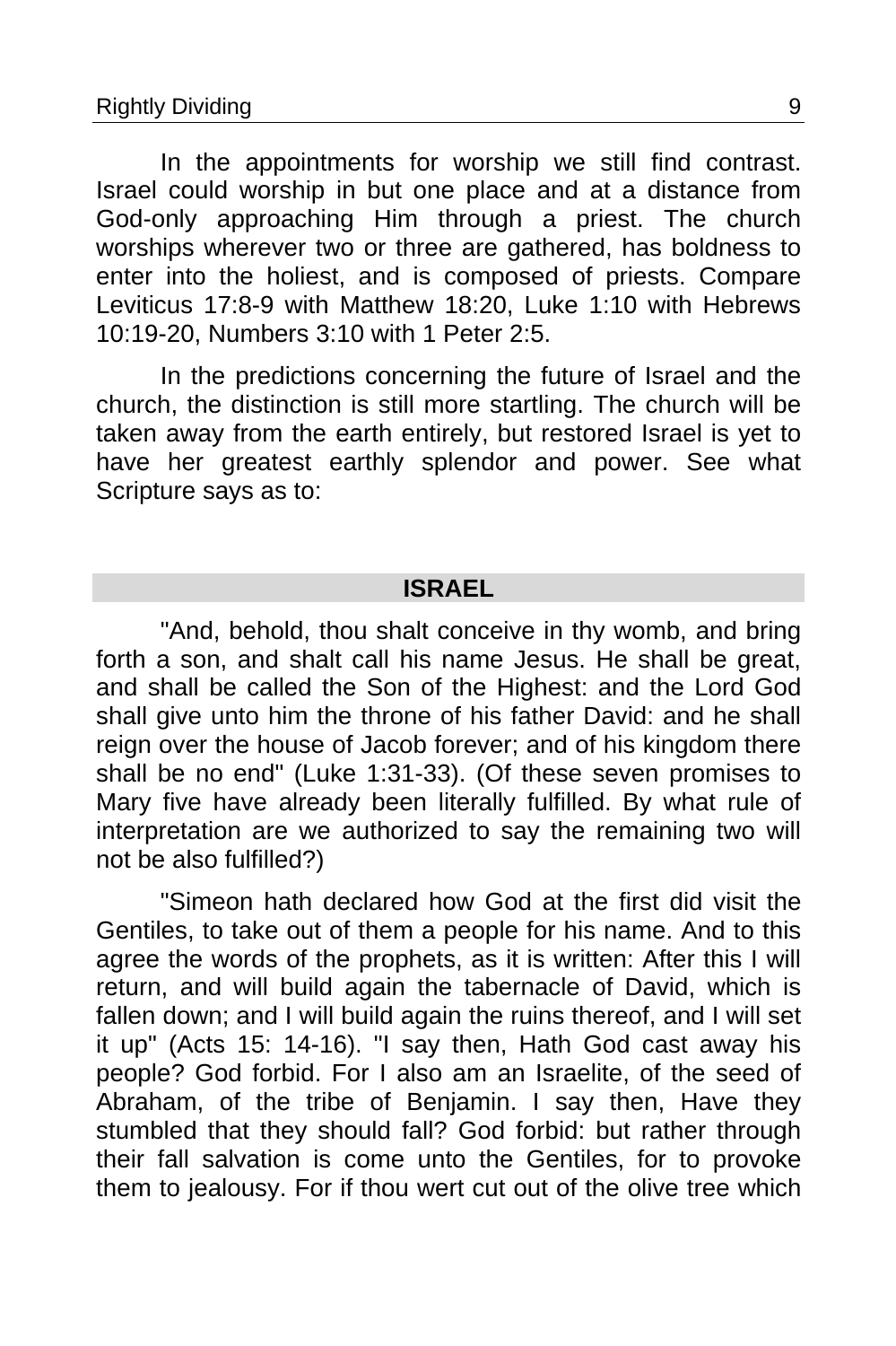is wild by nature, and wert graffed contrary to nature into a good olive tree; how much more shall these, which be the natural branches, be graffed into their own olive tree? For I would not, brethren, that ye should be ignorant of this mystery, lest ye should be wise in your own conceits; that blindness in part is happened to Israel, until the fulness of the Gentiles be come in. And so all Israel shall be saved: as it is written, There shall come out of Sion the Deliverer, and shall turn away ungodliness from Jacob" (Rom. 11:1,11,24-26).

"And it shall come to pass in that day, that the Lord shall set his hand again the second time to recover the remnant of his people.... And he shall set up an ensign for the nations, and shall assemble the outcasts of Israel, and gather together the dispersed of Judah from the four corners of the earth" (Isa. 11:11-12). "For the Lord will have mercy on Jacob and will yet choose Israel, and set them in their own land: and the strangers shall be joined with them, and they shall cleave to the house of Jacob" (Isa. 14:1). "Therefore, behold, the days come, saith the Lord, that it shall no more be said, The Lord liveth that brought up the children of Israel out of the land of Egypt; but, The Lord liveth that brought up the children of Israel from the land of the north, and from all the lands whither he had driven them: and I will bring them again into the land that Igave unto their fathers" (Jer. 16:14-15). "Behold, the days come, saith the Lord, that I will raise unto David a righteous Branch, and a King shall reign and prosper, and shall execute judgment and justice in the earth. In his days Judah shall be saved, and Israel shall dwell safely; and this is his name whereby he shall be called, THE LORD OUR RIGHTEOUSNESS" (Jer. 23:5-6). "Behold, I will gather them out of all countries whither I have driven them in mine anger, and in my fury, and in great wrath; and I will bring them again unto this place, and I will cause them to dwell safely: and they shall be my people, and I will be their God" (Jer. 32:37,38). "Sing, o daughter of Zion; shout, o Israel; be glad and rejoice with all the heart, o daughter of Jerusalem. The LORD hath taken away thy judgments, he hath cast out thine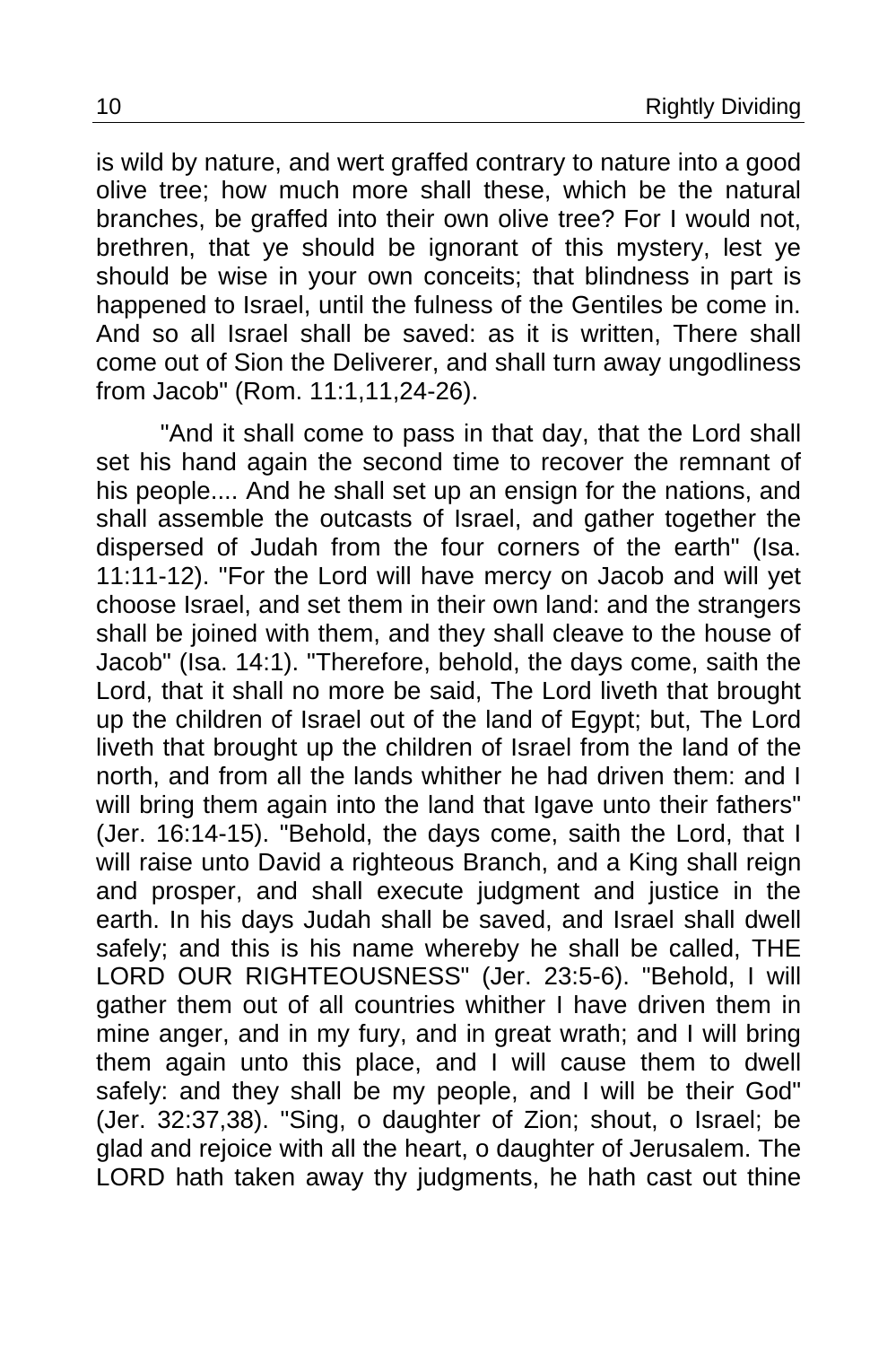enemy: the King of Israel, even the LORD, is in the midst of thee: thou shalt not see evil any more" (Zeph. 3:14-15).

#### **THE CHURCH**

In my Father's house are many mansions: if it were not so, I would have told you. I go to prepare a place for you. And if I go and prepare a place for you, I will come again, and receive you unto myself; that where I am, there ye may be also" (John 14:2, 3). "For this we say unto you by the word of the Lord, that we which are alive, and remain unto the coming of the Lord, shall not prevent [precede] them which are asleep. For the Lord himself shall descend from heaven with a shout, with the voice of the archangel, and with the trump of God: and the dead in Christ shall rise first: then we which are alive and remain shall be caught up together with them in the clouds to meet the Lord in the air: and so shall we ever be with the Lord (1 Thess. 4:15- 17). "For our conversation is in heaven; from whence also we look for the Saviour, the Lord Jesus Christ: Who shall change our vile body, that it may be fashioned like unto his glorious body, according to the working whereby he is able even to subdue all things unto himself" (Phil. 3:20, 21). "Beloved, now are we the sons of God; and it doth not yet appear what we shall be: but we know that, when he shall appear, we shall be like him; for we shall see him as he is" (1 John 3:2). "Let us be glad and rejoice, and give honour to him: for the marriage of the Lamb is come, and his wife hath made herself ready. And to her was granted that she should be arrayed in fine linen, clean and white: for the fine linen is the righteousness of saints. And he saith unto me, Write, Blessed are they which are called unto the marriage supper of the Lamb" (Rev. 19:7-9). "Blessed and holy is he that hath part in the first resurrection: on such the second death hath no power, but they shall be priests of God and of Christ, and shall reign with him a thousand years" (Rev. 20:6). It may safely be said that the Judaizing of the church has done more to hinder her progress, pervert her mission, and destroy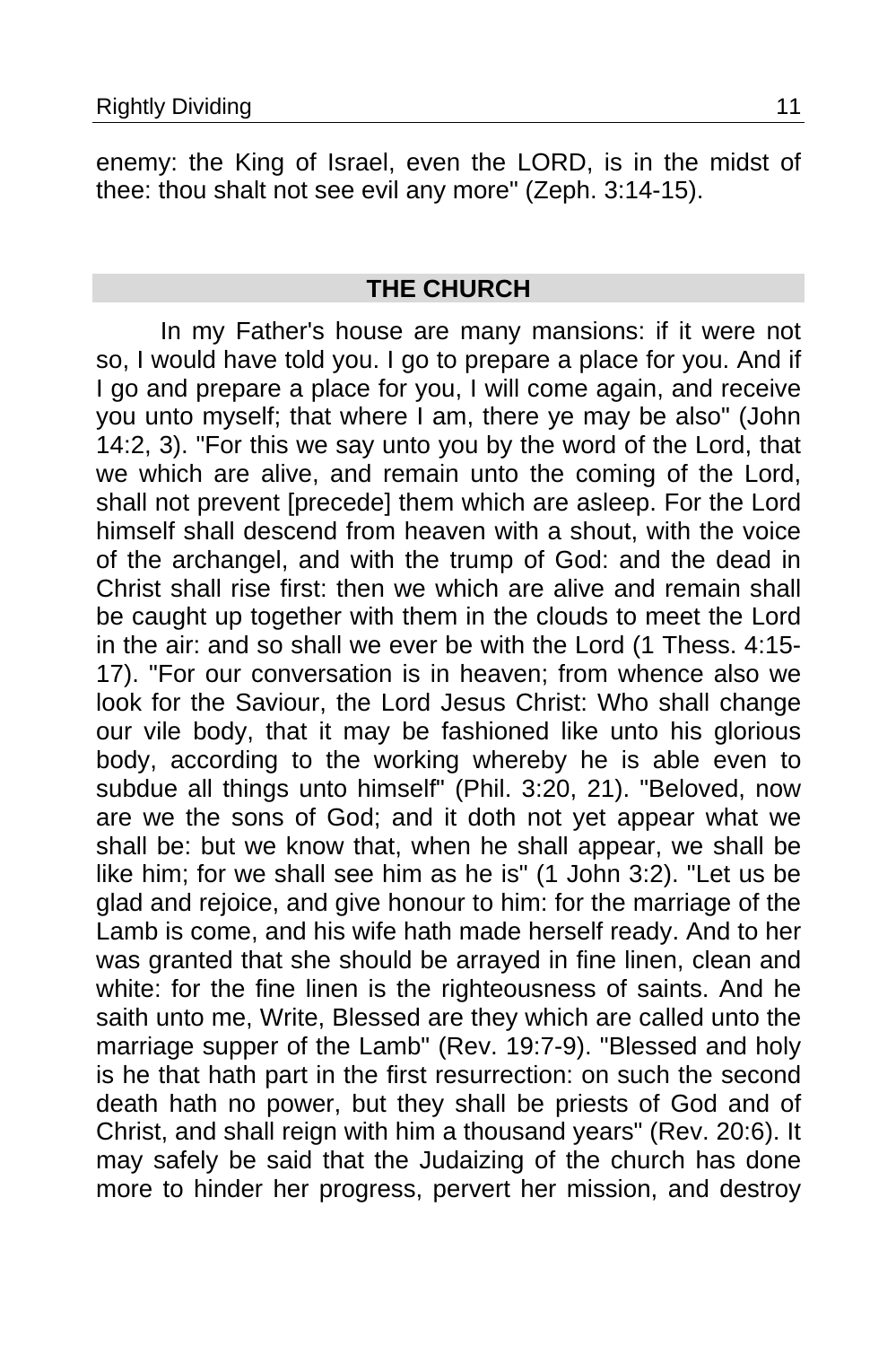her spiritually than all other causes combined. Instead of pursuing her appointed path of separation from the world and following the Lord in her heavenly calling, she has used Jewish Scriptures to justify herself in lowering her purpose to the civilization of the world, the acquisition of wealth, the use of an imposing ritual, the erection of magnificent churches, the invocation of God's blessing upon the conflicts of armies, and the division of an equal brotherhood into "clergy" and "laity."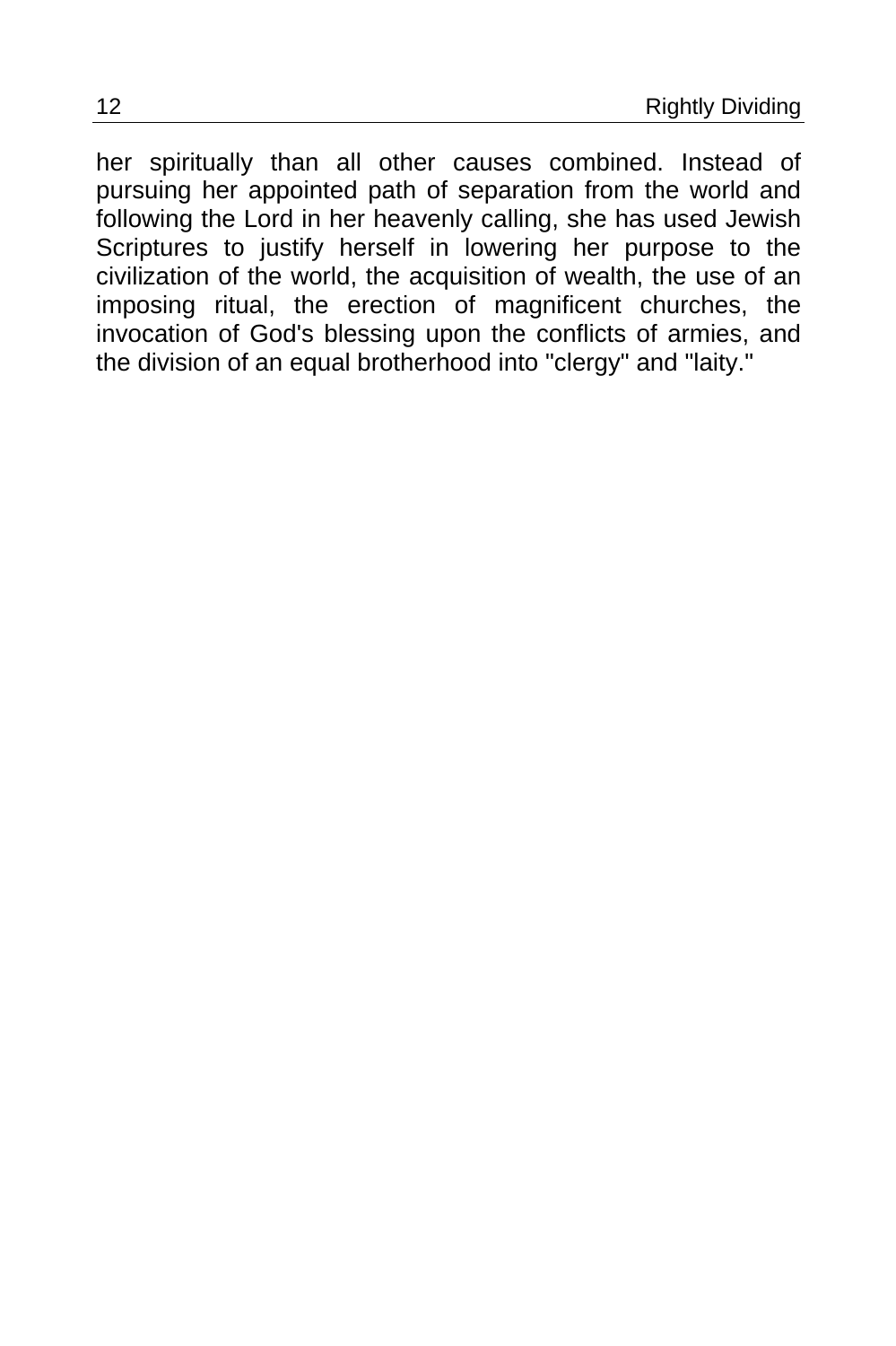# <span id="page-12-0"></span>**3. THE SEVEN DISPENSATIONS**

The Scriptures divide time (by which is meant the entire period from the creation of Adam to the "new heaven and a new earth" of Rev. 21:1) into seven unequal periods, usually called dispensations (Eph. 3:2), although these periods are also called ages (Eph. 2:7) and days, as in "day of the Lord." These periods are marked off in Scripture by some change in God's method of dealing with mankind, or a portion of mankind, in respect of the two questions: of sin, and of man's responsibility. Each of the dispensations may be regarded as a new test of the natural man, and each ends in judgment, marking his utter failure in every dispensation. Five of these dispensations, or periods of time, have been fulfilled; we are living in the sixth, probably toward its close, and have before us the seventh, and last: the millennium.

#### **1. Man innocent**

This dispensation extends from the creation of Adam in Genesis 2:7 to the expulsion from Eden. Adam, created innocent and ignorant of good and evil, was placed in the garden of Eden with his wife, Eve, and put under responsibility to abstain from the fruit of the tree of the knowledge of good and evil. The dispensation of innocence resulted in the first failure of man, and in its far-reaching effects, the most disastrous. It closed in judgment: "So he drove out the man." See Genesis 1:26; 2:16,17; 3:6, 22-24.

#### **2. Man under conscience**

By the fall, Adam and Eve acquired and transmitted to the race the knowledge of good and evil. This gave conscience a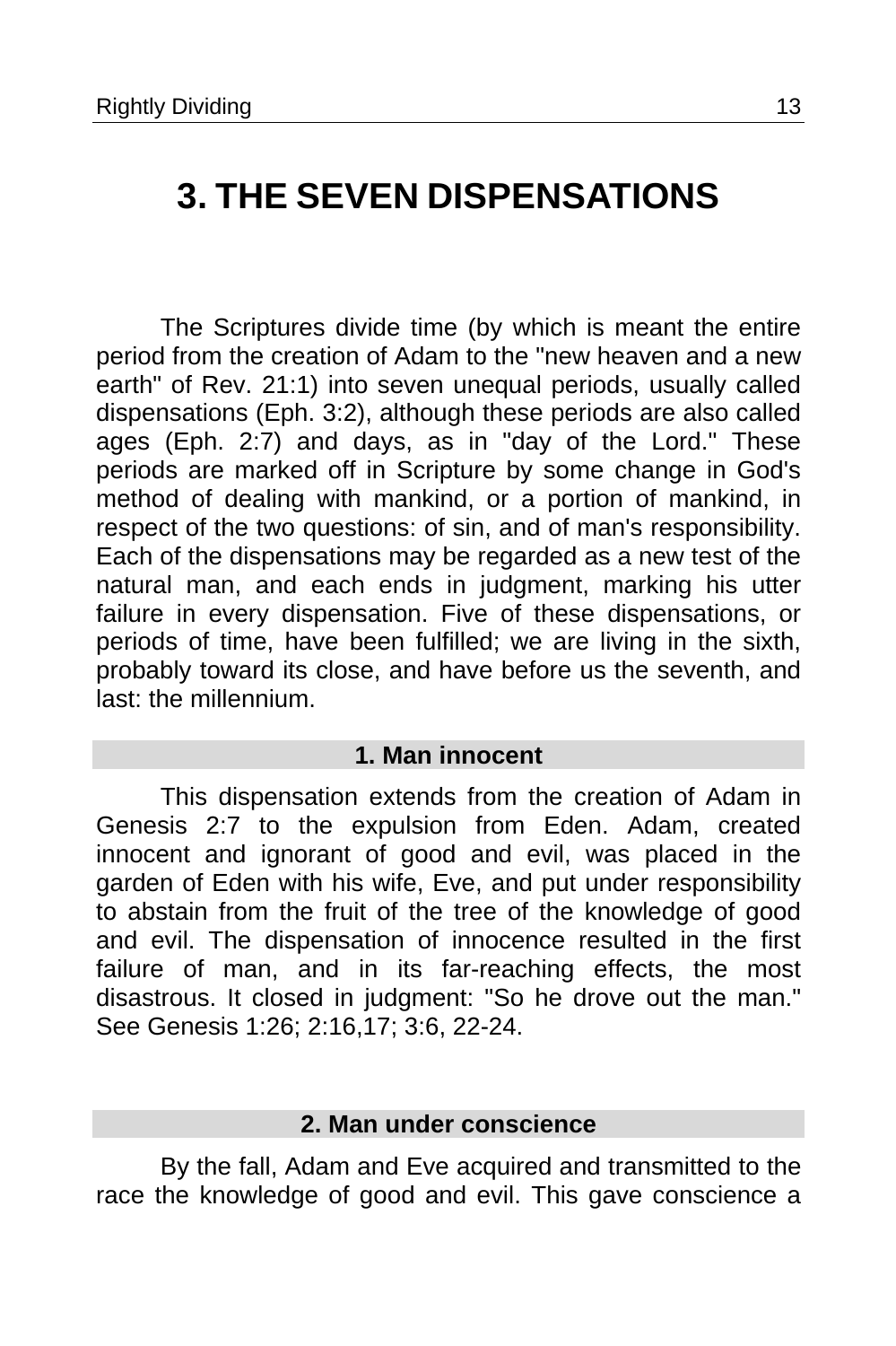basis for right moral judgment, and hence the race came under this measure of responsibility-to do good and eschew evil. The result of the dispensation of conscience, from Eden to the flood (while there was no institution of government and of law), was that "all flesh had corrupted his way on the earth," that "the wickedness of man was great in the earth, and that every imagination of the thoughts of his heart was only evil continually," and God closed the second testing of the natural man with judgment: the flood. See Genesis 3:7, 22; 6:5,11-12; 7:11-12, 23.

### **3. Man in authority over the earth**

Out of the fearful judgment of the flood God saved eight persons, to whom, after the waters were assuaged, He gave the purified earth with ample power to govern it. This, Noah and his descendants were responsible to do. The dispensation of human government resulted, upon the plain of Shinar, in the impious attempt to become independent of God and closed in judgment: the confusion of tongues. See Genesis 9:1, 2; 11:1-4;  $11:5-8.$ 

### **4. Man under promise**

Out of the dispersed descendants of the builders of Babel, God called one man, Abram, with whom He enters into covenant. Some of the promises to Abram and his descendants were purely gracious and unconditional. These either have been or will yet be literally fulfilled. Other promises were conditional upon the faithfulness and obedience of the Israelites. Every one of these conditions was violated, and the dispensation of promise resulted in the failure of Israel and closed in thejudgment of bondage in Egypt. The book of Genesis, which opens with the sublime words, "In the beginning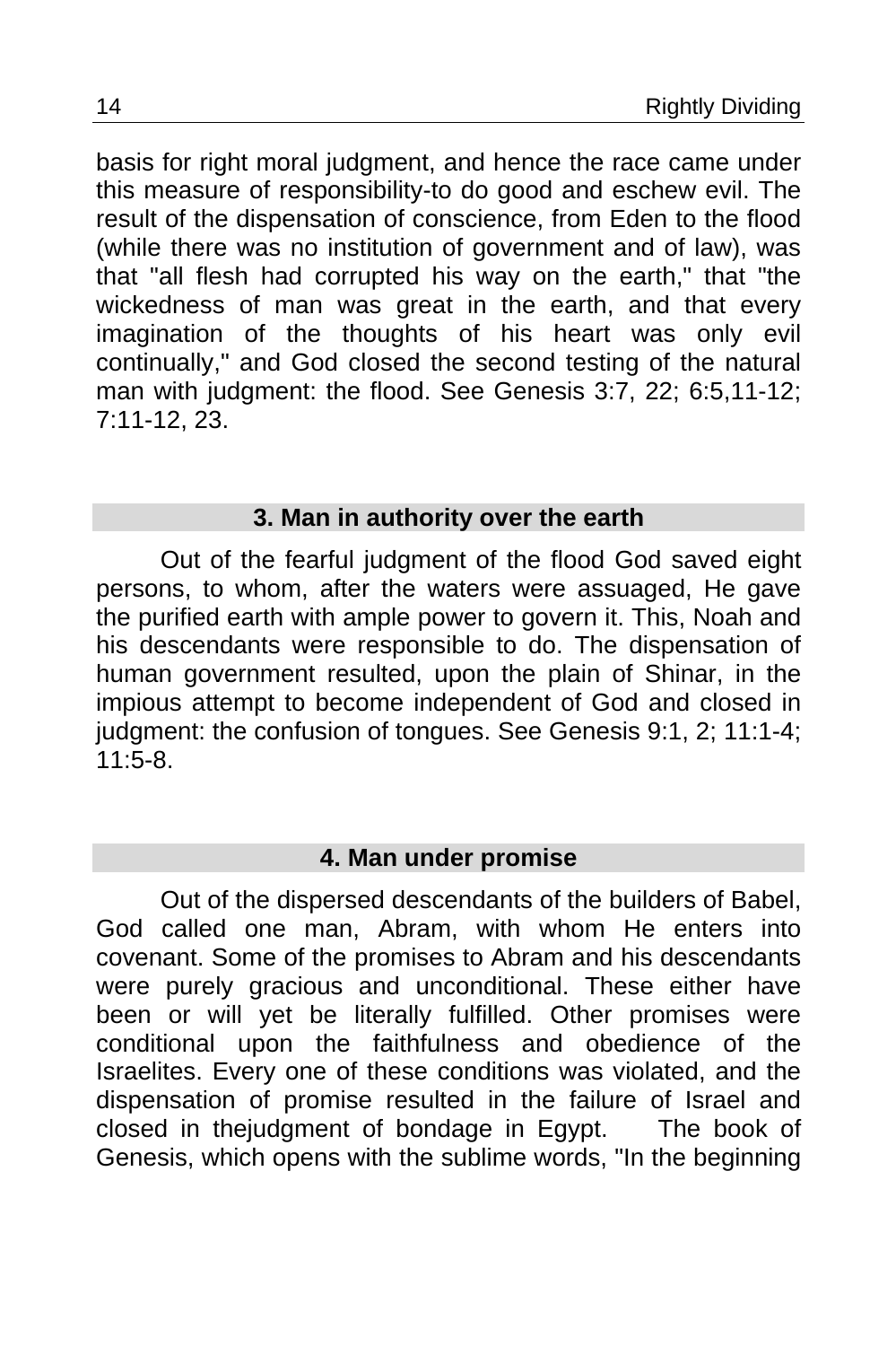God created," closes with, "In a coffin in Egypt." See Genesis 12:1-3; 13:14-17; 15:5; 26:3; 28:12-13; Ex. 1:13-14.

### **5. Man under law**

Again the grace of God came to the help of helpless man and redeemed the chosen people out of the hand of the oppressor. In the wilderness of Sinai He proposed to them the covenant of law. Instead of humbly pleading for a continued relation of grace, they presumptuously answered: "All that the Lord hath spoken we will do." The history of Israel in the wilderness and in the land is one long record of flagrant, persistent violation of the law, and at last, after multiplied warnings, God closed the testing of man by law in judgment: first Israel, and then Judah, were driven out of the land into a dispersion which still continues. A feeble remnant returned under Ezra and Nehemiah, of which, in due time, Christ came: "Born of a woman-made under the law." Both Jews and Gentiles conspired to crucify Him. See Ex. 19:1-8; 2 Kings 17:1- 18; 25:1-11; Acts 2:22-23; 7:5152; Rom. 3:19-20; 10:5; Gal.  $3:10$ .

### **6. Man under grace**

The sacrificial death of the Lord Jesus Christ introduced the dispensation of pure grace, which means undeserved favour, or God giving righteousness, instead of God requiring righteousness, as under law. Salvation, perfect and eternal, is now freely offered to Jew and Gentile upon the acknowledgment of sin, or repentance, with faith in Christ. "Jesus answered and said unto them, This is the work of God, that ye believe on him whom he hath sent" (John 6:29). "Verily, verily, I say unto you, He that believeth on me hath everlasting life" (John 6:47). "Verily, verily, I say unto you, He that heareth my word, and believeth on him that sent me, hath everlasting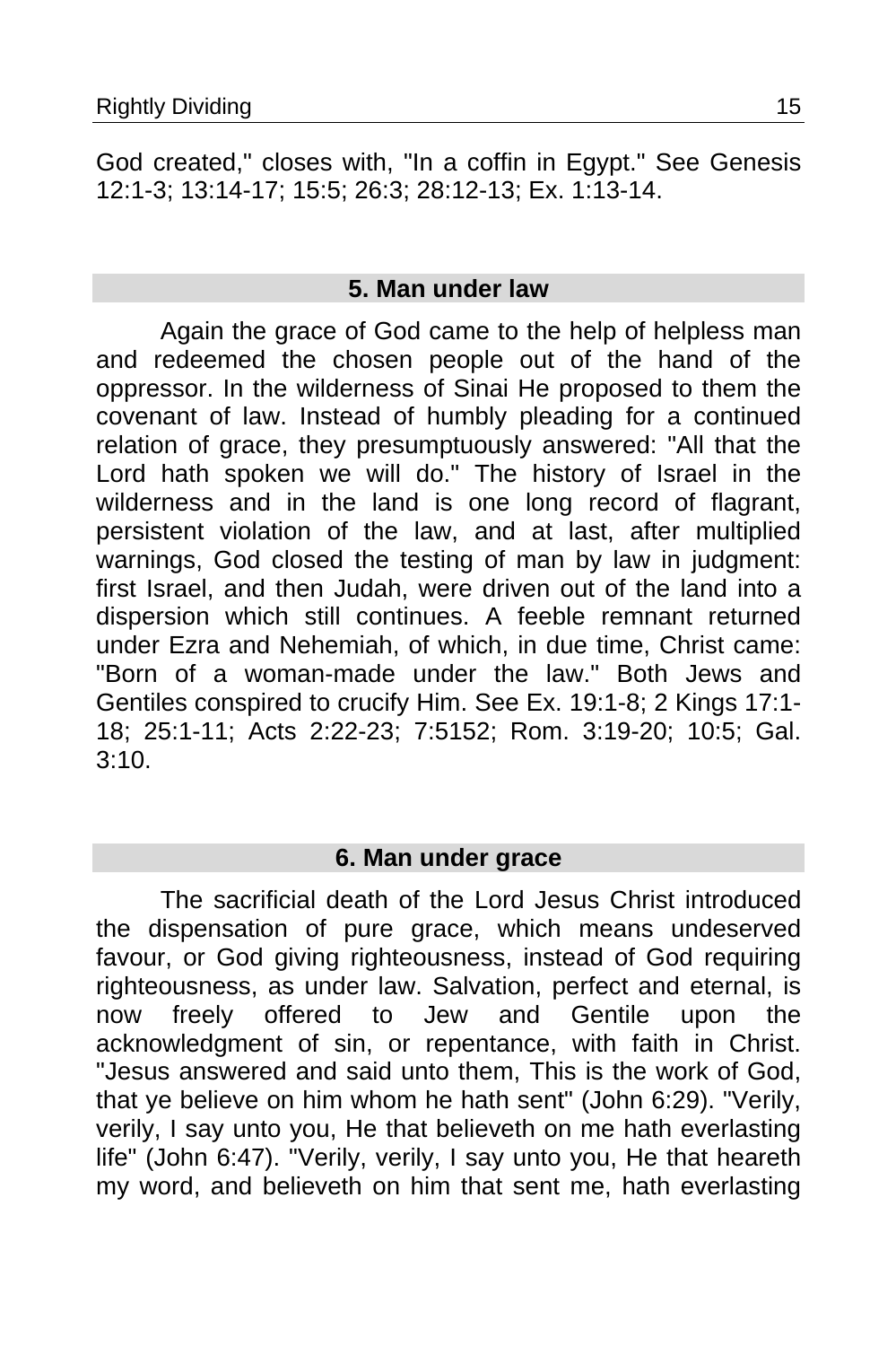life, and shall not come into condemnation; but is passed from death unto life." (John 5:24). "My sheep hear my voice, and I know them, and they follow me: and I give unto them eternal life; and they shall never perish" (John 10:27-28). "For by grace are ye saved through faith; and that not of yourselves: it is the gift of God: Not of works, lest any man should boast" (Eph. 2:8- 9).

The predicted result of this testing of man under grace is judgment upon an unbelieving world and an apostate church. See Luke 17:26-30; Luke 18:8; 2 Thess. 2:7-12; Rev. 3:15-16. The first event in the closing of this dispensation will be the descent of the Lord from heaven, when sleeping saints will be raised and, together with believers then living, caught up "to meet the Lord in the air: and so shall we ever be with the Lord" (1 Thess. 4:16-17). Then follows the brief period called "the great tribulation" (Jer. 30:5-7; Dan. 12:1; Zeph. 1:15-18; Matt. 24:21-22). After this the personal return of the Lord to the earth in power and great glory occurs, and the judgments which introduce the seventh, and last dispensation. See Matt. 25:31- 46 and Matt. 24:29-30.

### **7. Man under the personal reign of Christ**

After the purifying judgments which attend the personal return of Christ to the earth, He will reign over restored Israel and over the earth for one thousand years. This is the period commonly called the millennium. The seat of His power will be Jerusalem, and the saints, including the saved of the dispensation of grace, namely the church, will be associated with Him in His glory. See Isa. 2:1-4; Isa. 11; Acts 15:14-17; Rev. 19:11-21; Rev. 20:1-6.

But when Satan is "loosed a little season," he finds the natural heart as prone to evil as ever, and easily gathers the nations to battle against the Lord and His saints, and this last dispensation closes, like all the others, in judgment. The great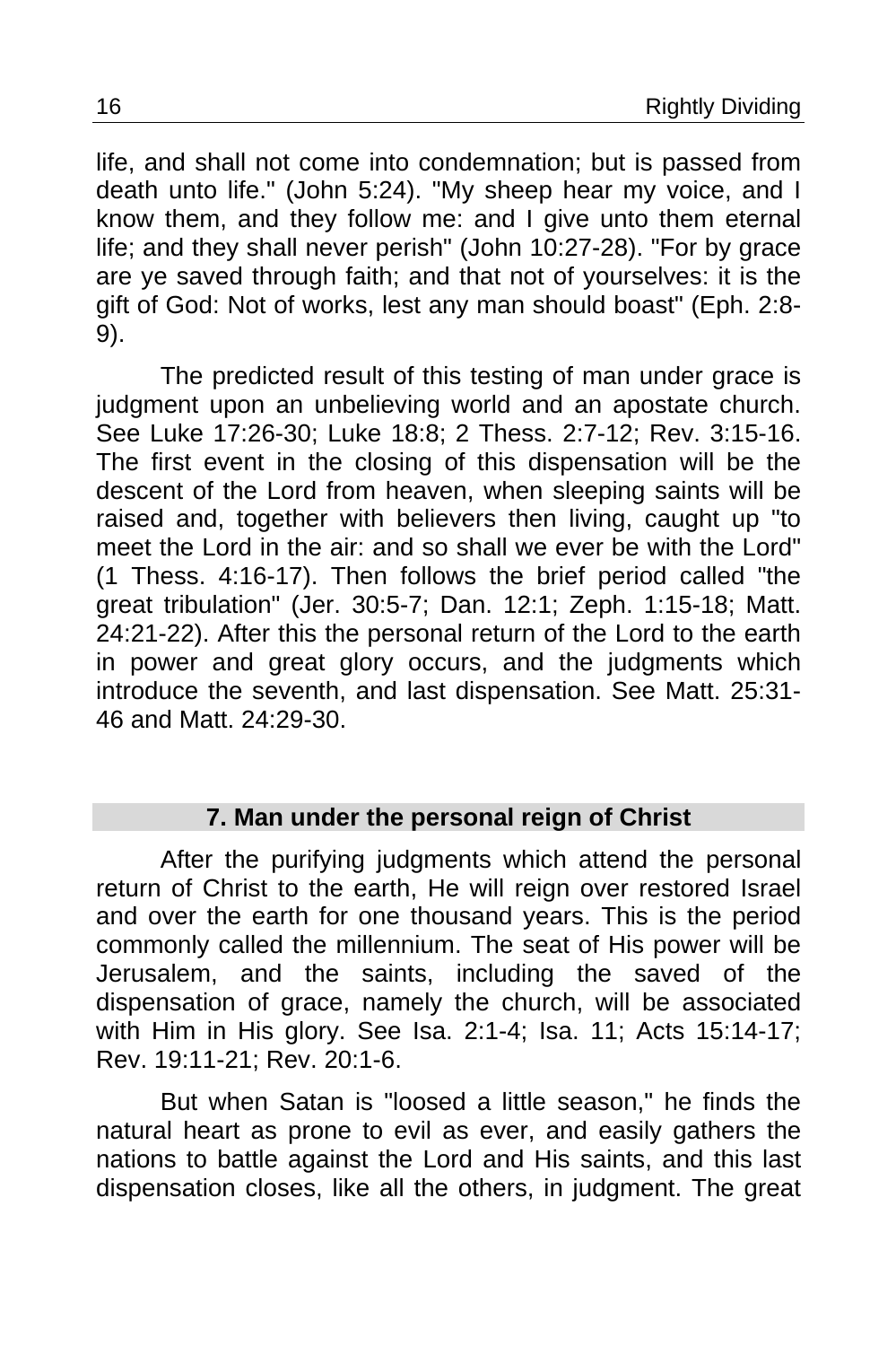white throne is set, the wicked dead are raised and finally judged, and then come the "new heaven and a new earth." Eternity is begun. See Rev. 20:3,7-15; Rev. 21 and 22.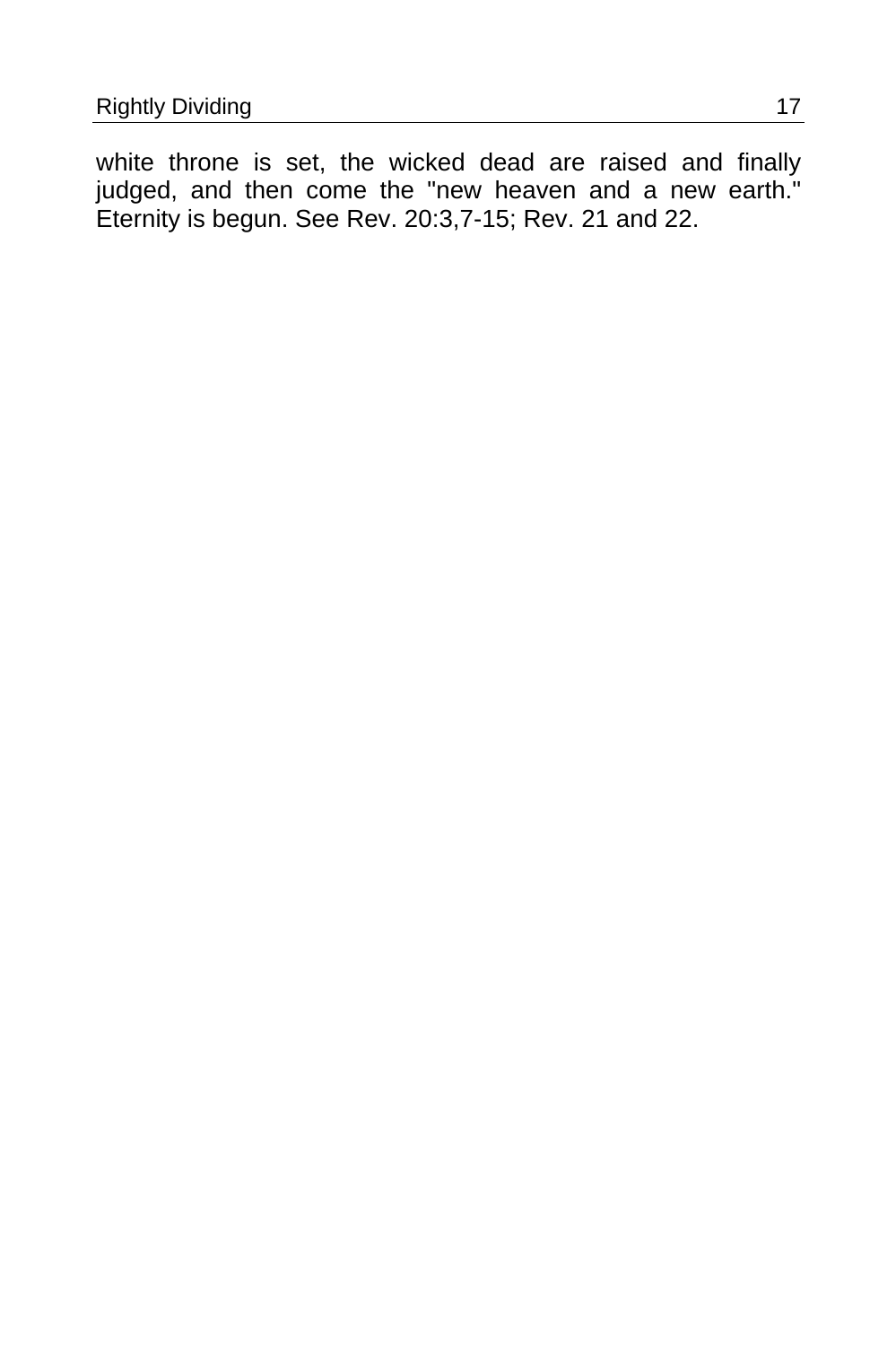# **4. THE TWO ADVENTS**

<span id="page-17-0"></span>When it testified beforehand the sufferings of Christ, and the glory that should follow (1 Peter 1:11).

Whoever carefully considers Old Testament prophecies must be struck by two contrasting and seemingly contradictory lines of prediction concerning the coming Messiah. One body of prediction speaks of Him as coming in weakness and humiliation, a man of sorrows and acquainted with grief, as a root out of dry ground, having no form nor comeliness, nor beauty that He should be desired. His visage is to be marred, His hands and feet pierced, He is to be forsaken of man and of God, and to make His grave with the wicked. See Ps. 22:1-18; Isa. 7:14; Isa. 53; Dan. 9:26; Zech. 13:6-7; Mark 14:27.

The other line of prophecy foretells a splendid and resistless Sovereign, purging the earth with awful judgments, regathering dispersed Israel, restoring the throne of David in more than Solomon's splendor, and introducing a reign of profound peace and perfect righteousness. See Deut. 30:1-7; Isa. 11:1-2, 10-12; Isa. 9:6-7; Isa. 24:21-23; Isa. 40:9-11; Jer. 23:5-8; Dan. 7:13-14; Mic. 5:2; Matt. 1:1; Matt. 2:2; Luke 1:31- 33.

In due time the fulfillment of messianic prophecy began with the birth of the virgin's Son according to Isaiah, in Bethlehem according to Micah, and proceeded with perfect literalness unto the full accomplishment of every prediction of Messiah's humiliation; for sin must first be put away, before the kingdom could be established. But the Jews would not receive their King in the form in which He was presented, "meek and sitting upon an ass and a colt the foal of an ass," and they crucified Him (cf. Zech. 9:9 with Matt. 21:1-5; John 19:15-16).

But we must not conclude that the wickedness of man has baffled the deliberate purpose of God, for His counsels include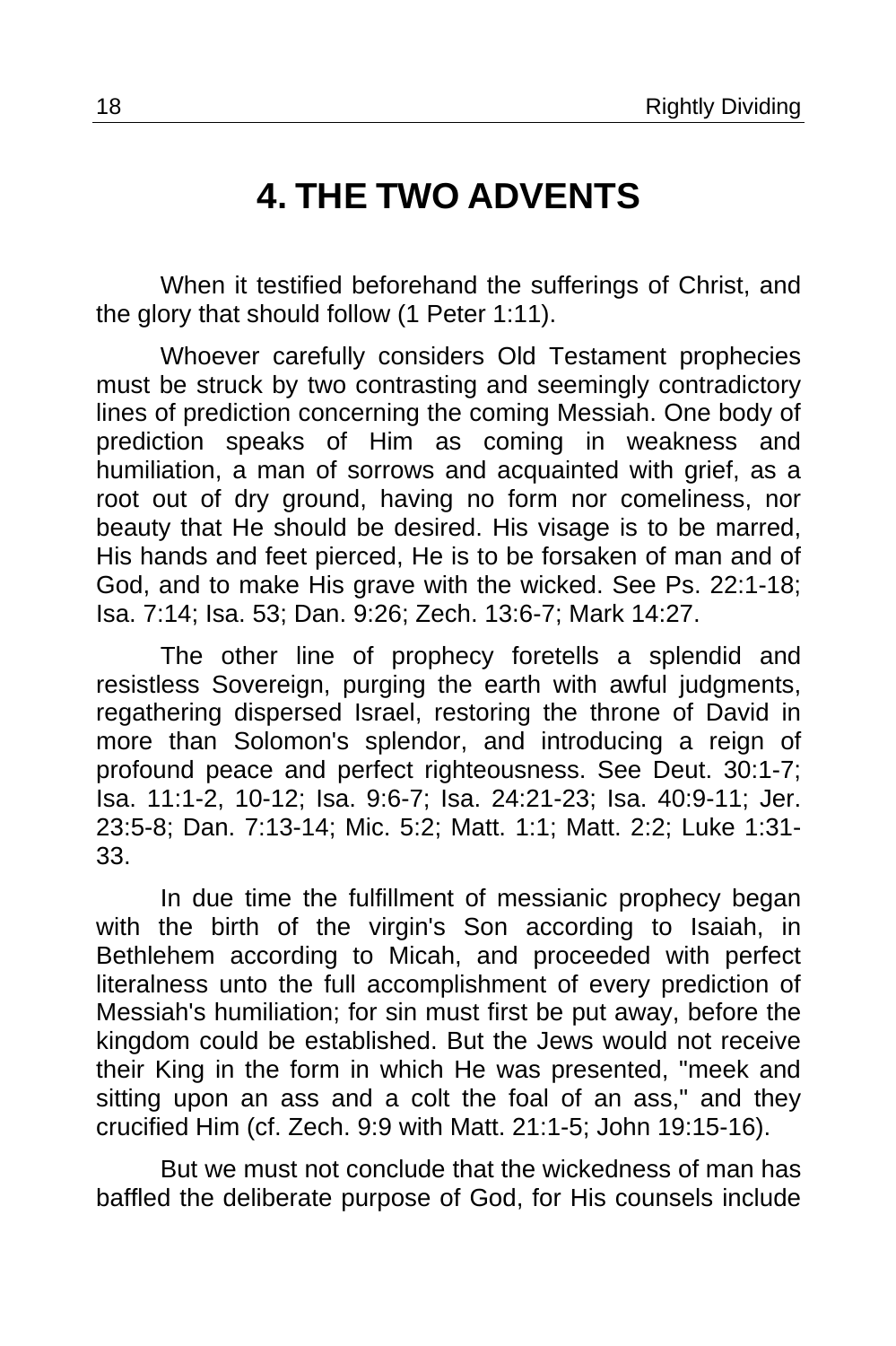a second advent of His Son, when the predictions concerning Messiah's earthly glory will receive the same precise and literal fulfillment as did those which concerned His earthly sufferings. See Hos. 3:4-5; Matt. 24:27-30; Luke 1:31-33; Acts 1:6-7; Acts 15:14-17.

The Jews were slow of heart to believe all that the prophets had spoken concerning the sufferings of their Messiah; we are slow of heart to believe all that they have spoken concerning His glory. Surely the greater reproach is ours, for it ought to be easier to believe that the Son of God would come "in the clouds of heaven, with power and great glory" than that He would come as the babe of Bethlehem and the carpenter of Nazareth. Indeed, we believe the latter because it has happened, not because the prophets foretold it, and it is time we ceased to reproach the Jews for their unbelief. If it be asked how they could possibly be blinded to the evident meaning of so many and such unequivocal predictions, the answer is that they were blinded in exactly the same way that many Christians are blinded to the equally evident meaning of a far greater number of predictions of His earthly glory, namely, by the process of "spiritualizing" Scripture.

In other words, the ancient scribes told the people that the prophecies of Messiah's sufferings were not to be interpreted literally, just as some modern scribes are telling the people that the prophecies of Messiah's earthly glory are not to be literally interpreted. The second advent is a promise to the church as well as to the Jew. Among the last words of comfort and exhortation addressed by our Lord to His perplexed and sorrowing disciples before He accomplished the sacrifice of the cross were these: "Let not your heart be troubled: ye believe in God, believe also in me. In my Father's house are many mansions: if it were not so, I would have told you. I go to prepare a place for you. And if I go and prepare a place for you, I will come again, and receive you unto myself; that where I am, there ye may be also" (John  $14:1-3$ ).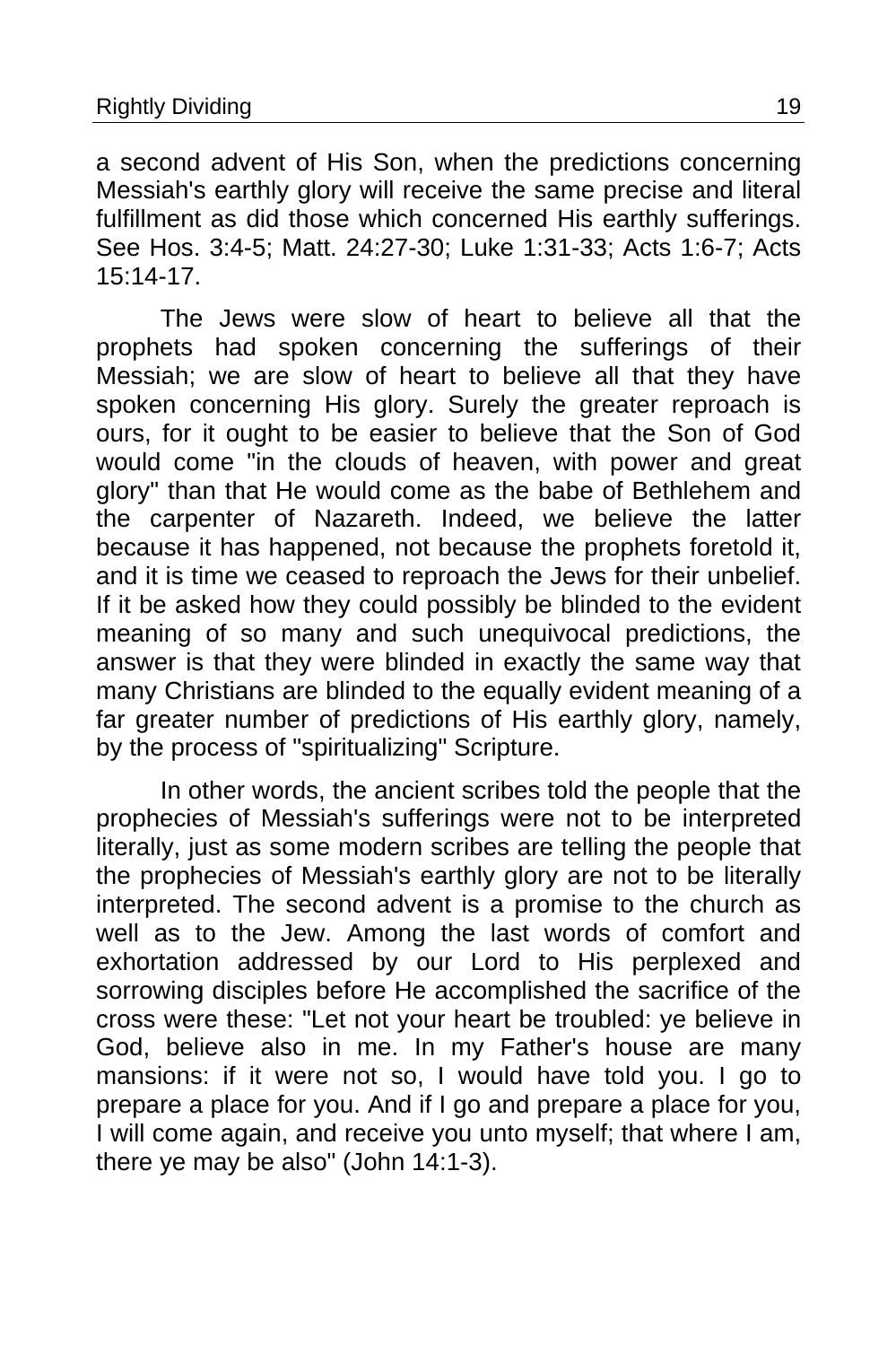Here the Lord speaks of His coming again in precisely the same terms as of His departure. The latter was, we know, personal and bodily. If we say that the former is impersonal and "spiritual," surely to such a forced interpretation of simple language we ought to be constrained only by the most imperative and unqualified Scripture elsewhere. But no such passages exist. But we are not left to doubt upon this vital point, nor to draw conclusions of reason, however irresistible. In the very moment of our Lord's disappearance from the sight of His disciples, "Two men stood by them in white apparel; which also said, Ye men of Galilee, why stand ye gazing up into heaven? This same Jesus, which is taken up from you into heaven, shall so come in like manner as ye have seen him go into heaven" (Acts 1:10-11).

To the same purport is 1 Thess. 4:16-17: "For the Lord himself shall descend from heaven with a shout, with the voice of the archangel, and with the trump of God: and the dead in Christ shall rise first: then we which are alive and remain shall be caught up together with them in the clouds, to meet the Lord in the air; and so shall we ever be with the Lord." "Looking for that blessed hope, and the glorious appearing of the great God and our Saviour Jesus Christ" (Tit. 2:13). "For our citizenship is in heaven; from whence also we wait for a Saviour, the Lord Jesus Christ: who shall fashion anew the body of our humiliation, that it may be fashioned like unto his glorious body, according to the working whereby he is able even to subdue all things unto himself" (Phil. 3:20-21). "Beloved, now are we the sons of God; and it doth not yet appear what we shall be: but we know that, when he shall appear, we shall be like him; for we shall see him as he is" (1 John 3:2). "And behold, I come quickly; and my reward is with me, to give every man according as his work shall be" (Rev. 22:12).

For this "blessed hope" we are taught to "watch" (Mark 13:33, 35, 37; Matt. 24:42; 25:13), "wait" (1 Thess. 1:10), and be "ready" (Matt. 24:44). The last prayer in the Bible is one for Christ's speedy return (Rev. 22:20). By these Scriptures it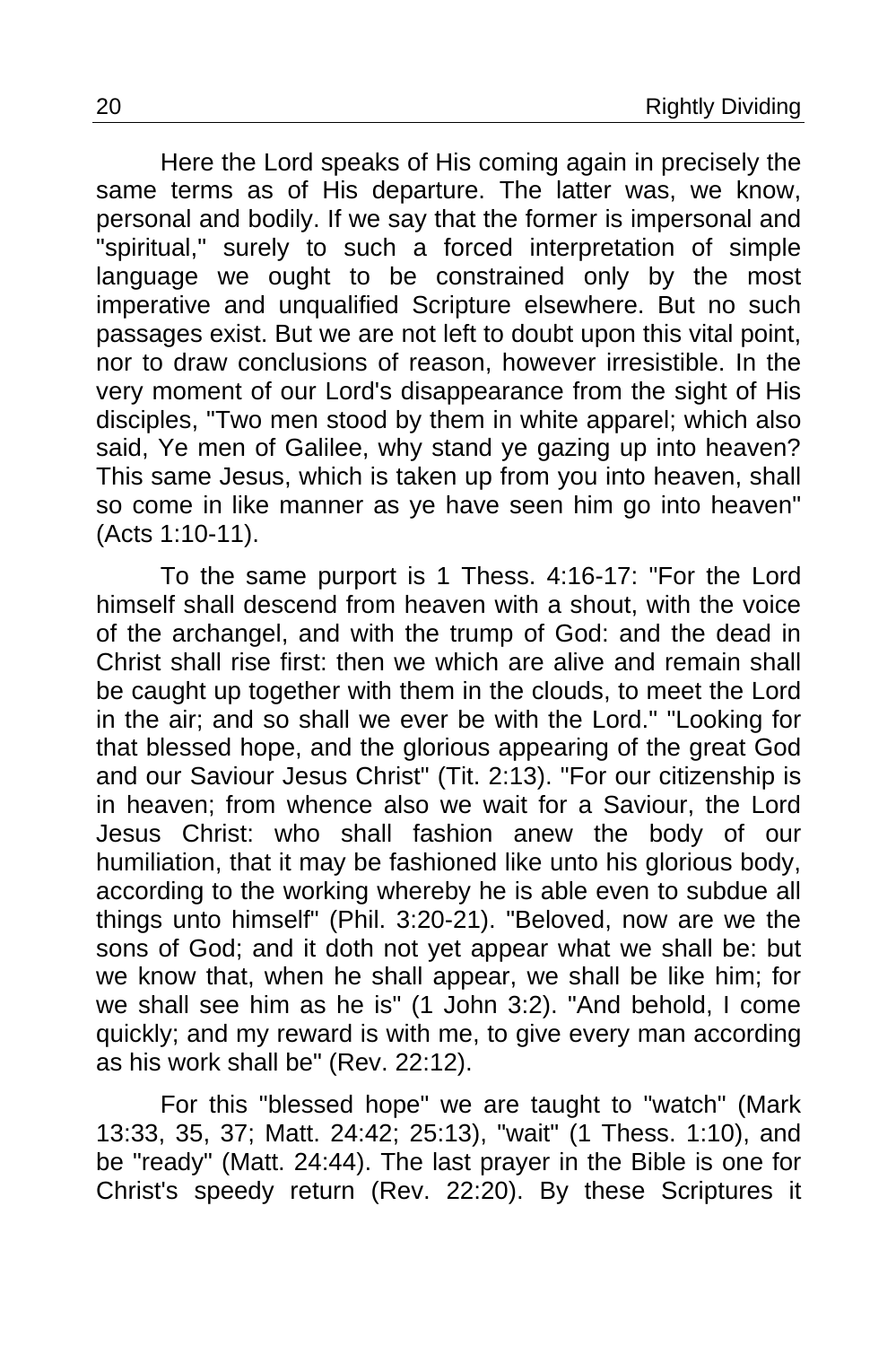abundantly appears that the second advent will be personal and bodily. Therefore it does not mean the death of the believer, nor the destruction of Jerusalem, nor the descent of the Holy Spirit at Pentecost, nor the gradual diffusion of Christianity, but that it is the "blessed hope" of the church, the time when sleeping saints will be raised, and, together with saints then living, who will be "changed" (1 Cor. 15:51-52), caught up to meet the Lordthe time when we who are now the sons of God will be like Him and when faithful saints will be rewarded for works of faith, for His name's sake, after they have been saved.

The following Scriptures will further bring into view the contrast between the two advents of our Lord. Compare the first advent with the second.

### **FIRST ADVENT**

And she brought forth her first-born son, and wrapped him in swaddling clothes, and laid him in a manger; because there was no room for them in the inn (Luke 2:7). But now once in the end of the world hath he appeared to put away sin by the sacrifice of himself (Heb. 9:26). For the Son of man is come to seek and to save that which was lost (Luke 19:10). For God sent not his Son into the world to condemn the world; but that the world through him might be saved (John 3:17). And if any man hear my words, and believe not, I judge him not: for I came not to judge the world, but to save the world (John 12:47).

### **SECOND ADVENT**

And then shall appear the sign of the Son of man, in heaven: and then shall all the tribes of the earth mourn, and they shall see the Son of man coming in the clouds of heaven with power and great glory (Matt. 24:30). So Christ was once offered to bear the sins of many; and unto them that look for him shall he appear the second time, without sin, unto salvation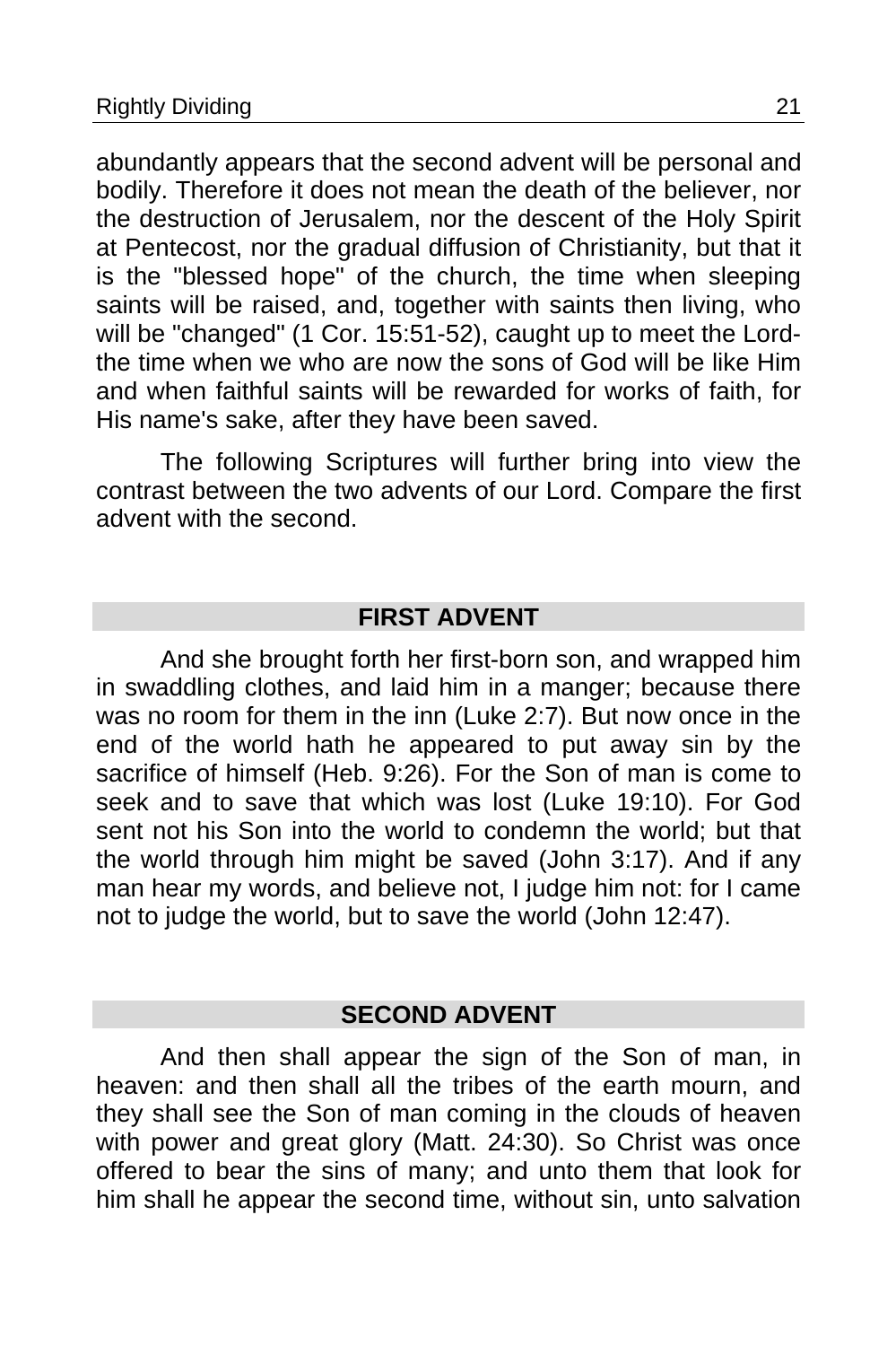(Heb. 9:28). And to you who are troubled, rest with us: when the Lord Jesus shall be revealed from heaven with his mighty angels, in flaming fire taking vengeance on them that know not God, and that obey not the gospel of our Lord Jesus Christ (2 Thess. 1:7-8). Because he hath appointed a day, in the which he will judge the world in righteousness, by that man whom he hath ordained; whereof he hath given assurance unto all men, in that he hath raised him from the dead (Acts 17:31).

The student may multiply these contrasts almost indefinitely. Enough, however, has been put forth that both the promises to Israel and to the church imperatively require a return of our Lord to the earth. It may be helpful to beginning Bible students to consider, briefly, the various theories which are put forward to oppose the scriptural doctrine of the personal and corporeal return, or second advent, of Christ. It will, of course, be clearly understood that the Scriptures which speak of His visible and bodily appearing at the close of this dispensation must be distinguished from those which refer to His divine attributes of omniscience and omnipresence, by virtue of which He knows all things and is always present everywhere and of which such passages as Matthew 18:20 and Matthew 28:20 are examples. It is blessedly true that, in this sense, He is with us always, even unto the end of the age. But the man Christ Jesus is now personally and corporeally at the right hand of God, as Acts 1:9-11 plainly declares: "And when he had spoken these things, while they beheld, he was taken up and a cloud received him out of their sight. And while they looked steadfastly toward heaven as he went up, behold, two men stood by them in white apparel; which also said, Ye men of Galilee, why stand ye gazing up into heaven? this same Jesus, which is taken up from you into heaven, shall so come in like manner as ye have seen him go into heaven." Stephen saw Him there: "But he, being full of the Holy Ghost looked up steadfastly into heaven, and saw the glory of God, and Jesus standing on the right hand of God, and said, Behold, I see the heavens opened, and the Son of man standing on the right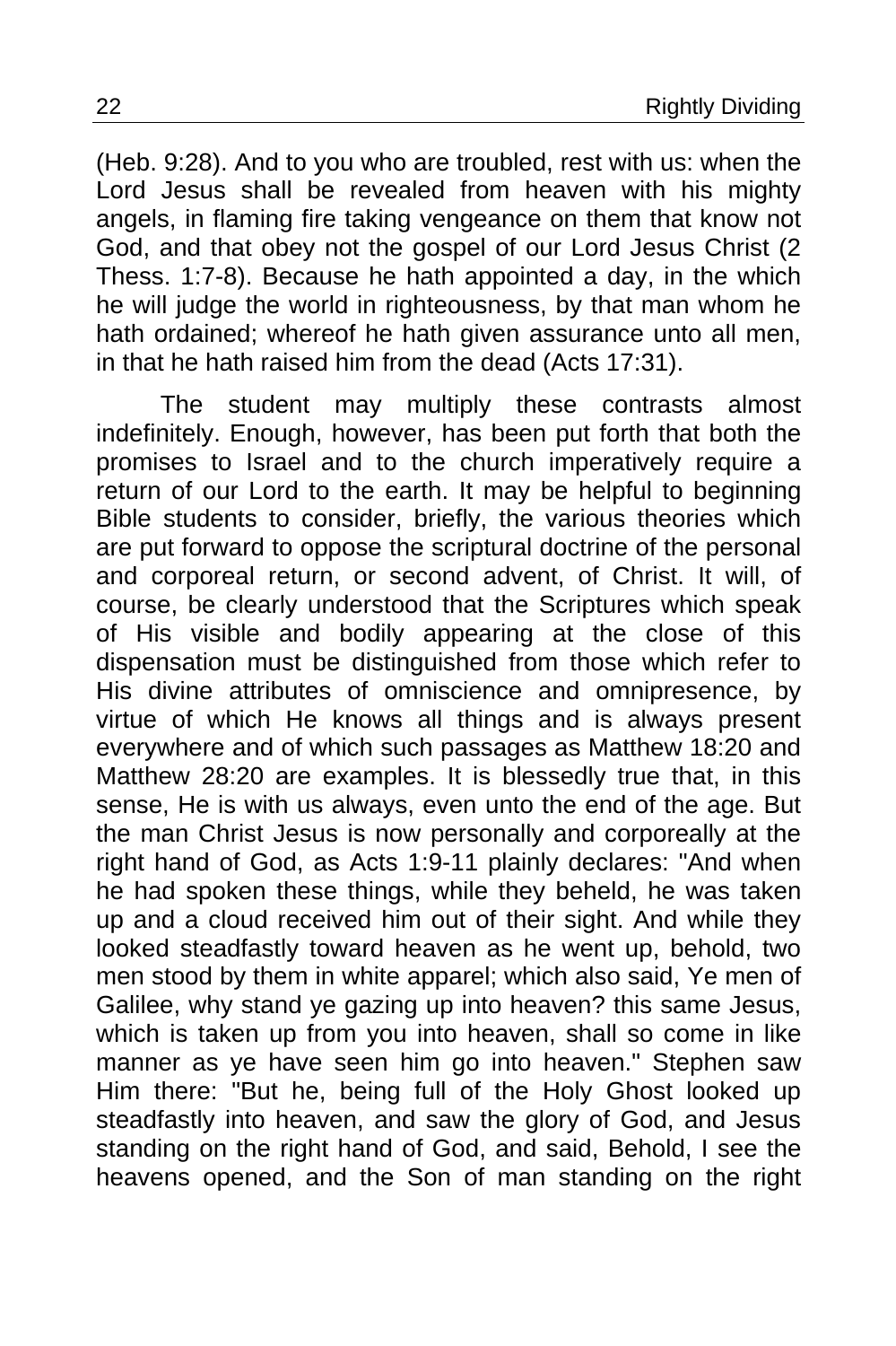hand of God" (Acts 7:55-56). "When he had by himself purged our sins, sat down on the right hand of the Majesty on high" (Heb. 1:3). "If ye then be risen with Christ, seek those things which are above, where Christ sitteth on the right hand of God" (Col. 3:1).

During the Franco-Prussian war Von Moltke, by his genius and skill and by a network of telegraph wires, was really present on every battlefield, though visibly and personally present in his office in Berlin. Later in the war he joined the army before Paris, after which his actual and visible presence was there. So our Lord, by virtue of His divine attributes, is really present with His church now, but He will be visibly and personally upon the earth at His second coming.

- 1. The prophecies concerning the return of the Lord were not fulfilled by the descent of the Holy Spirit at Pentecost, nor by His manifestation in powerful revivals and happy prayer meetings.
	- a. This interpretation practically nullifies the doctrine of the Trinity, making the Holy Spirit only a manifestation of Christ.
	- b. In Christ's promise of the descent of the Spirit He distinctly speaks of Him as "another Comforter" (John 14:16), and in John 16:7 Christ says: "If I go not away, the Comforter will not come unto you; but if I depart I will send him unto you."
	- c. The inspired writers of Acts, the Epistles, and of Revelation, mention the return of the Lord more than one hundred and fifty times after Pentecost, and always as yet future.
	- d. None of the events predicted to accompany the second advent of Christ occurred at Pentecost. These are: the resurrection of sleeping saints (1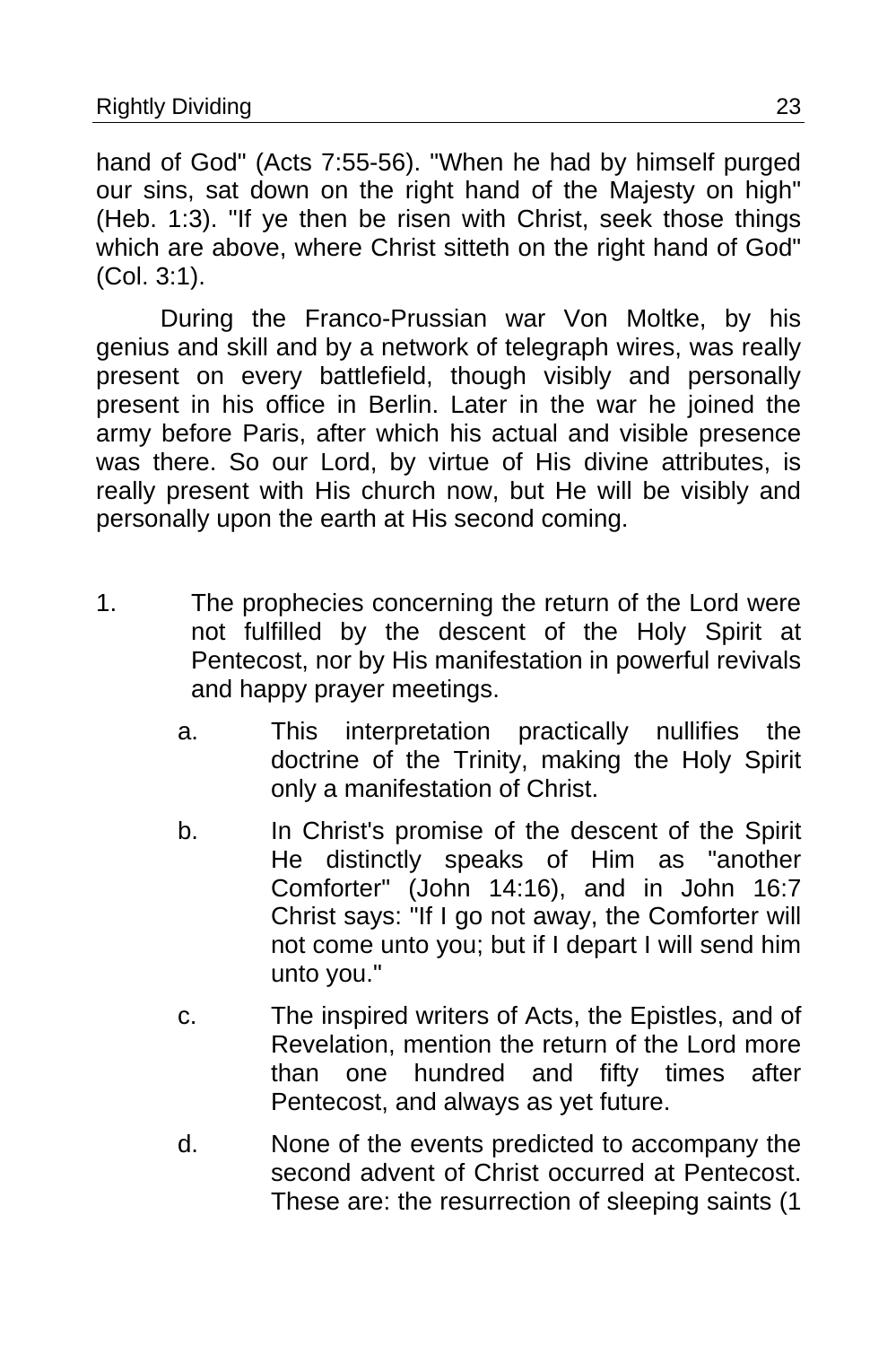Cor. 15:22-23; 1 Thess. 4:13-16), the "change" of living believers, by which they "put on incorruption", their vile bodies" being "fashioned like unto His glorious body," and their being caught up to meet the Lord in the air (1 Cor. 15:51-53; 1 Thess. 4:17; Phil. 3:20-21), and the mourning of all the tribes of the earth because of the visible coming of the Son of man in power and great glory (Matt. 24:29-30; Rev. 1:7). These are the phenomena associated with the event of our Lord's return. When He comes, these phenomena will be present. Not one of these things occurred at Pentecost, nor in any other manifestation of the Holy Spirit.

2. The conversion of a sinner is not the coming of the Lord.

> One would think this theory too puerile to be seriously put forth as a sufficient explanation of prophecies so numerous and circumstantial.

- a. According to Scripture this is exactly reversed. Conversion is the coming of a sinner to Christ, not the coming of Christ to a sinner (Matt. 11:28; John 5:40; John 7:37; John 6:37).
- b. None of the events enumerated above, predicted to occur when the Lord returns, accompany the conversion of a sinner.
- 3. The death of a Christian is not the coming of Christ.
	- a. When the disciples understood the Lord to say that one of their number should tarry till He came, the saying went abroad among them that "that disciple should not die" (John 21:22-24).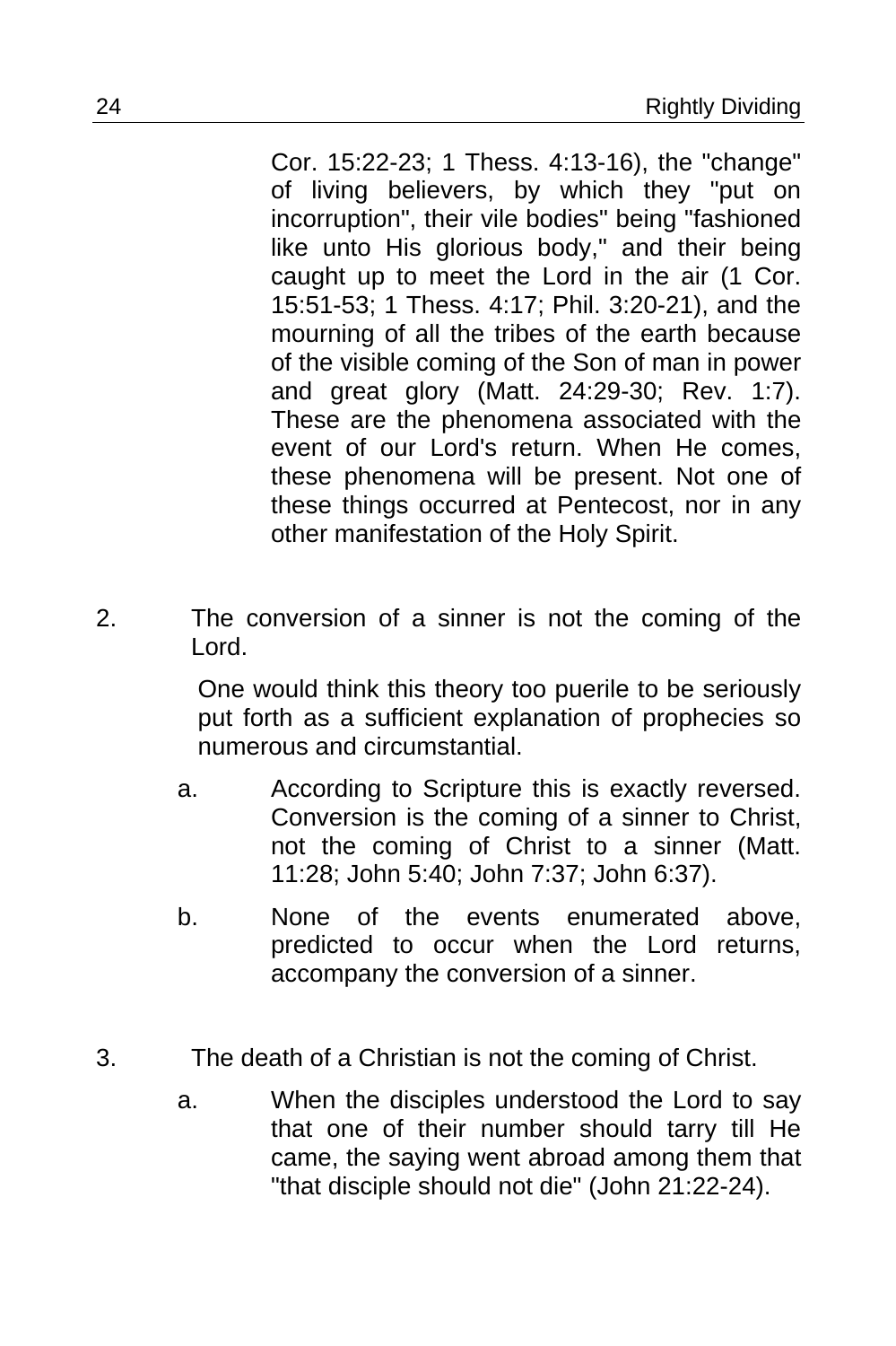- b. The inspired writers always refer to a believer's death as his departure. In not one instance is the coming of the Lord connected with a Christian's death. See Phil. 1:23; 2 Tim. 4:6; 2 Cor. 5:8. Dying Stephen saw the heavens opened, and the Son of man, not coming but "standing on the right hand of God" (Acts 7:55- 56).
- c. None of the events predicted to occur when the Lord returns accompany the death of a Christian.
- 4. The destruction of Jerusalem by the Romans was not the second coming of Christ.
	- a. In Matthew 24 and Luke 21 three events are foretold: the destruction of the temple, the coming of the Lord, and the end of the world (age). See Matt. 24:3. It was the needless confusion of these perfectly distinct things which gave rise to the notion that the fulfillment of one was the fulfillment of all.
	- b. The apostle John wrote the book of Revelation after the destruction of Jerusalem, but still speaks of the coming of the Lord as a future event (Rev. 1:4,7; 2:25; 3:11; 22:7,12,20). The last promise of the Bible is, "Surely, I come quickly"; the last prayer, "Even so, come Lord Jesus."
	- c. None of the events predicted to occur when the Lord returns occurred when Jerusalem was destroyed. See 1 Thess. 4:14-17 Matt. 24:29- 31; Matt. 25:31-32.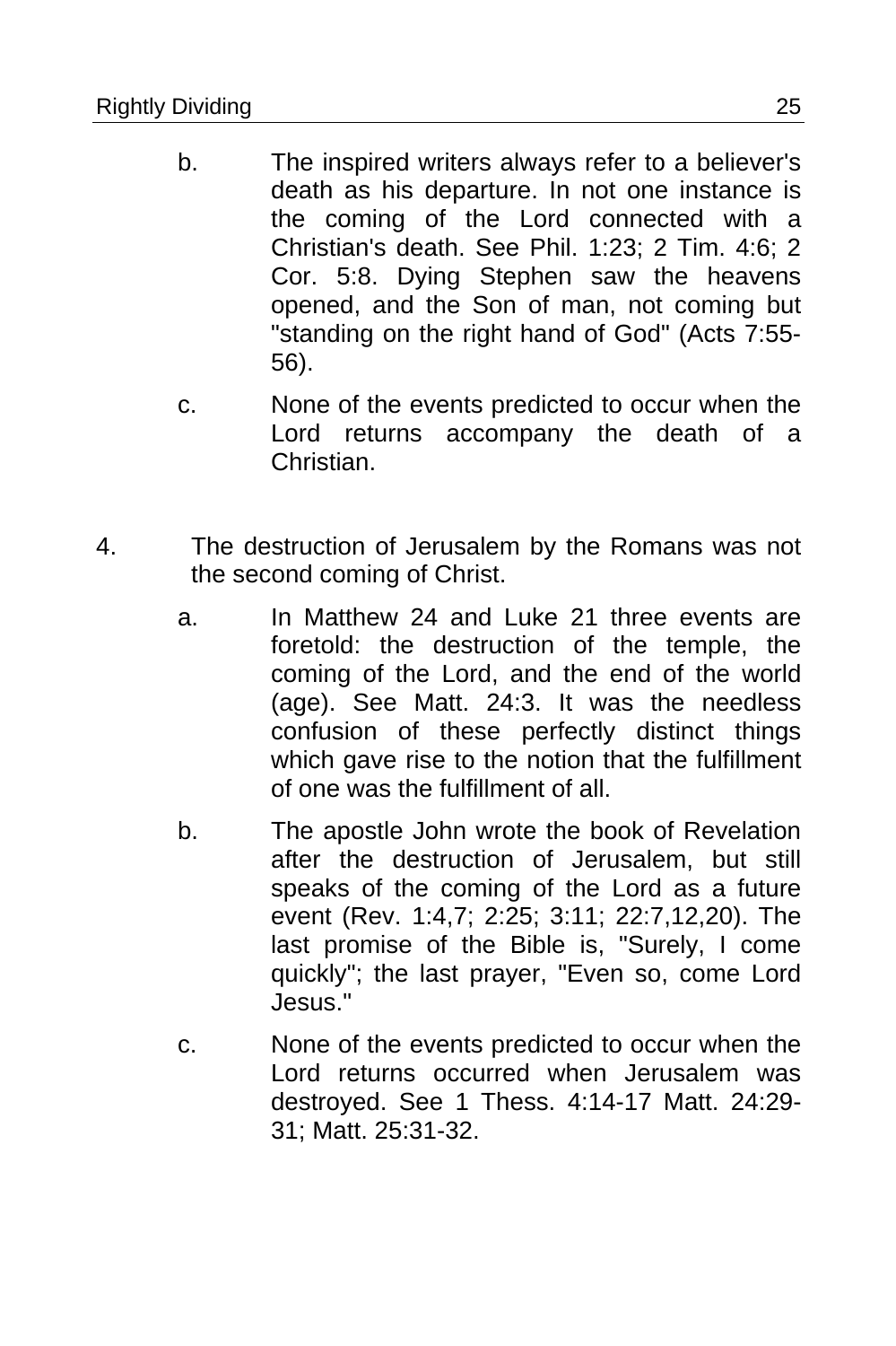- 5. The diffusion of Christianity is not the second coming of Christ.
	- a. The diffusion of Christianity is gradual, whereas the Scriptures refer to the return of the Lord as sudden and unexpected (Matt. 24:27, 36-42, 44, 50; 2 Pet. 3:10; Rev. 3:3).
	- b. The diffusion of Christianity is a process; Scripture invariably speaks of the return of the Lord as an event.
	- c. The diffusion of Christianity brings salvation to the wicked, whereas the coming of Christ is said to bring not salvation to them but "sudden destruction" (1 Thess. 5:2, 3; 2 Thess. 1:7-10; Matt. 25:31-46).
- 6. These alleged explanations and theories, though widespread, do not appear in the books of reputable theologians of any school or denomination, nor are they maintained by a single exegete of universally recognized eminence. These all maintain the bodily and visible second coming of Christ.

It is, however, sometimes said that this coming cannot occur until after the world has been converted by the preaching of the gospel and has submitted to the spiritual reign of Christ for one thousand years. It is submitted that this view is wholly erroneous for the following reasons.

a. Scripture clearly describes the condition of the earth at the second coming of Christ to be one of awful wickedness, not of millennial blessedness (Luke 17:26-32, with Gen. 6:5-7 and Gen. 13:13; Luke 18:8; Luke 21:25-27).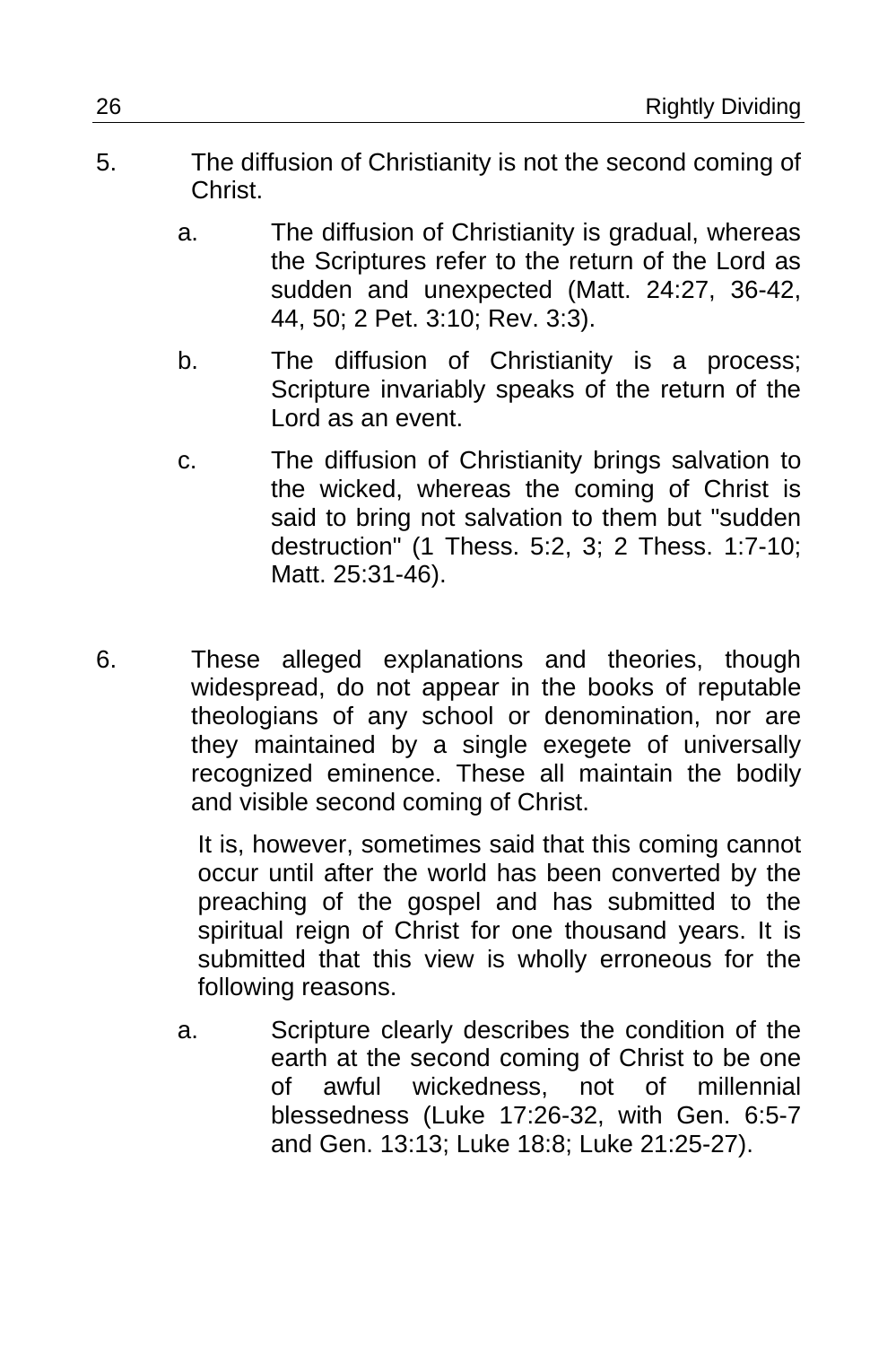- b. Scripture describes the whole course of this dispensation from the beginning to the end in such terms as to exclude the possibility of a converted world in any part of it (Matt. 13:36-43, 47-50; Matt. 25:1-10; 1 Tim. 4:1; 2 Tim. 3:1-9; 4:3-4; 2 Pet. 3:3-4; Jude 17-19).
- c. The purpose of God in this dispensation is declared to be to "gather out of the Gentiles a people for his name," not the conversion of the world. After this He "will return," and then, and not before, will the world be converted. See Acts 15:14-17; Matt. 24:14 ["for a witness"]; Rom. 1:5 ["among" not "of' all nations]; Rom. 11:14 ["some," not "all"]; 1 Cor. 9:22; Rev. 5:9 ["out of" not "all" of].
- d. It would be impossible to "watch" and "wait" for an event which we knew could not occur for more than one thousand years.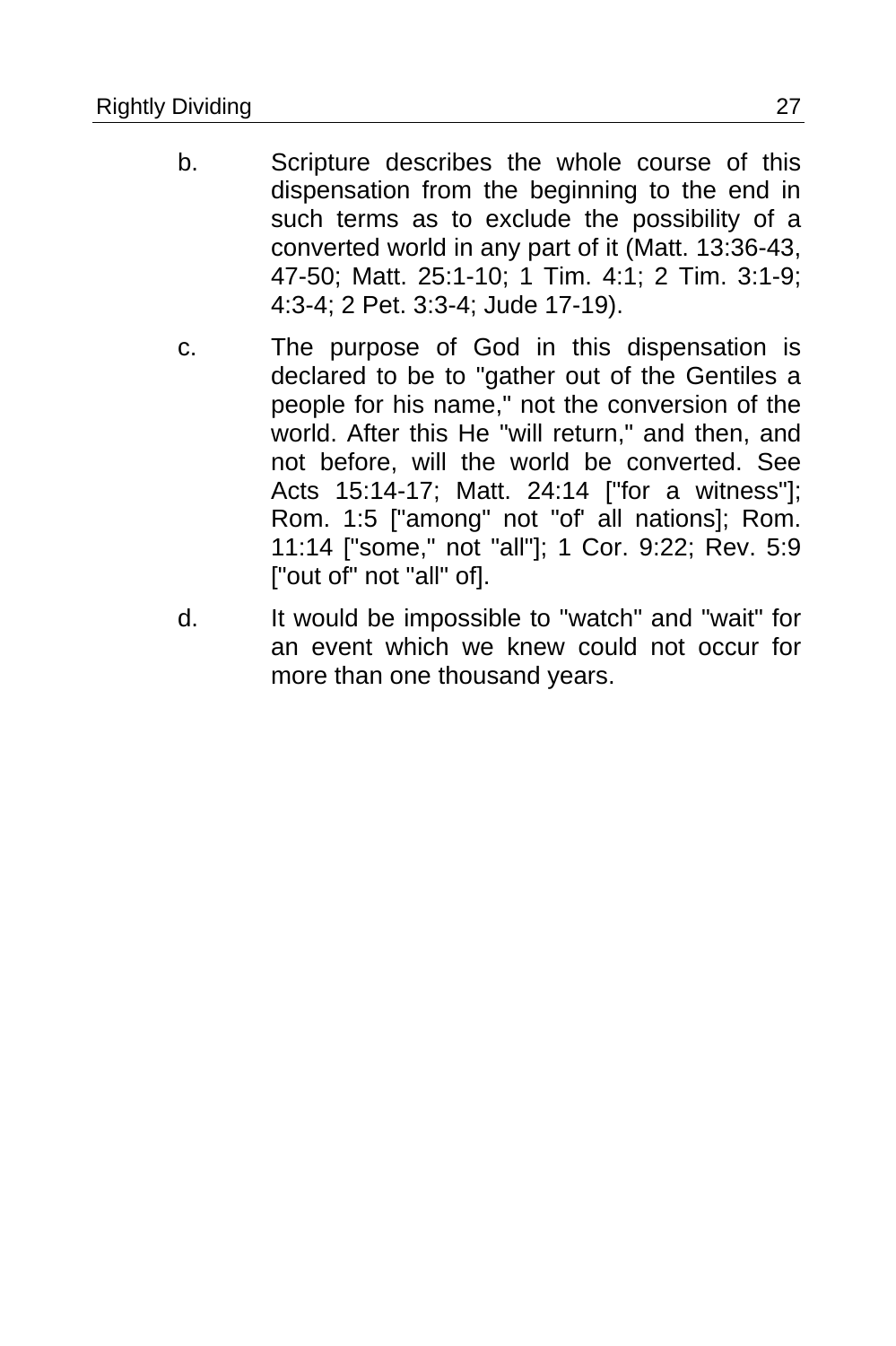# <span id="page-27-0"></span>**5. THE TWO RESURRECTIONS**

The Word of truth teaches in the clearest and most positive terms that all of the dead will be raised. No doctrine of the faith rests upon a more literal and emphatic body of Scripture authority than this, nor is any more vital to Christianity. "But if there be no resurrection of the dead, then is Christ not risen. And if Christ be not risen, then is our preaching vain, and your faith is also vain" (1 Cor. 15:13-14).

But it is important to observe that the Scriptures do not teach that all the dead are raised at one time. A partial resurrection of saints has already occurred. "And the graves were opened; and many bodies of the saints which slept arose, and came out of the graves after his resurrection, and went into the holy city, and appeared unto many" (Matt. 27:52-53).

Two resurrections, differing in respect of time and of those who are the subjects of the resurrection, are yet future. These are variously distinguished as "the resurrection of life," and "the resurrection of damnation," "the resurrection of the just and the unjust," etc. The following Scriptures refer to this important subject. "Marvel not at this: for the hour is coming, in the which all that are in the graves shall hear his voice, and shall come forth; they that have done good, unto the resurrection of life; and they that have done evil, unto the resurrection of damnation" (John 5:28-29). If it be objected that the word "hour" would indicate a simultaneous resurrection of these two classes, it is answered that the "hour" of verse 25 has already lasted two thousand years. See also "day," in 2 Peter 3:8; 2 Corinthians 6:2; John 8:56.

"But when thou makest a feast, call the poor, the maimed, the lame, the blind: and thou shalt be blessed; for they cannot recompense thee: for thou shalt be recompensed at the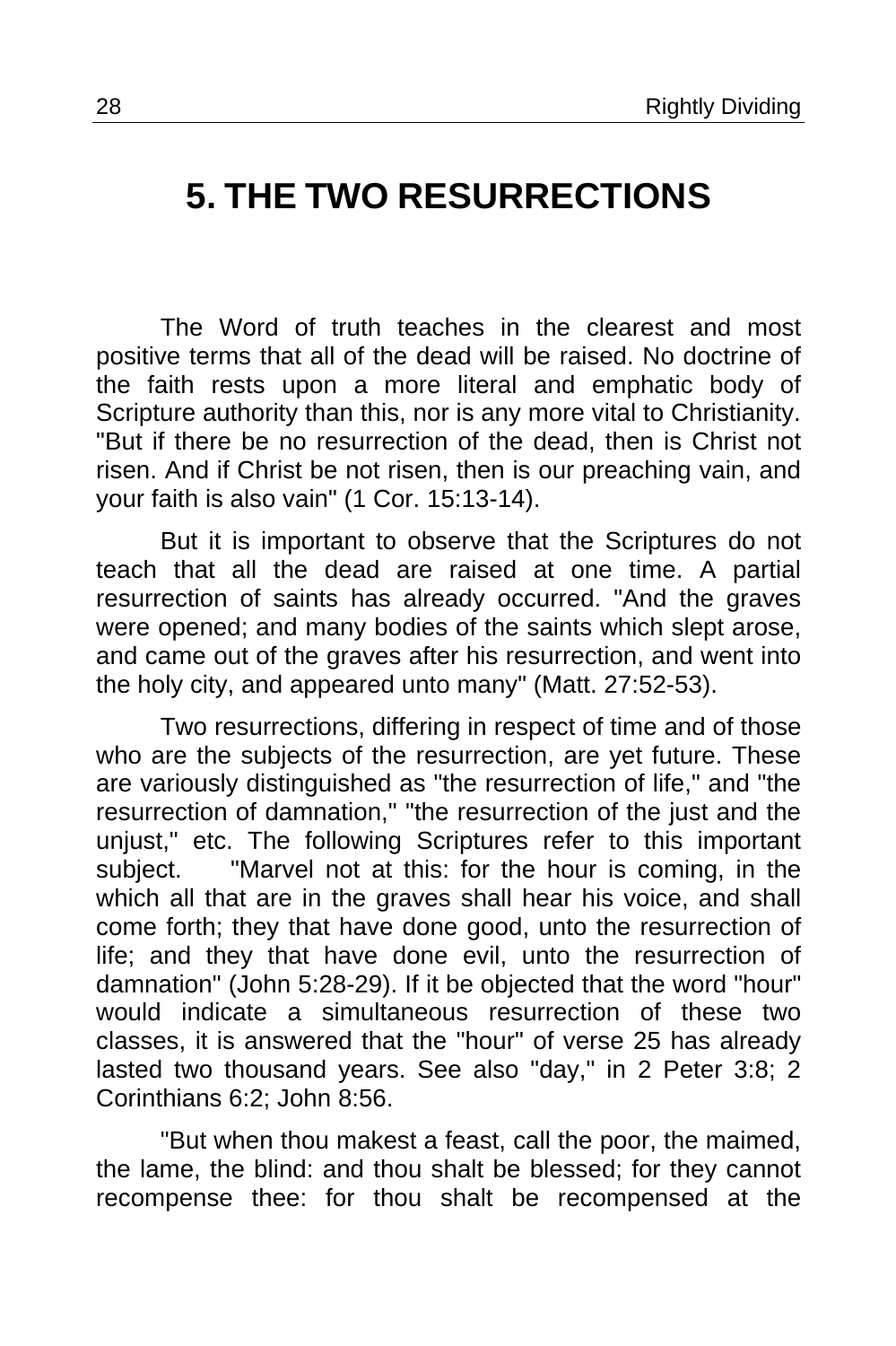resurrection of the just" (Luke 14:13-14). In this passage our Lord speaks of the first resurrection only. In 1 Corinthians 15 the distinction still further appears: "For as in Adam all die, even so in Christ shall all be made alive. But every man in his own order: Christ the firstfruits; afterward they that are Christ's at his coming" (1 Cor. 15:22-23). "But I would not have you to be ignorant, brethren, concerning them which are asleep, that ye sorrow not, even as others which have no hope. For if we believe that Jesus died and rose again, even so them also which sleep in Jesus will God bring with him. For this we say unto you by the word of the Lord, that we which are alive and remain unto the coming of the Lord, shall not prevent (precede] them which are asleep. For the Lord himself shall descend from heaven with a shout, with the voice of the archangel, and with the trump of God: and the dead in Christ shall rise first" (1 Thess. 4:13-16).

If the apostle had in mind a resurrection of all the dead, how could he speak of attaining it "by any means," since he could not possibly escape it? See Phil. 3:11.

In Revelation 20:4-6 the two resurrections are again mentioned together, with the important addition of the time which intervenes between the resurrection of the saved and of the unsaved. "And I saw thrones, and they sat upon them, and judgment was given unto them: and I saw the souls of them that were beheaded for the witness of Jesus, and for the word of God, and which had not worshipped the Beast neither his image, neither had received his mark upon their foreheads, or in their hands; and they lived and reigned with Christ a thousand years. But the rest of the dead lived not again until the thousand years were finished. This is the first resurrection. Blessed and holy is he that hath part in the first resurrection: on such the second death hath no power, but they shall be priests of God and of Christ, and shall reign with him a thousand years." Verses 12 and 13 describe the second resurrection that "unto damnation."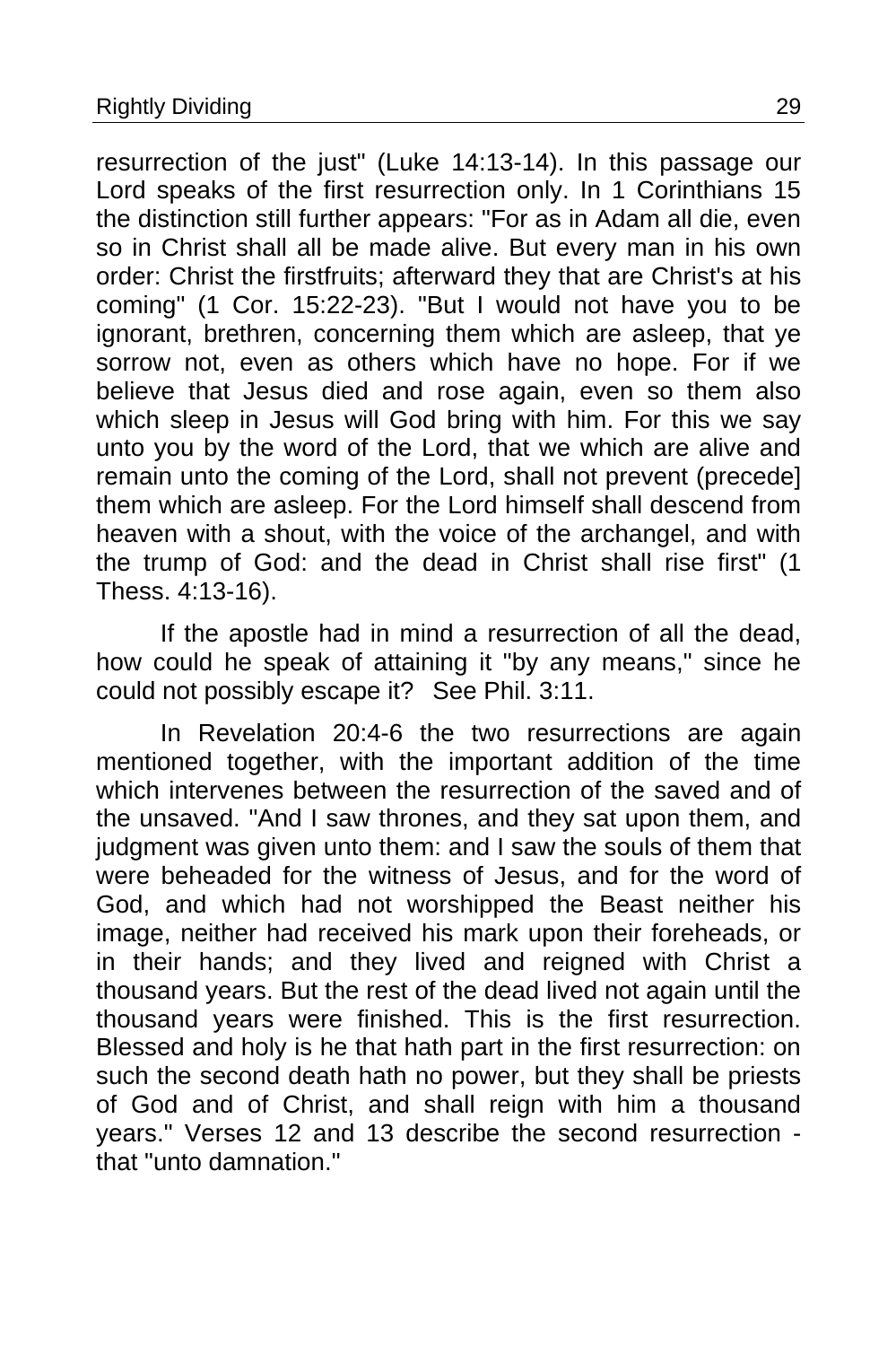The testimony of Scripture, then, is clear that believers' bodies are raised from among the bodies of unbelievers and caught up to meet the Lord in the air a thousand years before the resurrection of the latter. It should be firmly held that the doctrine of the resurrection concerns only the bodies of the dead. Their disembodied spirits are instantly in conscious bliss or woe (Phil. 1:23; 2 Cor. 5:8; Luke 16:22-23).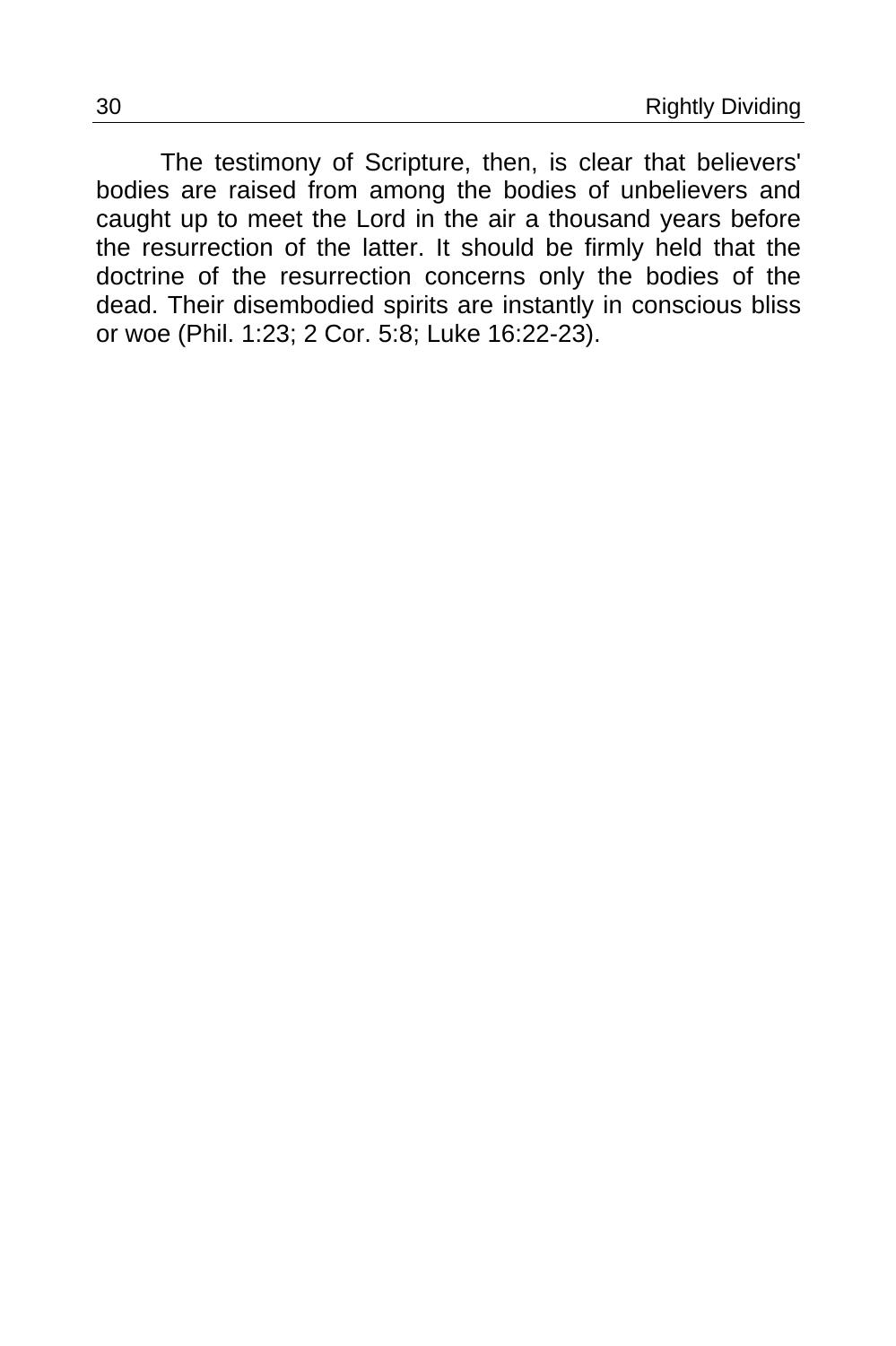# **6. THE FIVE JUDGMENTS**

<span id="page-30-0"></span>The expression "general judgment," of such frequent occurrence in religious literature, is not found in the Scriptures, and, what is of more importance, the idea intended to be conveyed by that expression is not found in the Scriptures. Dr. Pentecost well says: "It is a mischievous habit that has led the Christian world to speak of the judgment as being one great event taking place at the end of the world, when all human beings, saints, sinners, Jews and Gentiles, the living and the dead, shall stand up before the great white throne and there be judged. Nothing can be more wide of the teaching of the Scriptures." The Scriptures speak of five judgments, and they differ in four general respects: as to who are the subjects of judgment; as to the place of judgment; as to the time of judgment; as to the result of the judgment.

### **1. THE JUDGMENT AS TO BELIEVERS**

Their sins have been judged.

Time: A. D. 30.

Place: the cross.

Result: death for Christ: justification for the believer.

'And he bearing his cross went forth into a place called the place of a skull, which is called in the Hebrew, Golgotha: Where they crucified him" (John 19:17-18). "Who his own self bare our sins in his own body on the tree" (1 Pet. 2:24). "For Christ also hath once suffered for sins, the just for the unjust, that he might bring us to God" (1 Pet. 3:18). "Christ hath redeemed us from the curse of the law, being made a curse for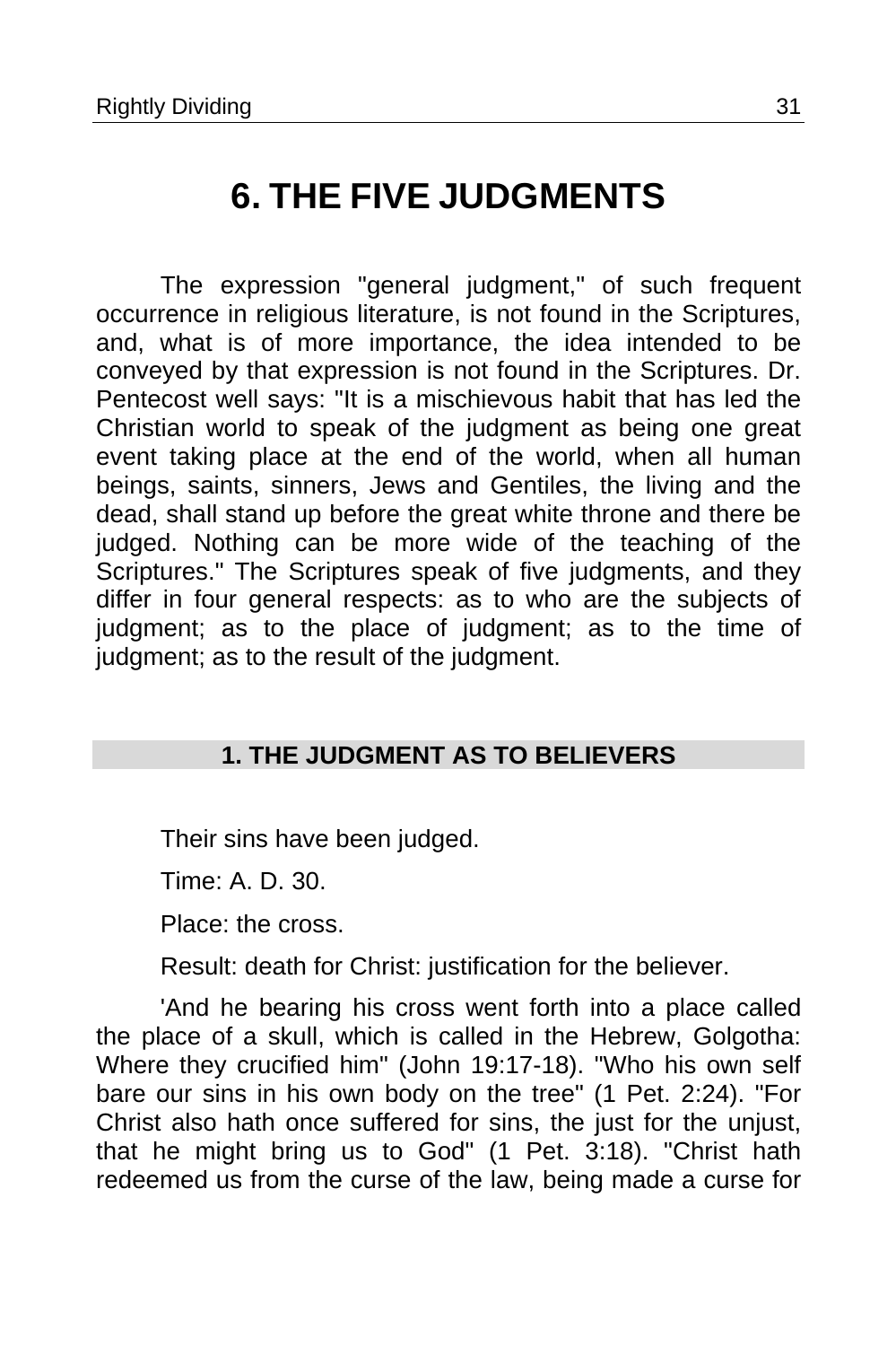us: for it is written, Cursed is every one that hangeth on a tree" (Gal. 3:13). "For he [God] hath made him [Christ] to be sin for us, who knew no sin; that we might be made the righteousness of God in him" (2 Cor. 5:21). "But now once in the end of the world hath he appeared, to put away sin by the sacrifice of himself' (Heb. 9:26). "When he had by himself purged our sins" (Heb. 1:3)."There is therefore now no condemnation to them which are in Christ Jesus [...]" (Rom. 8:1).

### **2. THE JUDGMENT OF SIN [1](#page-31-0) IN THE BELIEVER**

Time: anytime.

Place: anywhere.

Result: chastisement by the Lord, if we judge not ourselves.

"For if we would judge ourselves, we should not be judged. But when we are judged, we are chastened of the Lord, that we should not be condemned with the world" (1 Cor. 11:31- 32). "If ye endure chastening, God dealeth with you as with sons; for what son is he whom the father chasteneth not?" (Heb. 12:7). See also 1 Pet. 4:17; 1 Cor. 5:5; 2 Sam. 7:14-15; 2 Sam. 12:13-14; 1 Tim. 1:20.

### **3. THE CONDUCT, OR WORKS OF BELIEVERS ARE TO BE JUDGED**

<span id="page-31-0"></span><sup>&</sup>lt;sup>1</sup> Note: what is meant must be the judgment of 'sins committed by' the believer. Sin itself was judged on the cross (Rom. 8:3). [Biblecentre].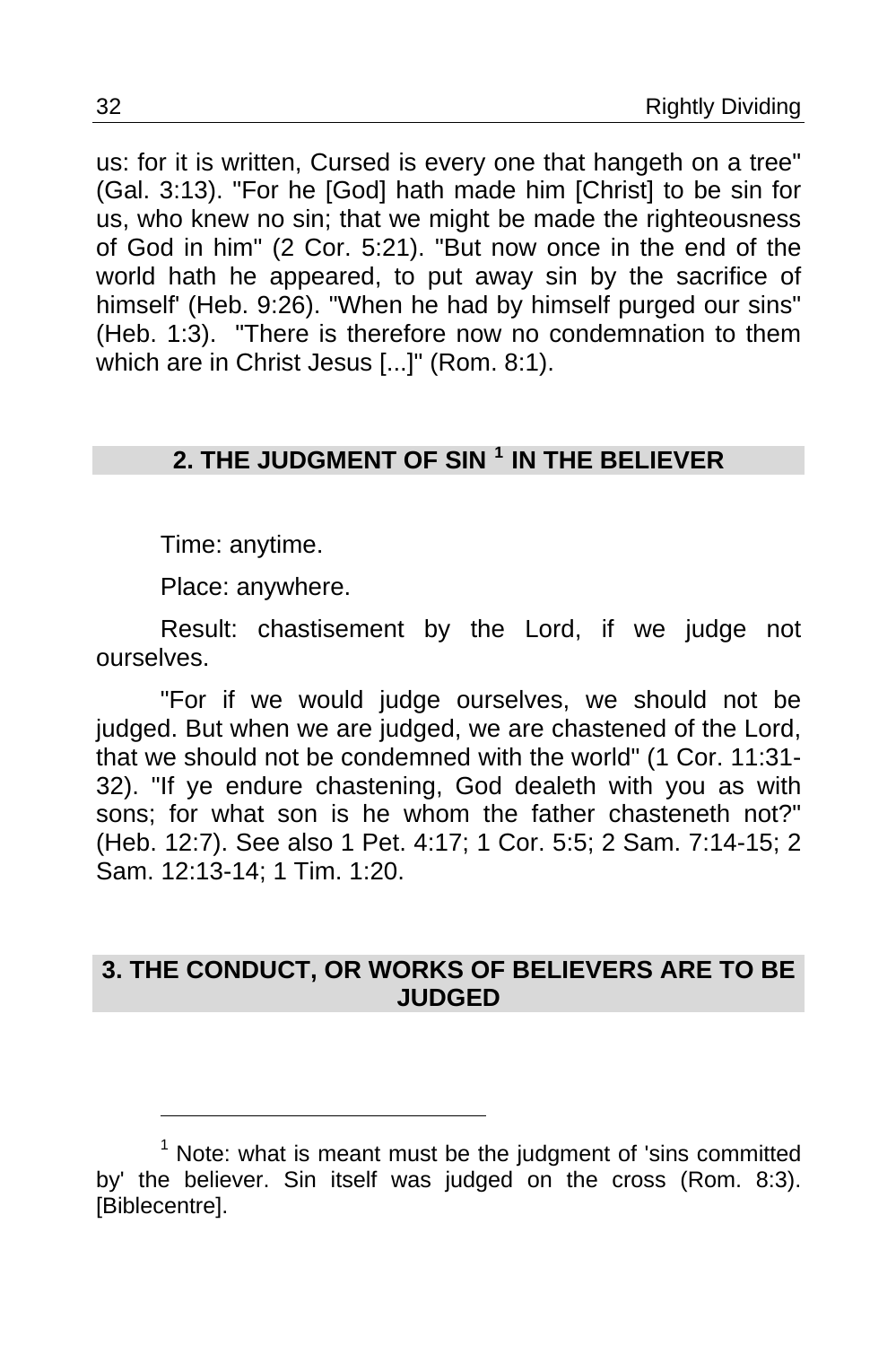Time: when Christ comes.

Place: "in the air."

Result to the believer: "reward" or "loss." "But he himself shall be saved."

It is a solemn thought that though Christ bore our sins in His own body on the tree and God has entered into covenant with us to "remember them no more" (Heb. 10:17), every work must come into judgment. The life, the works of the believer must be reviewed by the Lord. "Wherefore we labour, that, whether present or absent, we may be accepted of him. For we must all appear before the judgment seat of Christ; that every one may receive the things done in his body, according to that he hath done, whether it be good or bad" (2 Cor. 5:9-10). "But why dost thou judge thy brother? or why dost thou set a naught thy brother? for we shall all stand before the judgment seat of Christ" (Rom. 14:10).

It will be observed that both of these passages are limited by the context to believers. In the first, the apostle speaks of us as in one of two states: either we are at home in the body and absent from the Lord, or absent from the body and present with the Lord - language which could not he used of unbelievers. "Where fore we make it our aim" to be well-pleasing unto the Lord, 'for we must all be made manifest" (2 Cor. 5:8-9). In the other passage the words "we" and "brother" again limits it to believers. The Holy Spirit never commingles the saved and the unsaved. Then, lest it should seem incredible that a bloodcleansed saint could come into any judgment whatever, he quotes from Isaiah to prove that "every knee shall bow," and adds, "So then every one of us shall give account of himself to God."

The following passage gives the basis of the judgment of works: "For other foundation can no man lay than that is laid, which is Jesus Christ. Now if any man build upon this foundation gold, silver, precious stones, wood, hay, stubble: every man's work shall be made manifest: for the day shall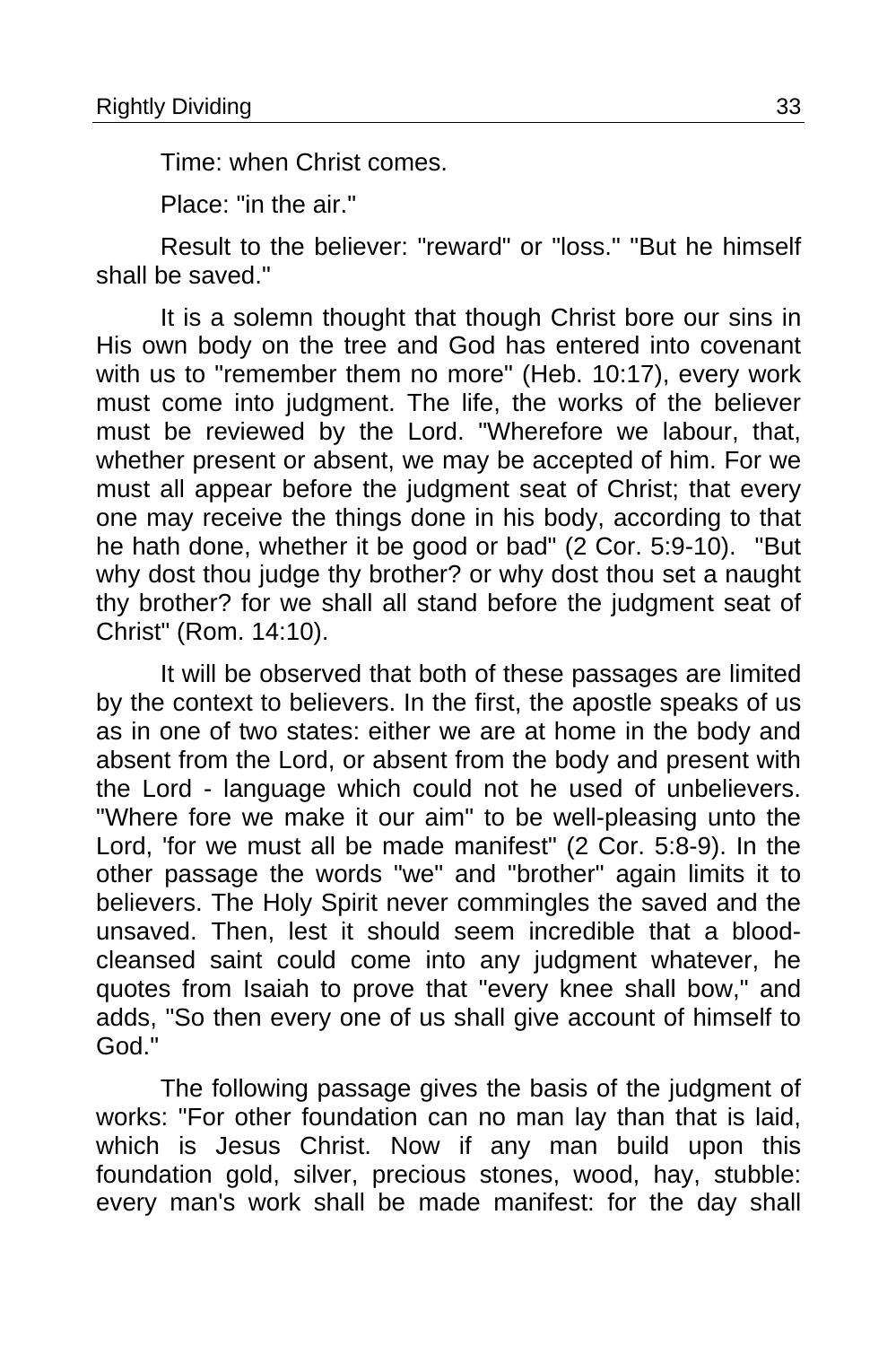declare it, because it shall be revealed by fire; and the fire shall try every man's work of what sort it is. If any man's work abide which he hath built thereupon, he shall receive a reward. If any man's work shall be burned, he shall suffer loss; but he himself shall be saved; yet so as by fire" (1 Cor. 3:11-15).

The following passages fix the time of this judgment: "For the Son of man shall come in the glory of his Father, with his angels: and then he shall reward every man according to his works" (Matt. 16:27). "And thou shalt be blessed; for they cannot recompense thee: for thou shalt be recompensed at the resurrection of the just" (Luke 14:14; cf. 1 Cor. 15:22-23). "Therefore judge nothing before the time, until the Lord come, who both will bring to light the hidden things of darkness, and will make manifest the counsels of the hearts: and then shall every man have praise of God" (1 Cor. 4:5). But how comforting it is, in view of that inevitable scrutiny of our poor works, to learn that in His patient love He is so leading us and working in us now that He can then find something in it all for which to praise us. "Behold, I come quickly; and my reward is with me, to give every man according as his work shall be" (Rev. 22:12). "Henceforth there is laid up for me a crown of righteousness, which the Lord, the righteous Judge, shall give me at that day" (2 Tim. 4:9).

For the place of this judgment, see 1 Thessalonians 4:17 and Matthew 25:24-30.

### **4. THE JUDGMENT OF THE NATIONS**

Time: the glorious appearing of Christ (Matt. 25:31-32; Matt. 13:40-41).

Place: the valley of Jehoshaphat (Joel 3:1-2,12-14).

Result: some saved, some lost (Matt. 25:46).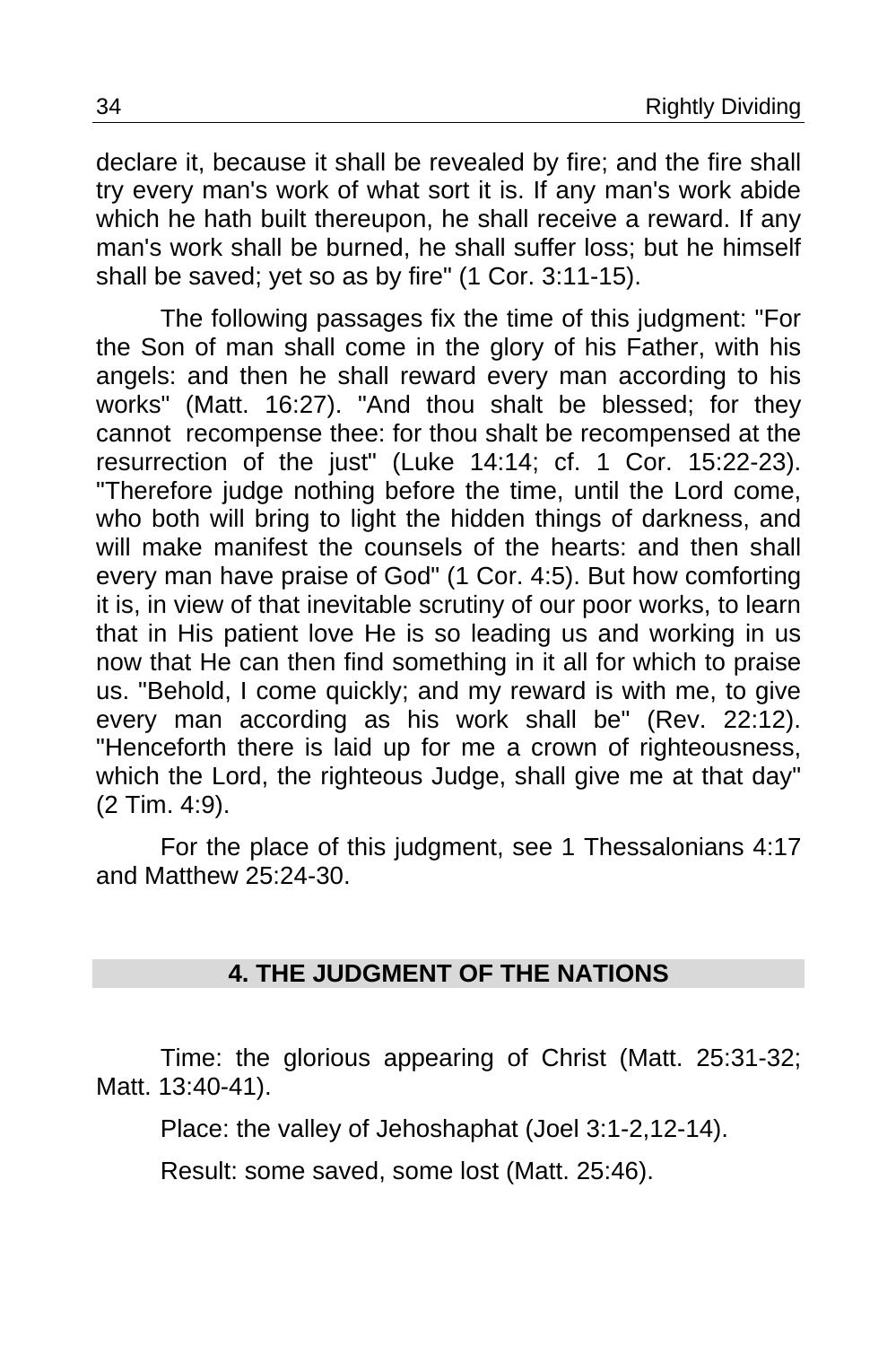Basis: The treatment of those whom Christ there calls, "my brethren" (Matt. 25:40-45; Joel 3:3,6-7). These "brethren" we believe are the Jewish remnant who shall turn to Jesus as their Messiah during "the great tribulation" which follows the taking away of the church and is terminated by the glorious appearing of our Lord (Matt. 24:21-22; Rev. 7:14; 2 Thess. 2:3- 9). The proof is too extensive to be put forth here. It is evident, however, that these "brethren" cannot be believers of this dispensation, for it would be impossible to find any considerable number of Christians who are so ignorant that they do not know that offices of kindness to believers are really ministries to Jesus Himself.

As this judgment of the living nations is sometimes confounded with that of the great white throne in Revelation 20:11, it may be well to note the following contrasts between the two scenes. The living nations will be characterized by the following:

- 1. no resurrection;
- 2. living nations judged;
- 3. on the earth;
- 4. no books;
- 5. three classes: sheep, goats, "brethren";
- 6. time: when Christ appears.

The great white throne will be characterized by the following:

- 1. a resurrection;
- 2. "the dead" judged;
- 3. heavens and earth fled away;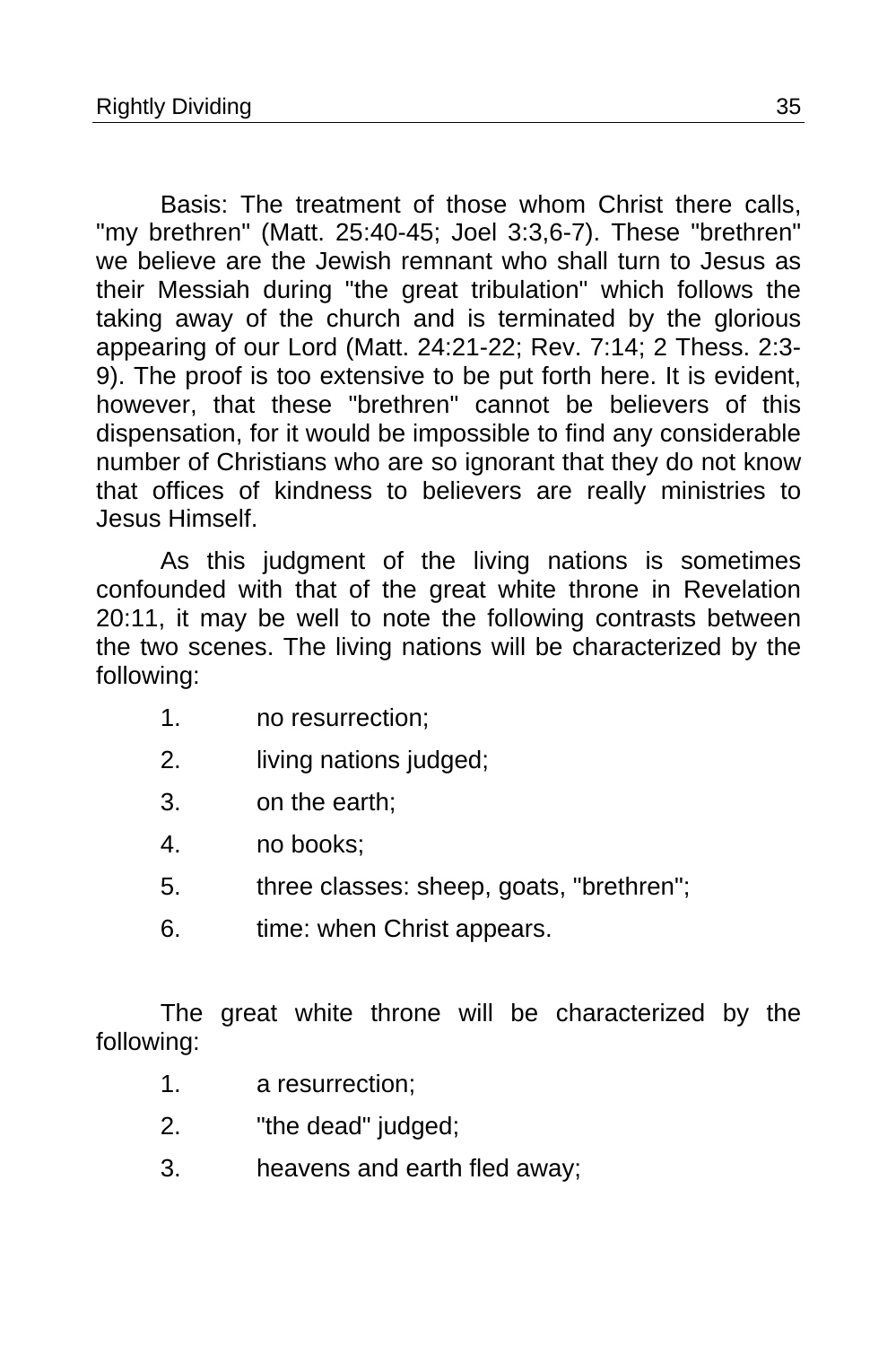- 4. "books were opened";
- 5. one class: "the dead";
- 6. time: after He has reigned one thousand years.

The saints will be associated with Christ in this judgment and hence cannot be the subjects of it. See 1 Cor. 6:2; Dan. 7:22; Jude: 14-15. In truth, the judgment of the great white throne and the judgment of the living nations have but one thing in common: the Judge.

### **5. THE JUDGMENT OF THE WICKED DEAD**

Time: a determined day, after the millennium (Acts 17:31; Rev. 20:5,7).

Place: before the great white throne (Rev. 20:11).

Result: Rev. 20:15.

Some may be troubled by the word "day" in such passages as Acts 17:31 and in Romans 2:16. See the following passages, where "day" means a lengthened period: 2 Pet. 3:8; 2 Cor. 6:2; John 8:56. The "hour" of John 5:25 has now lasted almost two thousand years. The Scriptures speak, also, of a judgment of angels (1 Cor. 6:3; Jude: 6; 2 Pet. 2:4). Luke 22:30 probably refers to judges as under the theocracy - an administrative office, rather than judicial. See Isaiah 1:26.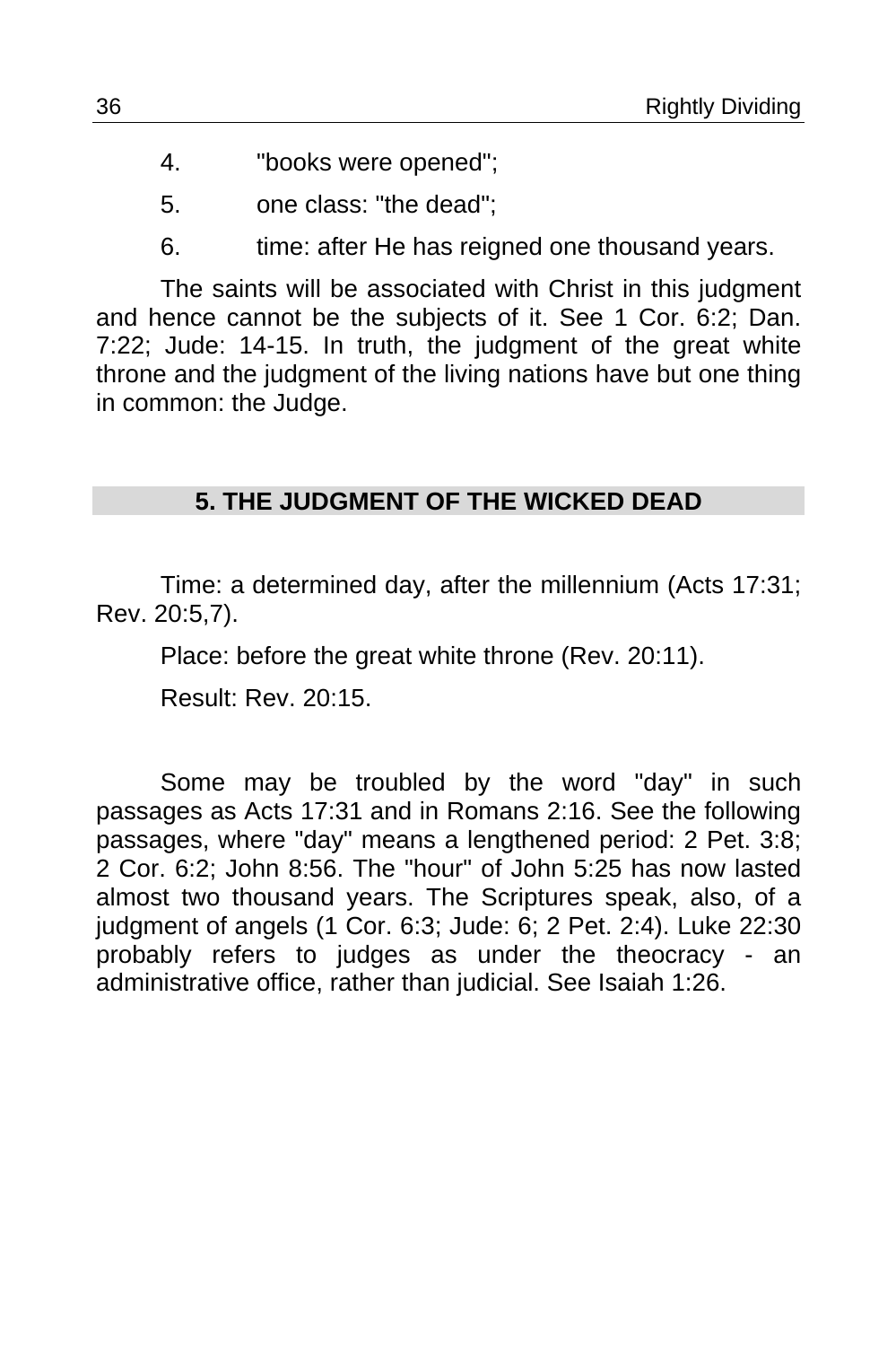### **7. LAW AND GRACE**

<span id="page-36-0"></span>The most obvious and striking division of the Word of truth is that between law and grace. Indeed, these contrasting principles characterize the two most important dispensations: the Jewish and Christian. "For the law was given by Moses, but grace and truth came by Jesus Christ" (John 1:17). It is not, of course, meant that there was no law before Moses, any more than that there was no grace and truth before Jesus Christ. The forbidding to Adam of the fruit of the tree of the knowledge of good and evil (Gen. 2:17) was law, and surely grace was most sweetly manifested in the Lord God seeking His sinning creatures and in His clothing them with coats of skins (Gen. 3:21) - a beautiful type of Christ who "is made unto us . . . righteousness" (1 Cor. 1:30).

Law, in the sense of some revelation of God's will, and grace, in the sense of some revelation of God's goodness, have always existed, and to this Scripture abundantly testifies. But "the law" most frequently mentioned in Scripture was given by Moses, and from Sinai to Calvary, dominates, characterizes, the time; just as grace dominates or gives its peculiar character to the dispensation which begins at Calvary and has its predicted termination in the rapture of the church.

It is, however, of the most vital moment to observe that Scripture never, in any dispensation, mingles these two principles. Law always has a place and work distinct and wholly diverse from that of grace. Law is God prohibiting and requiring; grace is God beseeching and bestowing. Law is a ministry of condemnation; grace, of forgiveness. Law curses; grace redeems from that curse. Law kills; grace makes alive. Law shuts every mouth before God; grace opens every mouth to praise Him. Law puts a great and guilty distance between man and God; grace makes guilty man nigh to God. Law says, 'An eye for an eye, and a tooth for a tooth"; grace says, "Resist not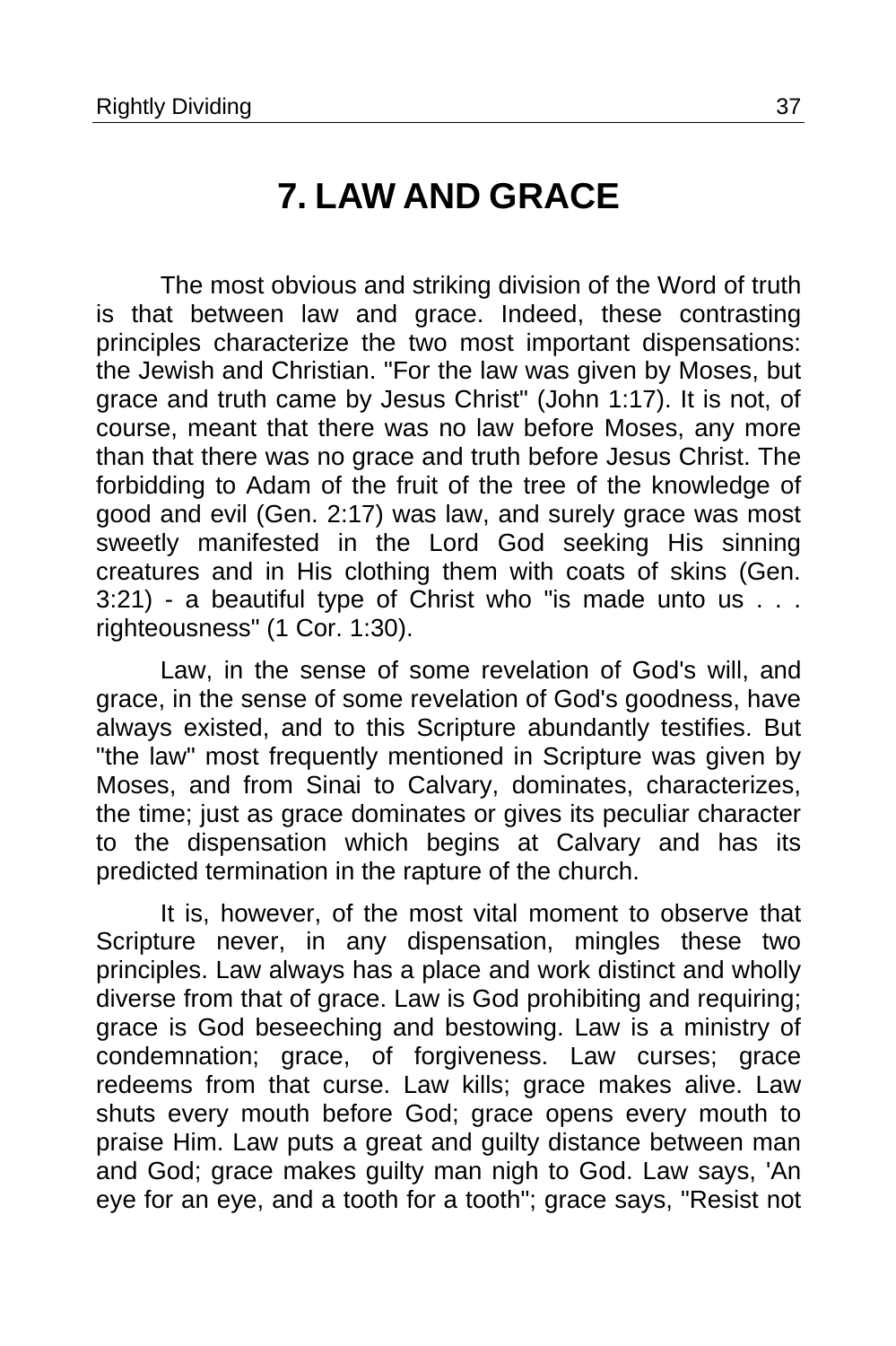evil: but whosoever shall smite thee on thy right cheek, turn to him the other also." Law says, "Hate thine enemy"; grace says, "Love your enemies, bless them that despitefully use you." Law says, do and live; grace says, believe and live. Law never had a missionary; grace is to be preached to every creature. Law utterly condemns the best man; grace freely justifies the worst (Luke 23:43; Rom. 5:8; 1 Tim 1:15; 1 Cor. 6:9-11). Law is a system of probation; grace, of favour. Law stones an adulteress; grace says, "Neither do I condemn thee: go, and sin no more." Under law the sheep dies for the shepherd: under grace the Shepherd dies for the sheep.

Everywhere the Scriptures present law and grace in sharply contrasted spheres. The mingling of them in much of the current teaching of the day spoils both, for law is robbed of its terror, and grace of its freeness. The student should observe that "law" in the New Testament Scriptures, means the law given by Moses (Rom. 7:23 is an exception). Sometimes the entire law (the moral, or the Ten Commandments and the ceremonial) is meant; sometimes the commandments only; sometimes the ceremonial only. Among passages of the first type, Romans 6:14; Galatians 2:16, and 3:2 are examples. Of the second type, Romans 3:19 and 7:7-12 are examples. Of the third type, Colossians 2:14-17 is an example.

It should be remembered also that in the ceremonial law are enshrined those marvelous types - the beautiful foreshadowings of the person and work of the Lord Jesus as priest and sacrifice, as in the tabernacle (Ex. 25-30) and levitical offerings (Lev. 1-7), which must ever be the wonder and delight of the spiritually minded. Expressions in the Psalms too, which would be inexplicable if understood only of the "ministration of death, written and engraven in stones" (2 Cor. 3:7), are made clear when seen to refer to Christ or to the redeemed. "But his delight is in the law of the LORD; and in his law doth he meditate day and night" (Ps. 1:2). "O how I love thy law! It is my meditation all the day" (Ps. 119:97).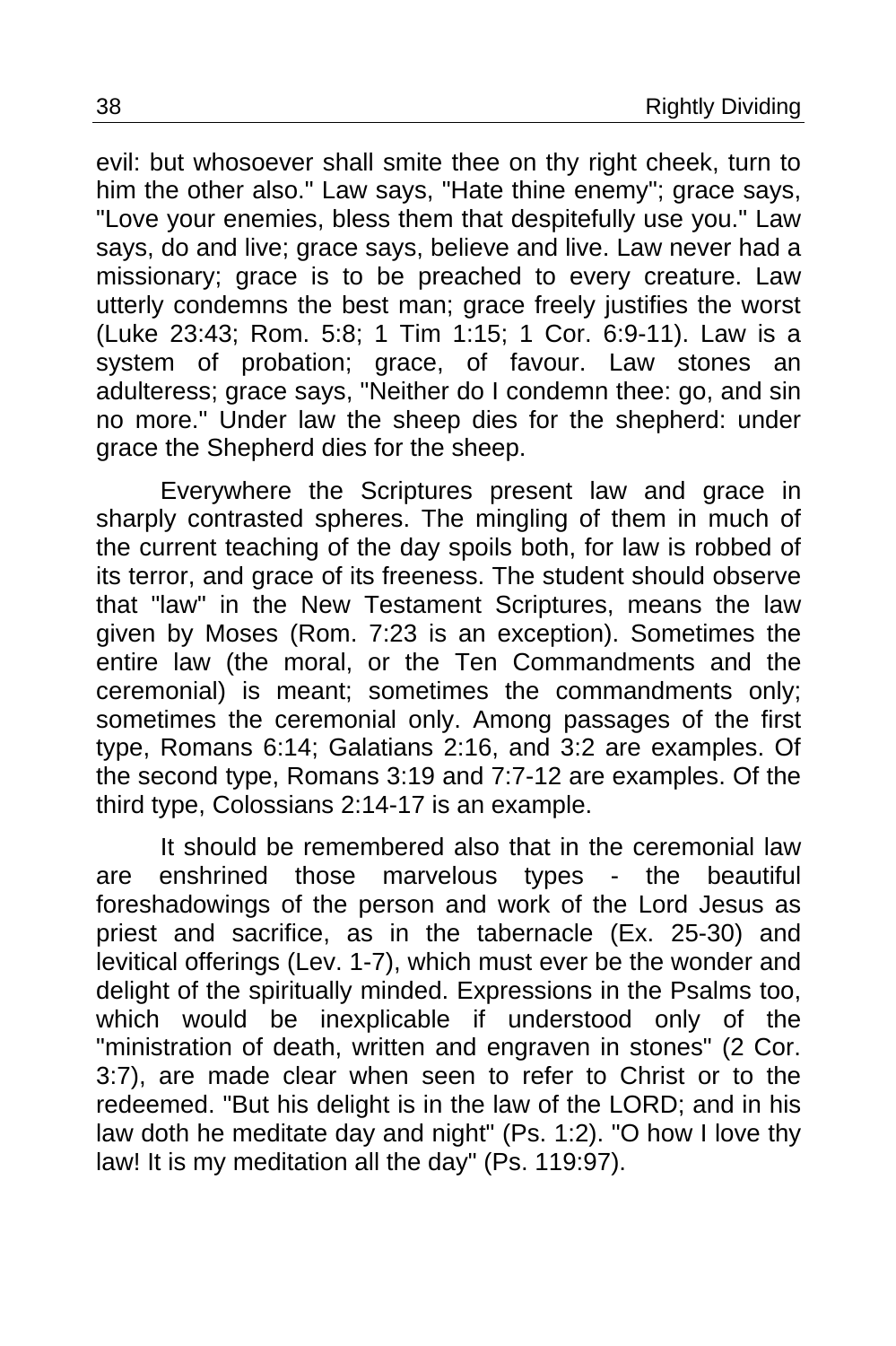Three errors have troubled the church concerning the right relation of law to grace:

1. Antinomianism - the denial of all rule over the lives of believers; the affirmation that men are not required to live holy lives because they are saved by God's free grace, "They profess that they know God; but in works they deny him, being abominable, and disobedient, and unto every good work reprobate" (Tit. 1:16)."For there are certain men crept in unawares, who were before of old ordained to this condemnation; ungodly men, turning the grace of our God into lasciviousness, and denying the only Lord God, and our Lord Jesus Christ" (Jude: 4).

2. Ceremonialism - the demand that believers should observe the levitical ordinances. The modern form of this error is the teaching that Christian ordinances are essential to salvation. "And certain men which came down from Judaea taught the brethren, and said, Except ye be circumcised after the manner of Moses, ye cannot be saved" (Acts 15:1).

3. Galatianism - the mingling of law and grace; the teaching that justification is partly by grace, partly by law, or, that grace is given to enable an otherwise helpless sinner to keep the law. Against this error, the most wide-spread of all, the solemn warnings, the unanswerable logic, the emphatic declarations of the Epistle to the Galatians are God's conclusive answer. "This only would I learn of you, Received ye the Spirit by the works of the law, or by the hearing of faith? Are ye so foolish? having begun in the Spirit, are ye now made perfect by the flesh?" (Gal. 3:2-3). "I marvel that ye are so soon removed from him that called you into the grace of Christ unto another gospel: which is not another [there could not be another gospel]; but there be some that trouble you, and would pervert the gospel of Christ. But though we, or an angel from heaven, preach any other gospel unto you than that which we have preached unto you, let him be accursed" (Gal. 1:6-8).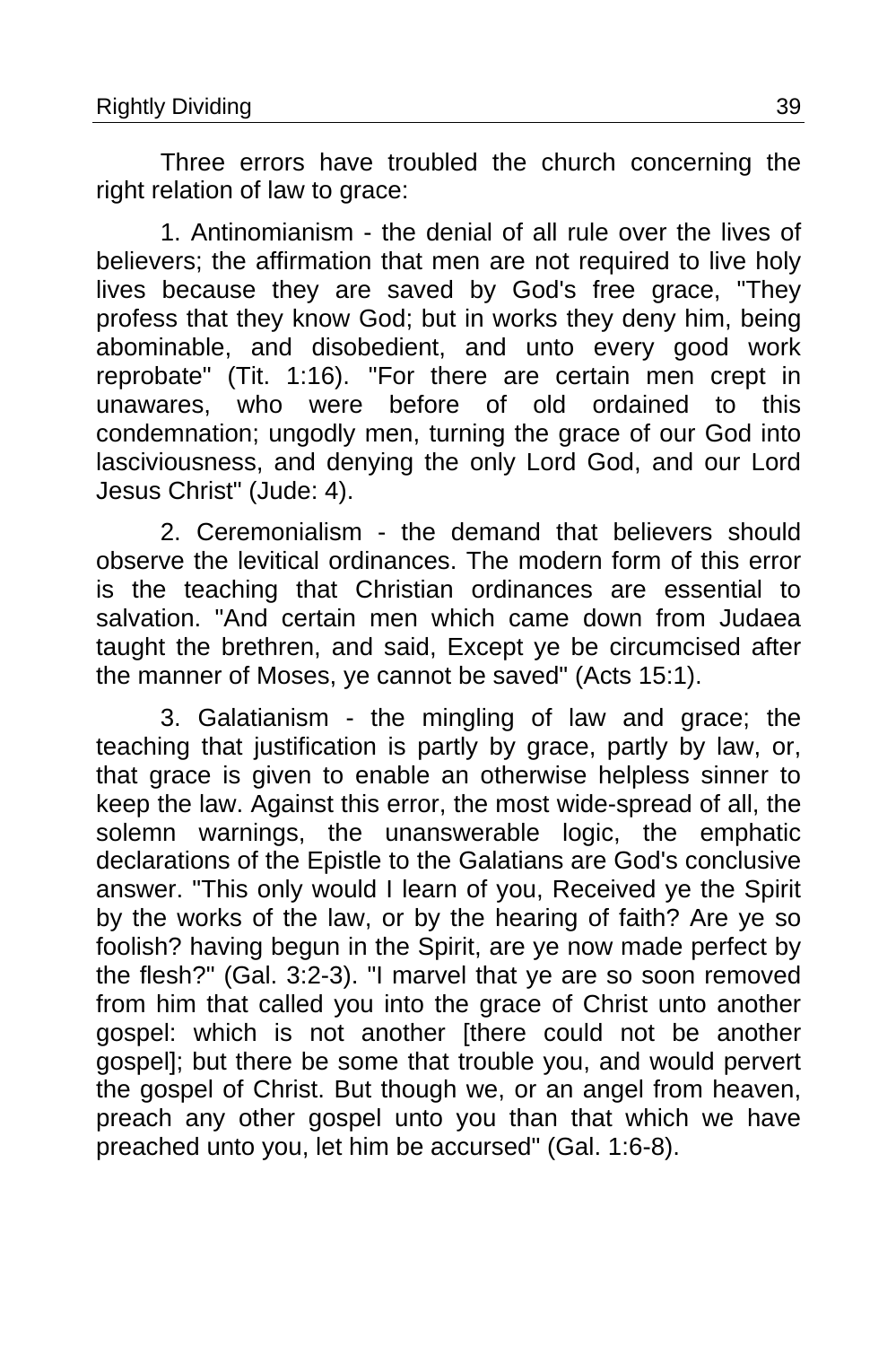The following may be helpful as an outline of Scripture teaching on this important subject. The moral law only is referred to in the passages cited.

### **WHAT THE LAW IS**

"Wherefore the law is holy, and the commandment holy, and just, and good" (Rom. 7:12). "For we know that the law is spiritual: but I am carnal, sold under sin" (Rom. 7:14). "For I delight in the law of God after the inward man" (Rom. 7:22). "But we know that the law is good, if a man use it lawfully" (1 Tim. 1:8). "And the law is not of faith" (Gal. 3:12).

### **THE LAWFUL USE OF THE LAW**

"What shall we say then? Is the law sin? God forbid. Nay, I had not known sin, but by the law: for I had not known lust, except the law had said, Thou shalt not covet" (Rom. 7:7; see also verse 13). "Therefore by the deeds of the law there shall no flesh be justified in his sight: for by the law is the knowledge of sin" (Rom. 3:20). "Wherefore then serveth the law? It was added because of transgressions" (Gal. 3:19). "Now we know, that what things soever the law saith, it saith to them who are under the law; that every mouth may be stopped, and all the world may become guilty before God" (Rom. 3:19).

Law has but one language: "what things soever." It speaks only to condemn. "For as many as are of the works of the law are under the curse: for it is written, Cursed is every one that continueth not in all things which are written in the book of the law to do them" (Gal.  $3:10$ ). "For whosoever shall keep the whole law, and yet offend in one point, he is guilty of all" (Jas. 2:10). "The ministration of death, written and engraven in stones" (2 Cor. 3:7). "The ministration of condemnation" (2 Cor. 3:9). "For I was alive without the law once: but when the commandment came, sin revived, and I died" (Rom. 7:9). "The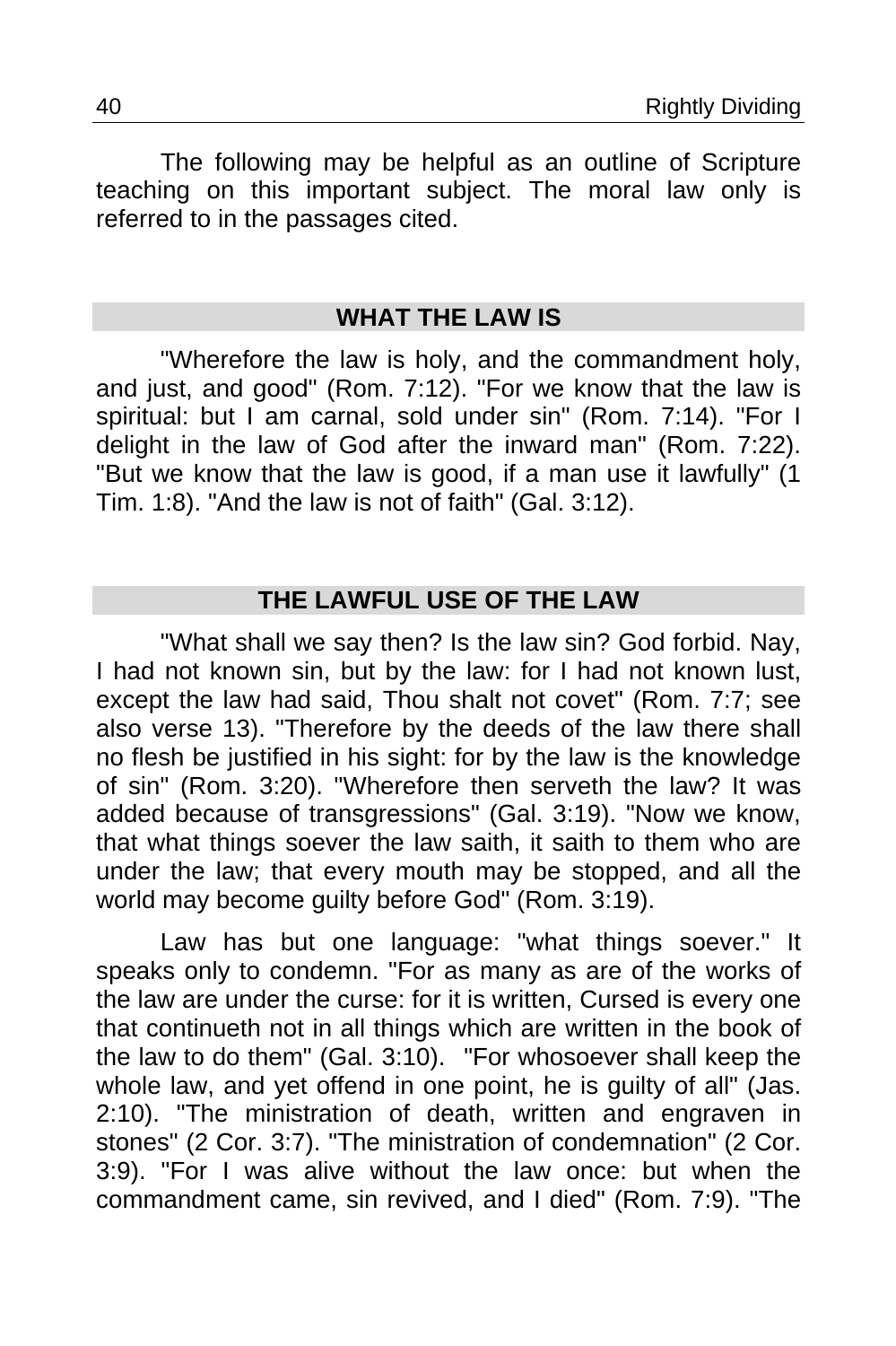strength of sin is the law" (1 Cor. 15:56). "It is evident, then, that God's purpose in giving the law, after the human race had existed twenty-five hundred years without it (John 1:17; Gal. 3:17), was to bring to guilty man the knowledge of his sin first, and then of his utter helplessness in view of God's just requirements. It is purely and only a ministration of condemnation and death.

### **WHAT THE LAW CANNOT DO**

"Therefore by the deeds of the law there shall no flesh be justified in his sight: for by the law is the knowledge of sin" (Rom. 3:20). "Knowing that a man is not justified by the works of the law, but by the faith of Jesus Christ, even we have believed in Jesus Christ, that we might be justified by the faith of Christ, and not by the works of the law: for by the works of the law shall no flesh be justified" (Gal. 2:16). "I do not frustrate the grace of God: for if righteousness come by the law, then Christ is dead in vain" (Gal. 2:21). "But that no man is justified by the law in the sight of God, it is evident: for, the just shall live by faith" (Gal. 3:11). "For what the law could not do, in that it was weak through the flesh, God, sending his own Son in the likeness of sinful flesh, and for sin, condemned sin in the flesh" (Rom. 8:3). "And by him, all that believe are justified from all things, from which ye could not be justified by the law of Moses" (Acts 13:39)."For the law made nothing perfect, but the bringing in of a better hope did; by the which we draw nigh unto God" (Heb. 7:19).

### **THE BELIEVER IS NOT UNDER THE LAW**

Romans 6, after declaring the doctrine of the believer's identification with Christ in His death, of which baptism is the symbol (vv. 1-10), begins, with verse 11, the declarations of the principles which should govern the walk of the believer - his rule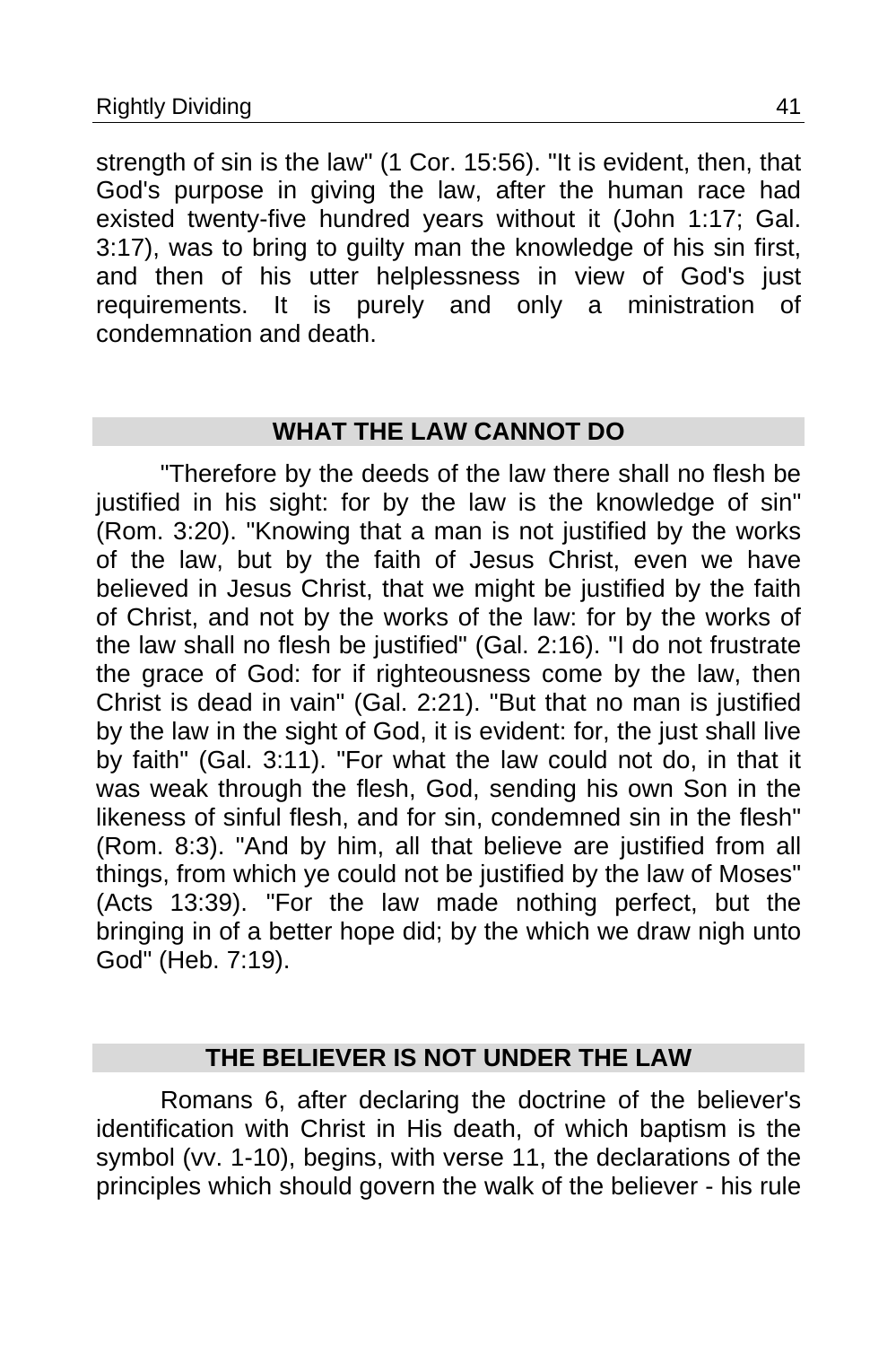of life. This is the subject of the remaining twelve verses. Verse 14 gives the great principle of his deliverance, not from the guilt of sin that is met by Christ's blood, but from the dominion of sinhis bondage\* under it. "For sin shall not have dominion over you: for ye are not under the law, but under grace."

Lest this should lead to the monstrous Antinomianism of saying that therefore a godly life was not important, the Spirit immediately adds: "What then? Shall we sin, because we are not under the law, but under grace? God forbid" (Rom. 6:15). Surely every renewed heart answers 'Amen' to this. Then Romans 7 introduces another principle of deliverance from law. "Wherefore, my brethren, ye also are become dead to the law by the body of Christ; that ye should he married to another, even to him who is raised from the dead, that we should bring forth fruit unto God. For when we were in the flesh, the motions of sins, which were by the law, did work in our members to bring forth fruit unto death. But now we are delivered from the law, that being dead wherein we were held; that we should serve in newness of spirit, and not in the oldness of the letter" (Rom. 7:4-6). This refers to the moral law; see v. 7. "For I through the law am dead to the law, that I might live unto God" (Gal. 2:19). "But before faith came, we were kept under the law, shut up, unto the faith which should afterwards be revealed. Wherefore the law was our schoolmaster to bring us unto Christ, that we might be justified by faith. But after that faith is come, we are no longer under a schoolmaster" (Gal. 3:23-25). "But we know that the law is good, if a man use it lawfully; knowing this, that the law is not made for a righteous man" (1 Tim. 1:8-9).

### **WHAT IS THE BELIEVER'S RULE OF LIFE?**

"He that saith he abideth in him, ought himself also so to walk, even as he walked" (1 John 2:6). "Hereby perceive we the love of God, because he laid down his life for us: and we ought to lay down our lives for the brethren" (1 John 3:16). "Dearly beloved, I beseech you as strangers and pilgrims,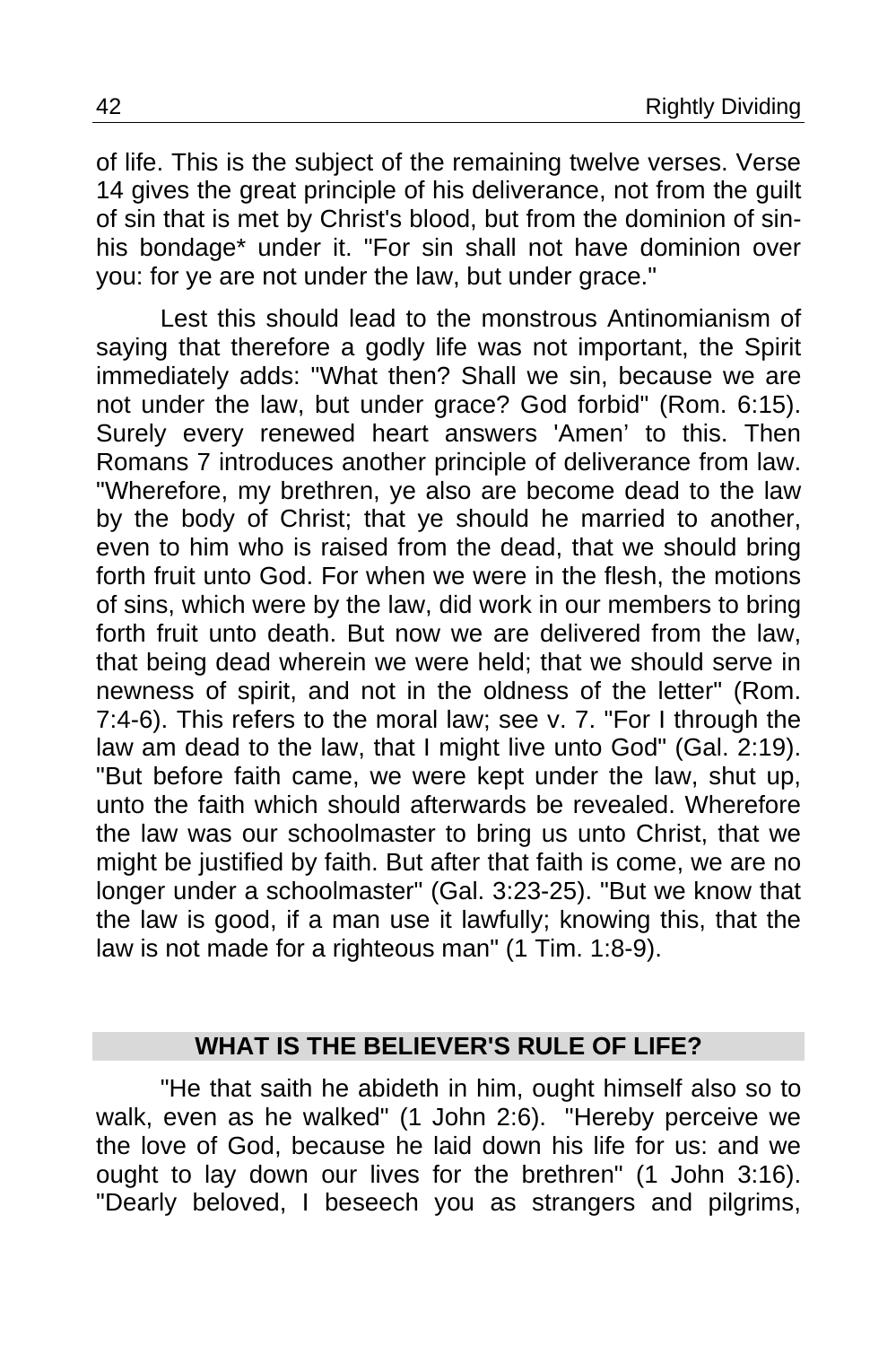abstain from fleshly lusts, which war against the soul" (1 Pet. 2:11; see also vv. 12-23). "I therefore, the prisoner of the Lord, beseech you that ye walk worthy of the vocation wherewith ye are called, with all lowliness and meekness, with long-suffering, forbearing one another in love" (Eph. 4:1-2). "Be ye therefore followers of God, as dear children; and walk in love as Christ also hath loved us, and hath given himself for us" (Eph. 5:1-2). "For ye were sometimes darkness, but now are ye light in the Lord: walk as children of light" (Eph. 5:8). "See then that ye walk circumspectly, not as fools, but as wise, redeeming the time, because the days are evil" (Eph. 5:15-16).

"This I say then, Walk in the Spirit, and ye shall not fulfil the lust of the flesh" (Gal. 5:16). "For I have given you an example, that ye should do as I have, done to you" (John 13:15). "If ye keep my commandments, ye shall abide in my love; even as I have kept my Father's commandments, and abide in his love" (John 15:10). "This is my commandment, That ye love one another, as I have loved you" (John 15:12). "He that hath my commandments, and keepeth them, he it is that loveth me" (John 14:21)."And whatsoever we ask, we receive of him, because we keep his commandments, and do those things that are pleasing in his sight. And this is his commandment, That we should believe on the name of his Son Jesus Christ, and love one another, as he gave us commandment" (1 John 3:22-23). "This is the covenant that I will make with them after those days, saith the Lord; I will put my laws into their hearts, and in their minds will I write them" (Heb. 10:16).

A beautiful illustration of this principle is seen in a mother's love for her child. The law requires parents to care for their offspring and pronounces penalties for the willful neglect of them; but the land is full of happy mothers who tenderly care for their children in perfect ignorance of the existence of such a statute. The law is in their hearts.

It is instructive, in this connection, to remember that God's appointed place for the tables of the law was within the ark of the testimony. With them were "the golden pot that had manna,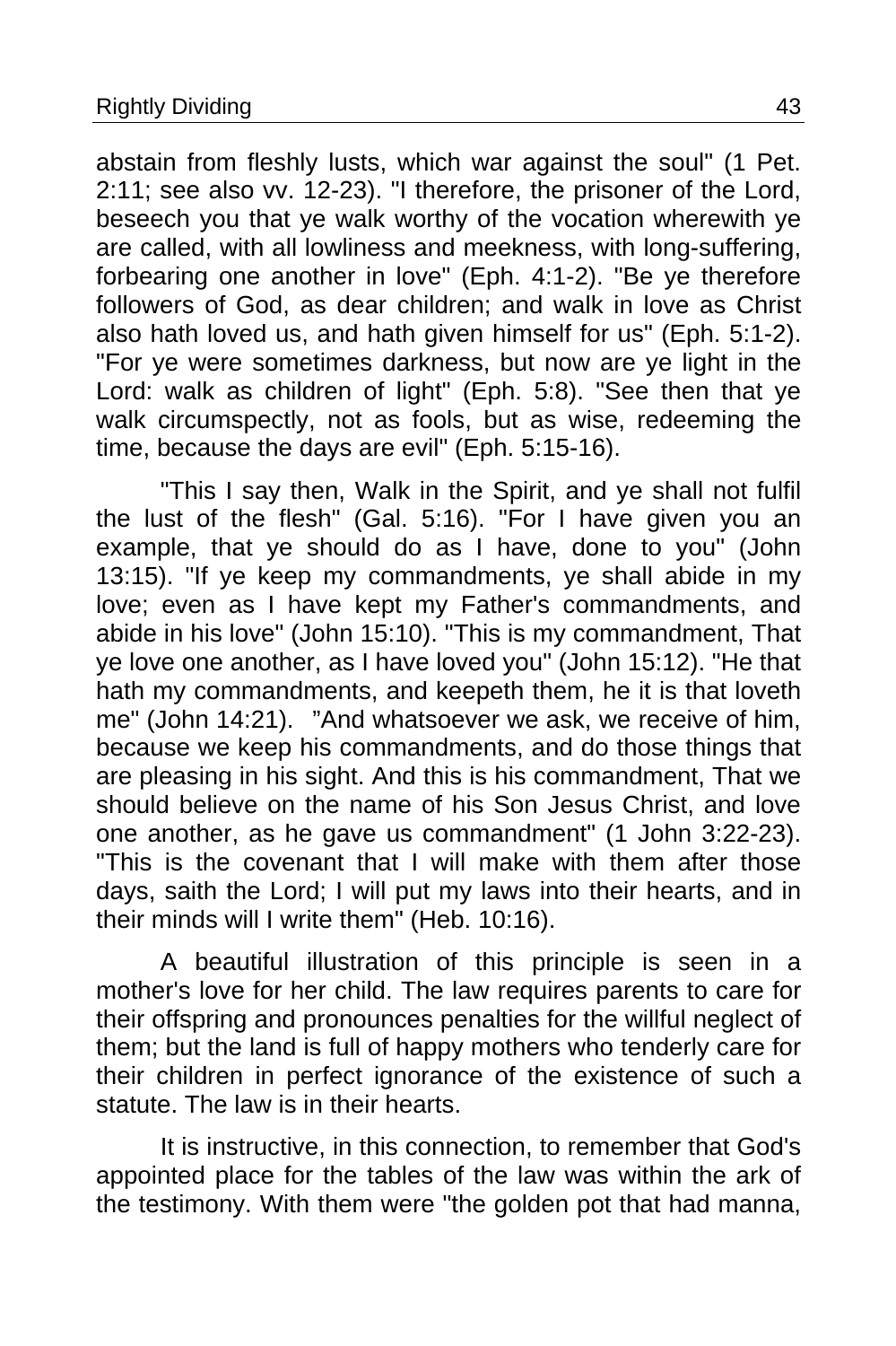and Aaron's rod that budded" (types: the one of Christ our wilderness bread, the other of resurrection, and both speaking of grace), while they were covered from sight by the golden mercy seat upon which was sprinkled the blood of atonement. The eye of God could see His broken law only through the blood that completely vindicated His justice and propitiated His wrath (Heb. 9:4-5). It was reserved to modernists to wrench these holy and just but deathful tables from underneath the mercy seat and the atoning blood and erect them in Christian churches as the rule of Christian life.

### **WHAT IS GRACE?**

"But after that the kindness and love of God our Saviour toward man appeared . . . according to his mercy he saved us" (Tit. 3:4-5). "That in the ages to come he might show the exceeding riches of his grace, in his kindness toward us through Christ Jesus" (Eph. 2:7)."But God commendeth his love toward us, in that, while we were yet sinners, Christ died for us" (Rom. 5:8).

### **WHAT IS GOD'S PURPOSE IN GRACE?**

"For by grace are ye saved through faith; and that not of yourselves; it is the gift of God: not of works, lest any man should boast" (Eph. 2:8-9). "For the grace of God that bringeth salvation hath appeared to all men, teaching us that, denying ungodliness and worldly lusts, we should live soberly, righteously, and godly, in this present world: looking for that blessed hope, and the glorious appearing of the great God and our Saviour Jesus Christ" (Tit. 2:11-13). "That, being justified by his grace, we should be made heirs according to the hope of eternal life" (Tit. 3:7).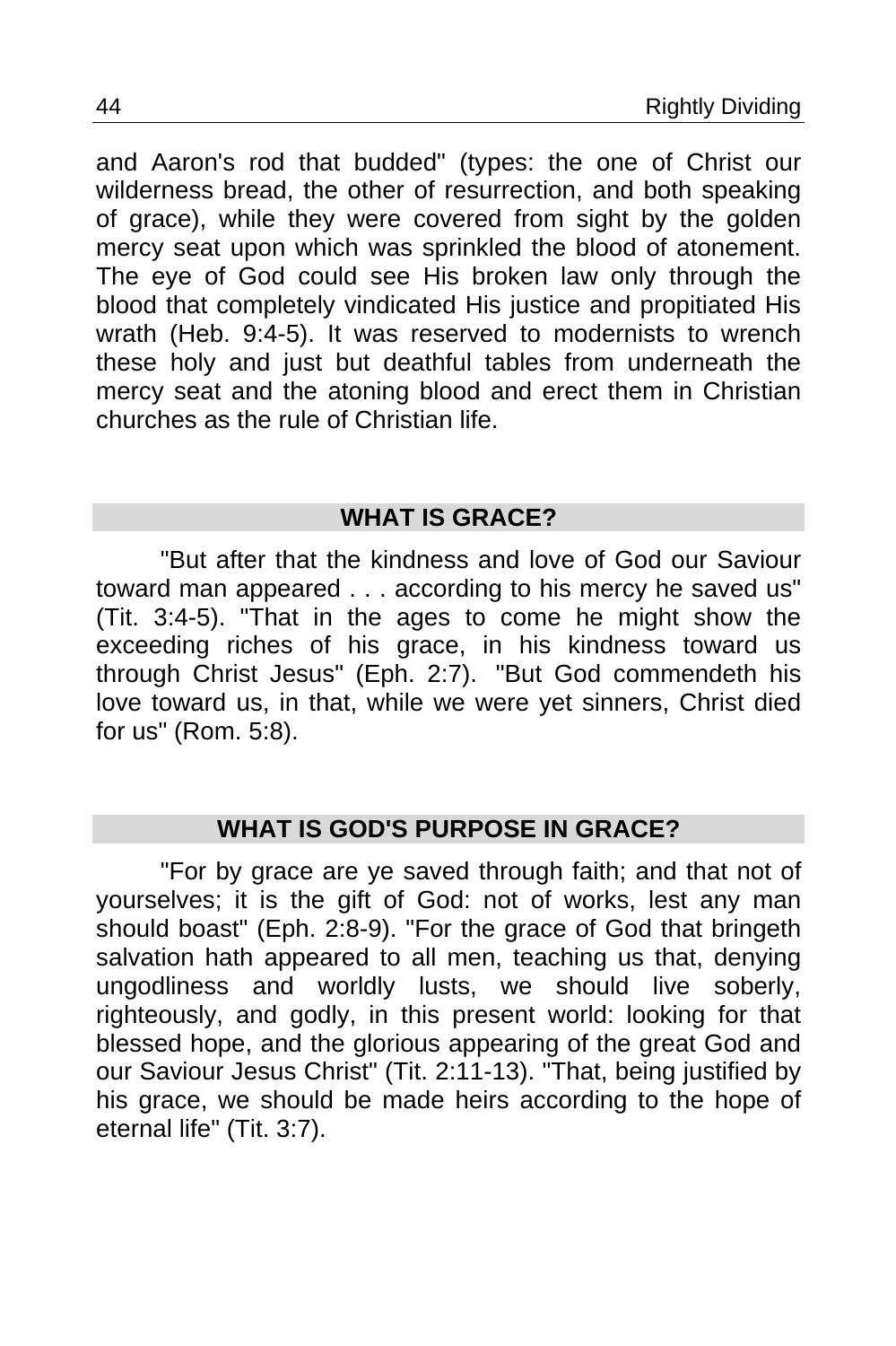"Being justified freely by his grace; through the redemption that is in Christ Jesus" (Rom. 3:24). "By whom also we have access by faith into this grace wherein we stand" (Rom. 5:2). "And now, brethren, I commend you to God, and to the word of his grace, which is able to build you up, and to give you an inheritance among all them which are sanctified" (Acts 20:32). "To the praise of the glory of his grace, wherein he hath made us accepted in the beloved: in whom we have redemption through his blood, the forgiveness of sins, according to the riches of his grace" (Eph. 1:6-7). "Let us therefore come boldly unto the throne of grace, that we may obtain mercy, and find grace to help in time of need" (Heb. 4:16).

How complete, how all-inclusive! Grace saves, justifies, builds up, makes accepted, redeems, forgives, bestows an inheritance, gives standing before God, provides a throne of grace to which we may come boldly for mercy and help; it teaches us how to live and gives us a blessed hope! It remains to note that these diverse principles cannot be intermingled. "And if by grace, then is it no more of works: otherwise grace is no more grace. But if it be of works, then is it no more grace: otherwise work is no more work" (Rom. 11:6). "Now to him that worketh is the reward not reckoned of grace, but of debt. But to him that worketh not, but believeth on him that justifieth the ungodly, his faith is counted for righteousness" (Rom. 4:4-5; see also Gal. 3:16-18; 4:21-31).

"So then, brethren, we are not children of the bondwoman, but of the free" (Gal. 4:31). "For ye are not come unto the mount that might be touched, and that burned with fire, nor unto blackness, and darkness, and tempest, and the sound of a trumpet, and the voice of words: which voice they that heard entreated that the word should not be spoken to them any more (for they could not endure that which was commanded, And if so much as a beast touch the mountain, it shall he stoned, or thrust through with a dart: and so terrible was the sight, that Moses said, I exceedingly fear and quake). But ye are come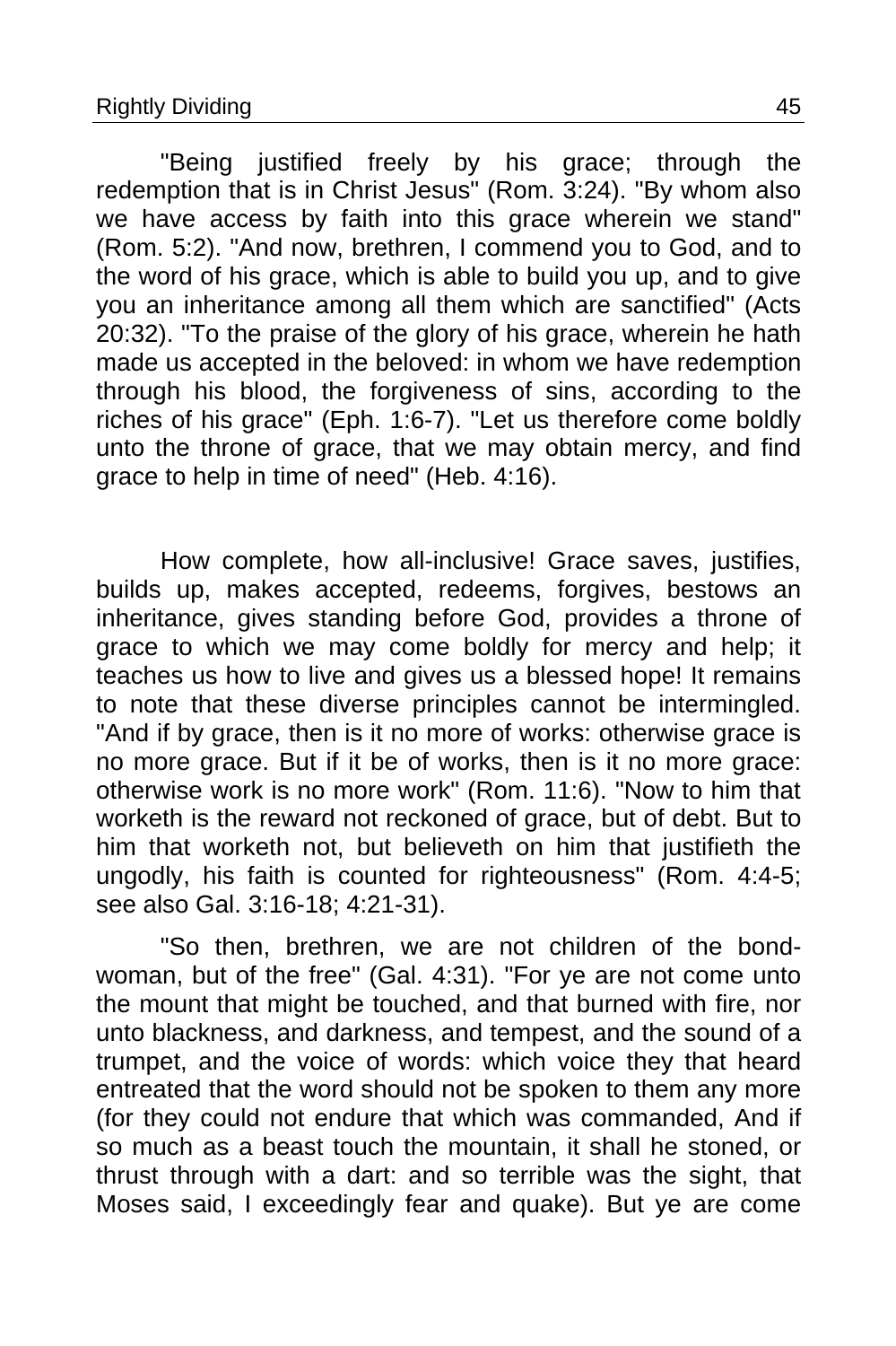unto Mount Zion, and unto the city of the living God, the heavenly Jerusalem, and to an innumerable company of angels, to the general assembly and church of the firstborn which are written in heaven, and to God the judge of all, and to the spirits of just men made perfect, and to Jesus the mediator of the new covenant, and to the blood of sprinkling, that speaketh better things than that of Abel" (Heb. 12:18-24).

It is not, then a question of dividing what God spoke from Sinai into moral law and ceremonial law - the believer does not come to that mount at all. As sound old Bunyan said: "The believer is now, by faith in the Lord Jesus, shrouded under so perfect and blessed a righteousness, that this thundering law of Mount Sinai cannot find the least fault or diminution therein. This is called the righteousness of God without the law."

Should this meet the eye of an unbeliever, he is affectionately exhorted to accept the true sentence of that holy and just law which he has violated: "For there is no difference: for all have sinned, and come short of the glory of God" (Rom. 3:22-23). In Christ such will find a perfect and eternal salvation, as it is written: "If thou shalt confess with thy mouth the Lord Jesus, and shalt believe in thine heart that God hath raised him from the dead, thou shalt be saved" (Rom. 10:9); for Christ is "the end of the law for righteousness to every one that believeth" (Rom. 10:4).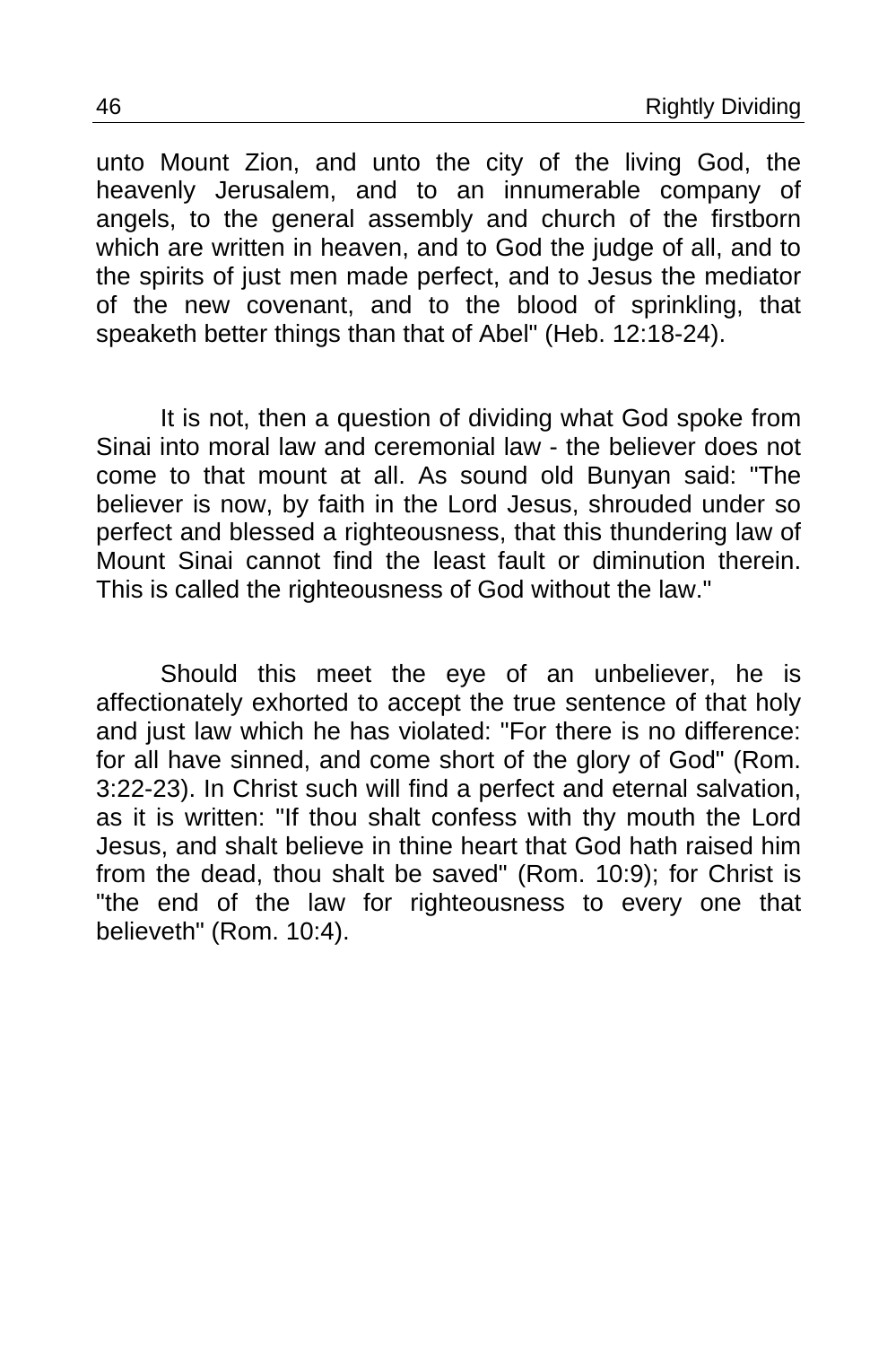### <span id="page-46-0"></span>**8. THE BELIEVER'S TWO NATURES**

The Scriptures teach that every regenerate person is the possessor of two natures: one, received by natural birth, which is wholly and hopelessly bad; and a new nature, received through the new birth, which is the nature of God Himself, and therefore wholly good.

The following Scriptures will sufficiently manifest what God thinks of the old, or Adam nature: "Behold, I was shapen in iniquity, and in sin did my mother conceive me" (Ps. 51:5). "The heart is deceitful above all things, and desperately wicked: who can know it?" (Jer. 17:9). "There is none righteous, no, not one: there is none that understandeth, there is none that seeketh after God. They are all gone out of the way, they are together become unprofitable; there is none that doeth good, no, not one" (Rom. 3:10-12).

God does not say that none of the unregenerate are refined, or cultured, or able, or sweet-tempered, or generous, or charitable, or even religious. But He does say that none are righteous, none understand God, or seek after Him. It is one of the sorest of faith's trials to accept the divine estimate of human nature, to realize that our genial and moral friends, who, not infrequently, are scrupulous in the discharge of every duty, filled with sympathy for the woes and the aspirations of humanity, and strenuous in the assertion of human rights, are yet utter despisers of God's rights and untouched by the sacrifice of His Son, whose divinity they with unspeakable insolence deny and whose word they contemptuously reject. A refined and gentle lady who would shrink with horror from the coarseness of giving a fellow creature the lie, will yet make God a liar every day! See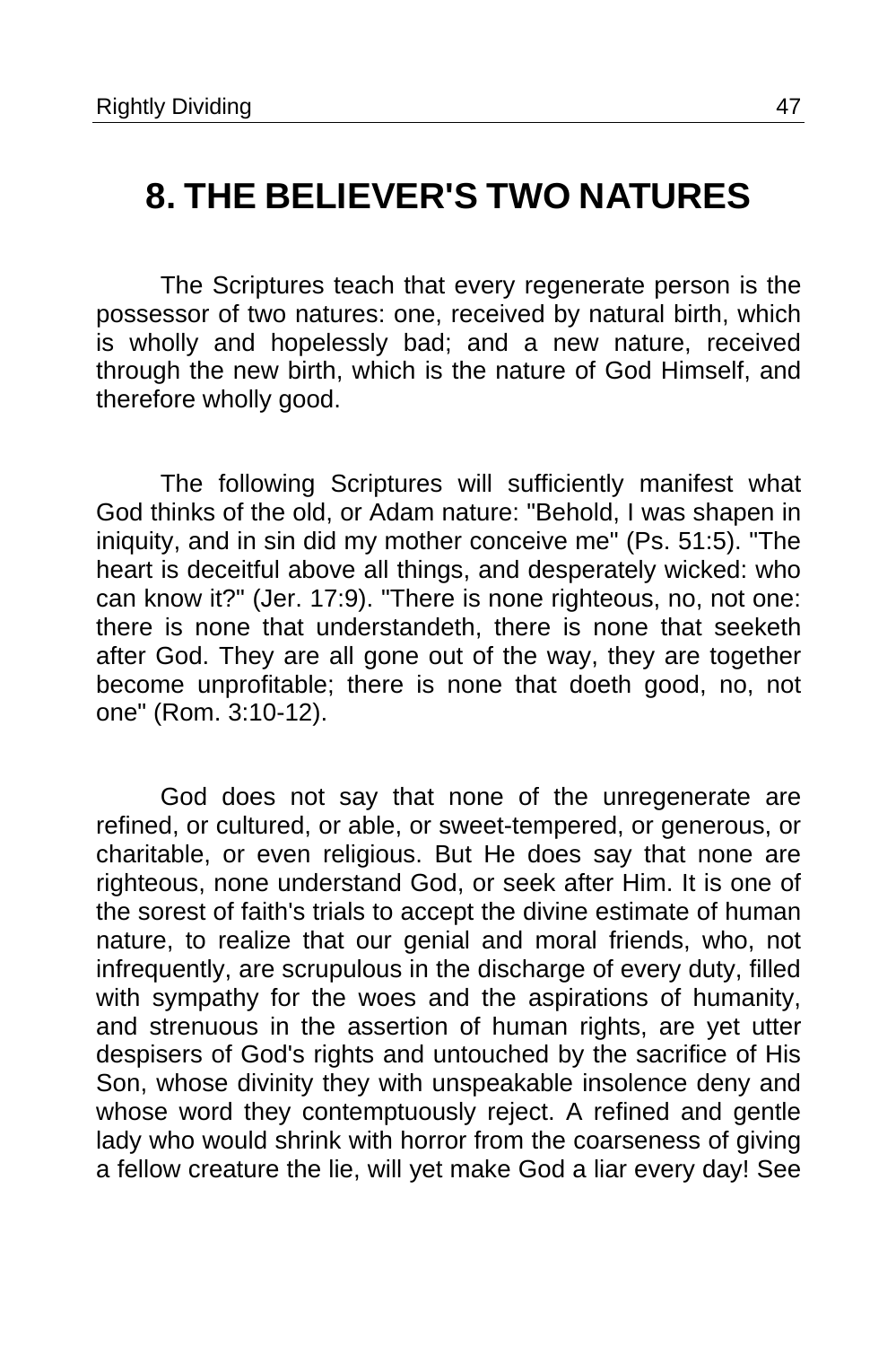1 John 1:10; 5:10. And this difficulty is vastly increased for thousands by the current praise of humanity from the pulpit.

How startling the contrast between appearances and realities in the time before the flood. "There were giants in the earth in those days; and also after that, when the sons of God came in unto the daughters of men, and they bare children to them, the same became mighty men which were of old, men of renown" (Gen. 6:4). And so it appeared that the world was growing better, in men's eyes; a continual improvement they probably would trace, and the apparent result of the unholy intermarriage of the godly with the worldly was the lifting up of human nature to still grander heights. But "God saw that the wickedness of man was great in the earth, and that every imagination of the thoughts of his heart was only evil continually" (Gen. 6:5).

"For from within, out of the heart of men, proceed evil thoughts, adulteries, fornications, murders, thefts, covetousness, wickedness, deceit, lasciviousness, an evil eye, blasphemy, pride, foolishness: all these evil things come from within, and defile man" (Mark 7:21-23). "But the natural man receiveth not the things of the Spirit of God: for they are foolishness unto him: neither can he know them, because they are spiritually discerned" (1 Cor. 2:14). "Because the carnal mind is enmity against God; for it is not subject to the law of God, neither indeed can be. So then they that are in the flesh cannot please God" (Rom. 8:7-8). "Among whom also we all had our conversation in times past in the lusts of our flesh, fulfilling the desires of the flesh and of the mind; and were by nature the children of wrath" (Eph. 2:3).

By these Scriptures it appears that the unconverted man has a three-fold incapacity. He may be gifted, or cultured, or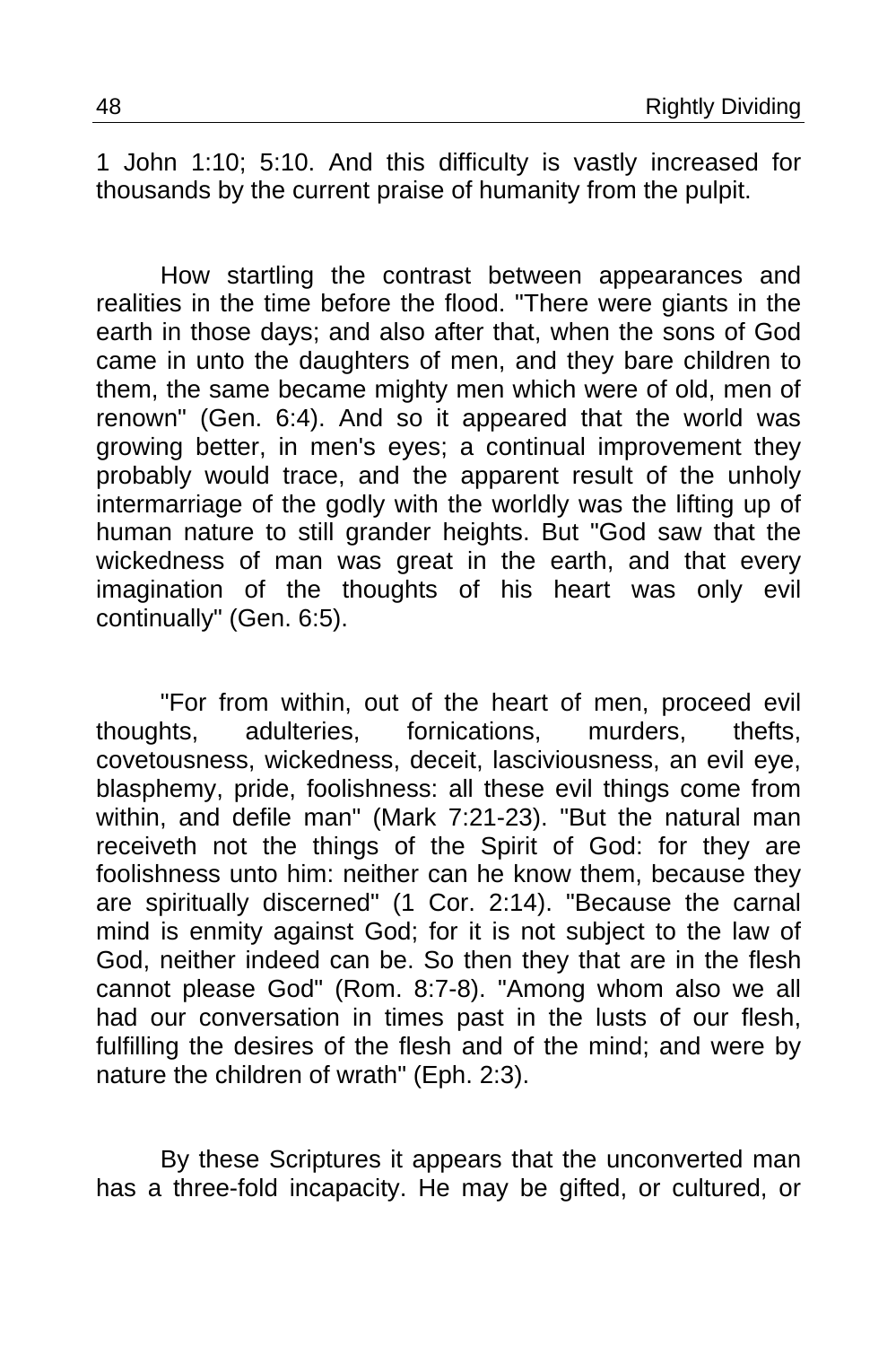amiable, or generous, or religious. He may pay his honest debts, be truthful, industrious, a good husband and father - or all these together - but he can neither obey God, please God, nor understand God. The believer, on the contrary, while still having his old nature, unchanged and unchangeable, has received a new nature which "after God is created in righteousness and true holiness."

The following Scriptures will show the origin and character of the new man. It will be seen that regeneration is a creation, not a mere transformation - the bringing in a new thing, not the change of an old. As we received human nature by natural generation, so do we receive the divine nature by regeneration. "Verily, verily, I say unto thee [Nicodemus, a moral, religious man], Except a man be born again, he cannot see the kingdom of God" (John 3:3). "But as many as received him, to them gave he power to become the sons of God, even to them that believe on his name: which were born, not of blood, nor of the will of the flesh, nor of the will of man, but of God" (John 1:12-13). "For ye are all the children of God by faith in Christ Jesus" (Gal. 3:26).

It will be observed what bearing these Scriptures have upon that specious and plausible, but utterly unscriptural phrase so popular in our day, "the universal fatherhood of God, and the universal brotherhood of man -- an expression all the more dangerous for the half-truth of the last clause. Not all who are born, but all who are born again are the children of God. The Scripture tells us indeed that Adam was the son of God, but it is also careful to state that Seth was the son of Adam (Luke 3:38). "And that ye put on the new man, which after God is created in righteousness and true holiness" (Eph. 4:24). "Therefore if any man be in Christ, he is a new creature [literally, a new creation]: old things are passed away; behold, all things are become new" (2 Cor. 5:17).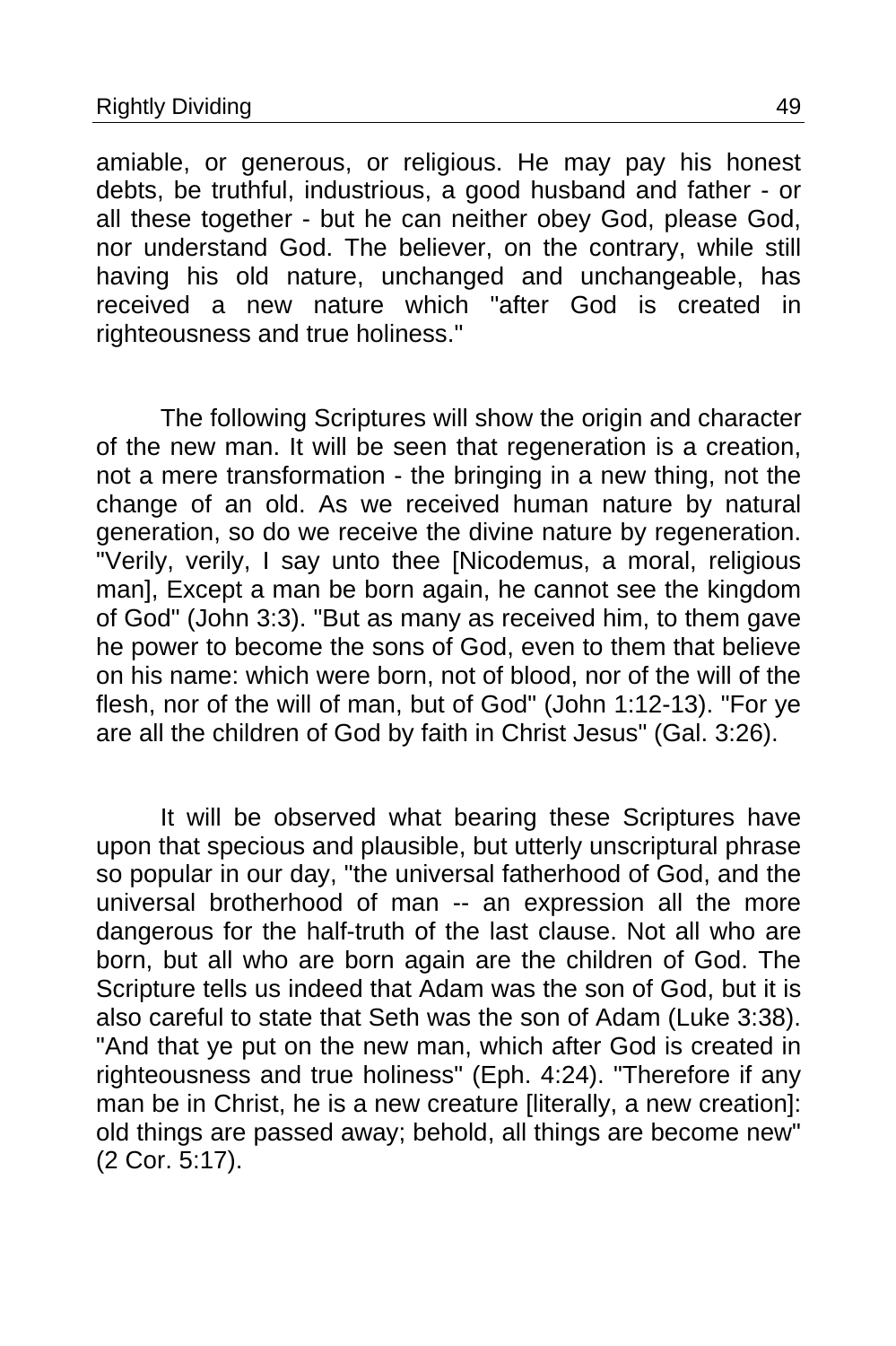And this "new man" is linked with Christ. "I am crucified with Christ: nevertheless I live; yet not 1, but Christ liveth in me: and the life which I now live in the flesh, I live by the faith of the Son of God, who loved me and gave himself for me" (Gal. 2:20). "To whom God would make known what is the riches of the glory of this mystery among the Gentiles; which is Christ in you, the hope of glory" (Col. 1:27). "For ye are dead, and your life is hid with Christ in God. When Christ who is our life shall appear, then shall ye also appear with him in glory" (Col. 3:3-4). "Whereby are given unto us exceeding great and precious promises; that by these ye might be partakers of the divine nature" (2 Pet. 1:4). "And if Christ be in you, the body is dead because of sin; but the Spirit is life because of righteousness" (Rom. 8:10). "And this is the record, that God hath given to us eternal life, and this life is in his Son. He that hath the Son hath life: and he that hath not the Son of God hath not life" (1 John 5:11-12).

But this new, divine nature, which is Christ's own, subsists in the believer together with the old nature. It is the same Paul who could say, "Yet not I, but Christ liveth in me," who also says, "For I know that in me (that is, in my flesh), dwelleth no good thing" (Rom. 7:18); and, "I find then a law, that, when I would do good, evil is present with me (Rom. 7:21). It was Job, the perfect and upright man," who said, "I abhor myself." It was Daniel, eminently a man of God, who said, "My comeliness was turned in me into corruption," when he saw the glorified Ancient of days.

Between these two natures there is conflict. Study carefully the battle between the two "I's": the old Saul and the new Paul in Romans 7:14-25. It is an experience like this which so discourages and perplexes young converts. The first joy of conversion has subsided, his glowing expectations become chilled, and the convert is dismayed to find the flesh with its old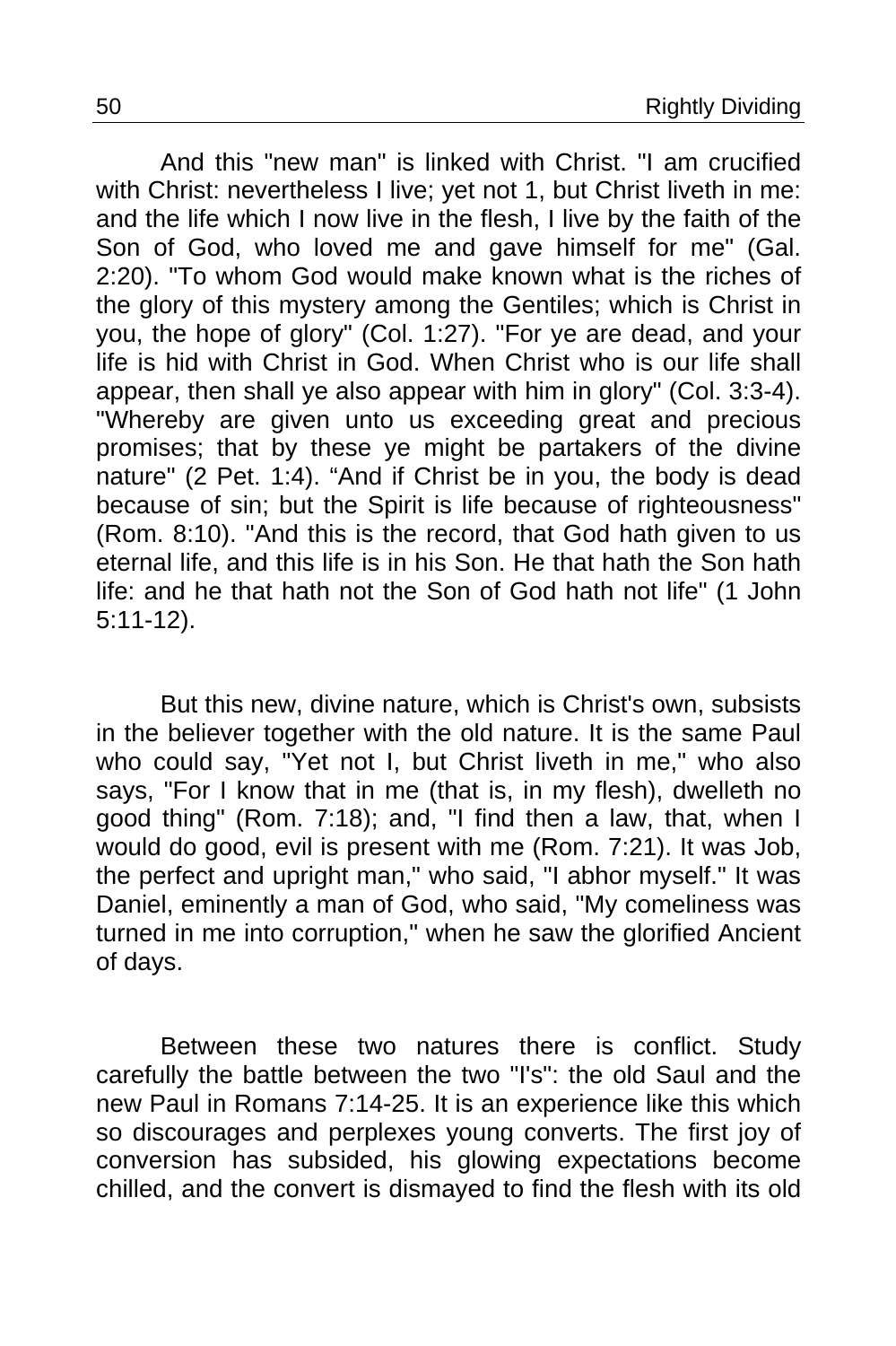habits and desires within himself as before his conversion, and he is led to doubt his acceptance with God. This is a time of discouragement and danger. Paul in this crisis, cries out for deliverance, calling his old nature a "body of death." The law only intensifies his agony (though a converted man), and he finds deliverance from "the flesh," no through effort, nor through striving to keep the law, but "through Jesus Christ our Lord" (Rom. 7:24-25).

The presence of the flesh is not, however, an excuse for walking in it. We are taught that "our old man is crucified with Christ"; that, in that sense, we "are dead," and we are called upon to make this a constant experience by mortifying ("making dead") our members which are upon the earth. The power for this is that of the Holy Spirit who dwells in every believer (1 Cor. 6:19) and whose blessed office is to subdue the flesh. "This I say then, Walk in the Spirit, and ye shall not fulfil the lust of the flesh. For the flesh lusteth against the Spirit, and the Spirit against the flesh: and these are contrary the one to the other: so that ye cannot do the things that ye would" (Gal. 5:16-17). "For if ye live after the flesh, ye shall die: but if ye through the Spirit do mortify the deeds of the body, ye shall live" (Rom. 8:13).

Therefore, instead of meeting the solicitations of the old nature by force of will, or by good resolutions, turn the conflict over to the indwelling Spirit of God. Romans 7 is a record of the conflict of regenerate man with his old self, and is, therefore, intensely personal. "I would," "I do not," "I would not," "I do," is the sad confession of defeat which finds an echo in so many Christian hearts. In chapter 8 the conflict still goes on, but how blessedly impersonal! There is no agony, for Paul is out of it; the conflict is now between "flesh" - Saul of Tarsus - and the Holy Spirit. Paul is at peace and victorious. (It will be understood that this refers to victory over the flesh, such inward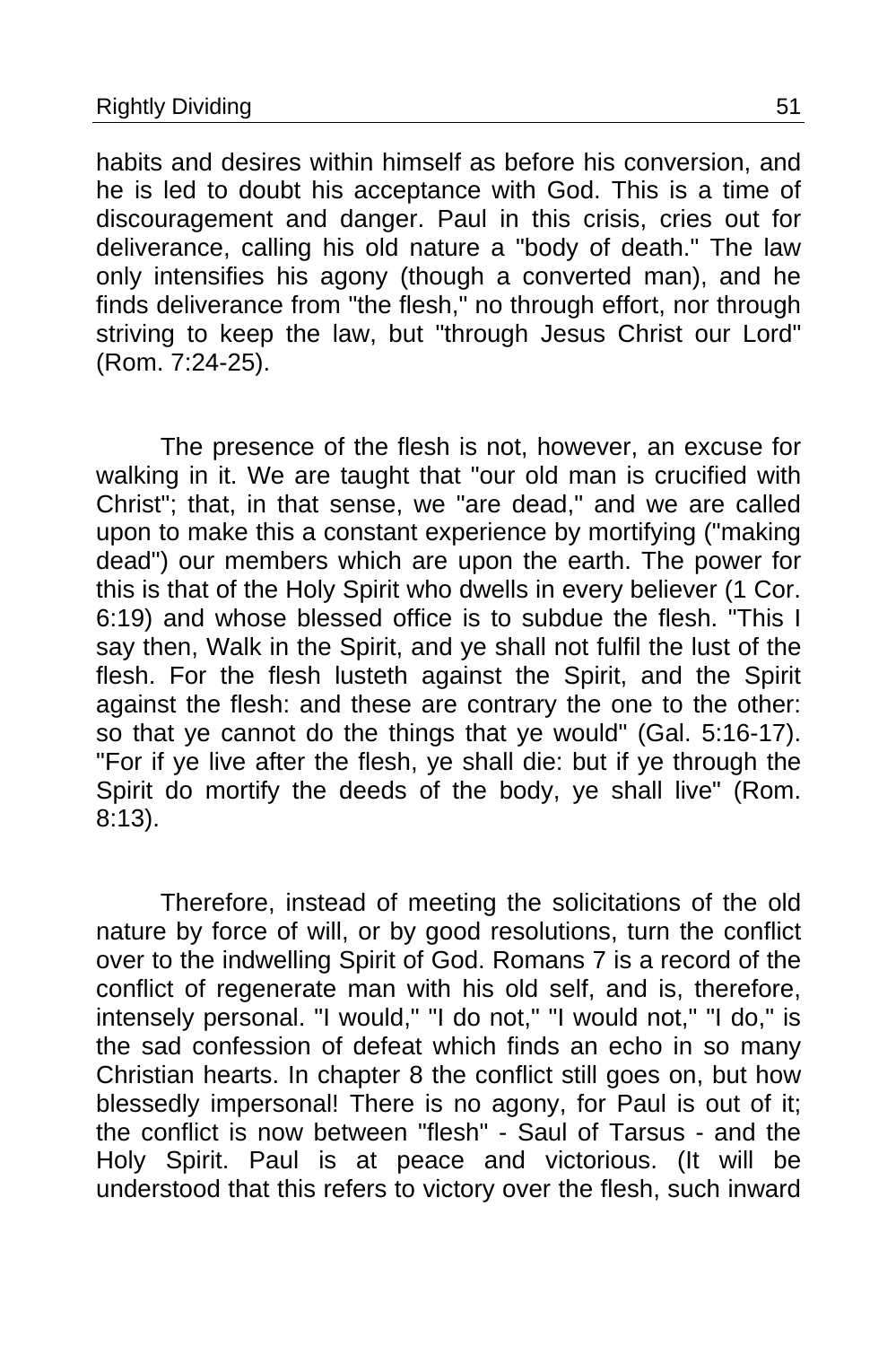solicitations to evil as lust, pride, anger, etc.; temptations from without are met by recourse to Christ our high priest).

Consider attentively the following passages: "Knowing this, that our old man is crucified with him, that the body of sin might be destroyed [annulled, rendered powerless] that henceforth we should not serve sin" (Rom. 6:6). "For we are the circumcision, which worship God in the Spirit, and rejoice in Christ Jesus, and have no confidence in the flesh" (Phil. 3:3)."For ye are dead [have died-in Christ], and your life is hid with Christ in God" (Col. 3:3). "Likewise reckon ye also yourselves to be dead indeed unto sin, but alive unto God through Jesus Christ our Lord" (Rom. 6:11). "But put ye on the Lord Jesus Christ, and make not provision for the flesh to fulfil the lusts thereof' (Rom. 13:14). "Therefore, brethren, we are debtors, not to the flesh, to live after the flesh" (Rom. 8:12).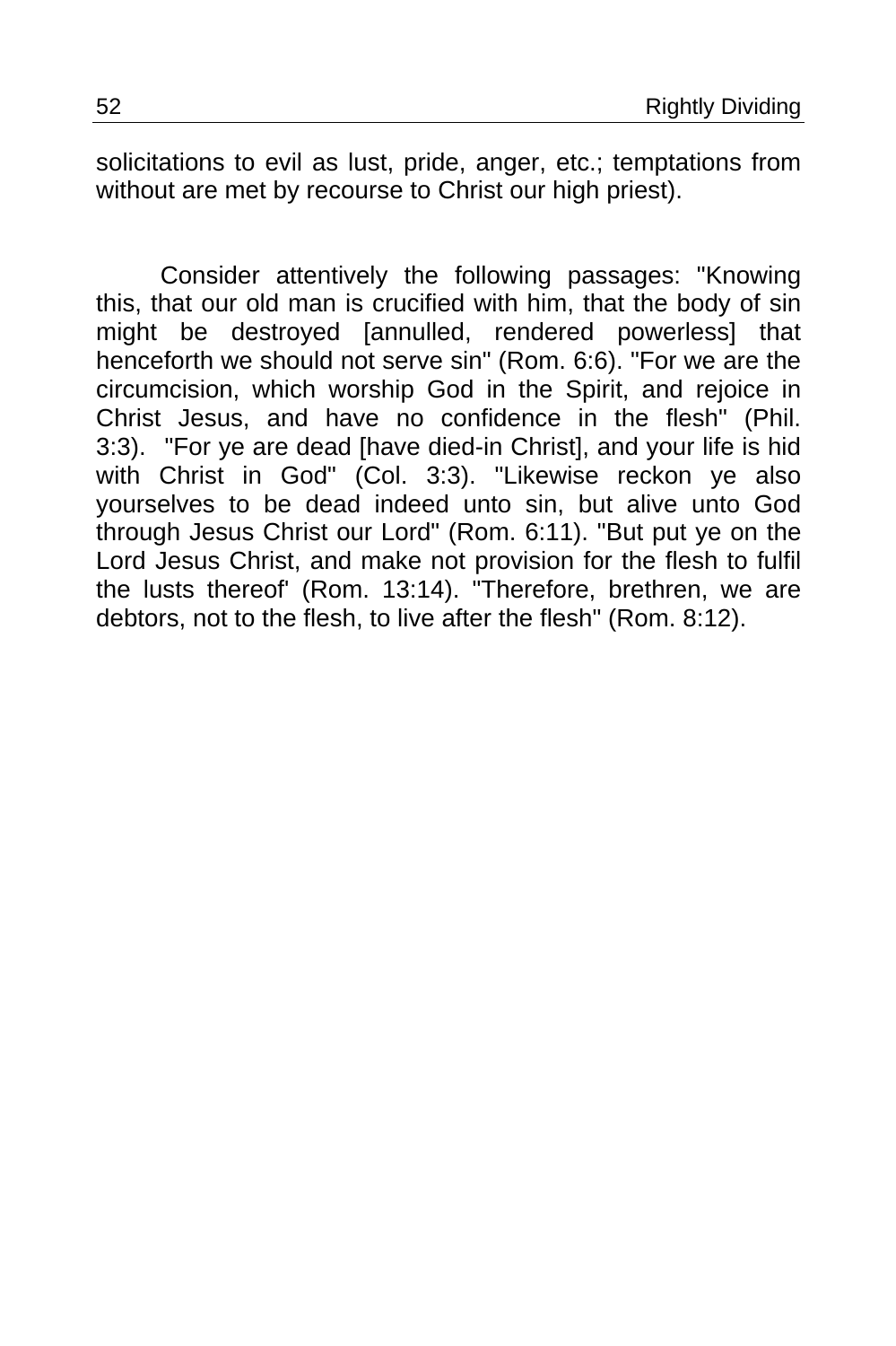# <span id="page-52-0"></span>**9. THE BELIEVER'S STANDING AND STATE**

A distinction of vast importance to the right understanding of the Scriptures, especially of the Epistles, is that which concerns the standing or position of the believer, and his state, or walk. The first is the result of the work of Christ and is perfect and entire from the very moment that Christ is received by faith. Nothing in the afterlife of the believer adds in the smallest degree to his title of favour with God, nor to his perfect security. Through faith alone this standing before God is conferred, and before Him the weakest person, if he be but a true believer on the Lord Jesus Christ, has precisely the same title as the most illustrious saint.

What that title or standing is, may be briefly seen from the following Scriptures: "But as many as received him, to them gave he power to become the sons of God, even to them that believe on his name" (John 1:12). "Whosoever believeth that Jesus is the Christ is born of God" (1 John 5:1)."And if children, then heirs; heirs of God, and joint heirs with Christ" (Rom. 8:17). "To an inheritance incorruptible, and undefiled, and that fadeth not away, reserved in heaven for you, who are kept by the power of God through faith unto salvation ready to be revealed in the last time" (1 Pet. 1:4-5). "In whom also we have obtained an inheritance" (Eph. 1:11). "Beloved, now are we the sons of God; and it doth not ye appear what we shall be: but we know that, when he shall appear, we shall be like him" (1 John 3:2).

"But ye are a chosen generation, a royal priesthood, an holy nation" (1 Pet. 2:9). "Unto him that loved us, and washed us from our sins in his own blood, and hath made us kings and priests unto God and his Father" (Rev. 1:5-6). "And ye are complete in him, which is the head of all principality and power"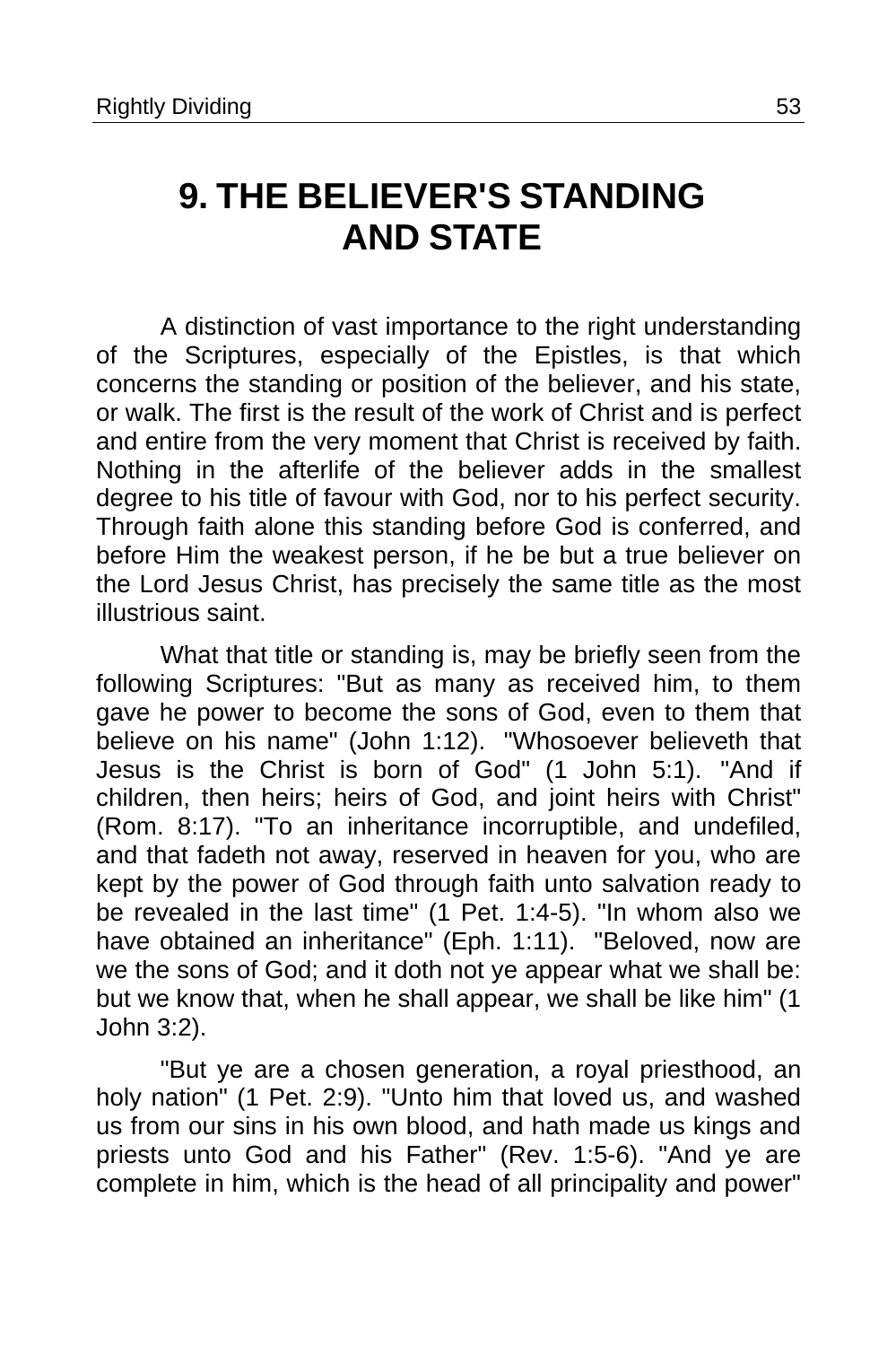(Col. 2:10). "Therefore being justified by faith, we have peace with God through our Lord Jesus Christ: by whom also we have access by faith into this grace wherein we stand, and rejoice in hope of the glory of God" (Rom. 5:1-2). "For God so loved the world, that he gave his only begotten Son, that whosoever believeth in him should not perish, but have everlasting life" (John 3:16)."These things have I written unto you that believe on the name of the Son of God; that ye may know that ye have eternal life" (1 John 5:13). "Having therefore, brethren, boldness to enter into the holiest by the blood of Jesus" (Heb. 10:19)."Blessed be the God and Father of our Lord Jesus Christ, who hath blessed us with all- spiritual blessings" (Eph. 1:3)."To the praise of the glory of his grace, wherein he hath made us accepted in the beloved" (Eph. 1:6). "But God, who is rich in mercy, for his great love wherewith he loved us, even when we were dead in sins, hath quickened us together with Christ (by grace ye are saved), and hath raised us up together, and made us sit together in heavenly places in Christ Jesus" (Eph. 2:4-6)."But now, in Christ Jesus, ye who sometime were far off, are made nigh by the blood of Christ" (Eph. 2:13). "In whom also, after that ye believed, ye were sealed with that Holy Spirit of promise" (Eph. 1:13). "For by one Spirit are we all baptized into one body" (1 Cor. 12:13). "For we are members of his body, of his flesh, and of his bones" (Eph. 5:30). "What? know ye not that your body is the temple of the Holy Ghost?" (1 Cor. 6:19).

Every one of these marvelous things is true of every believer on the Lord Jesus Christ. Not one item in this glorious inventory is said to be gained by prayer, or diligence in service, or churchgoing, or alms-giving, or self-denial, or holiness of life, or by any other description of good works. All are gifts of God through Christ and therefore belong equally to all believers. When the jailor of Philippi believed on the Lord Jesus Christ he became at once a child of God, a joint heir with Christ, a king and priest, and had the title to the incorruptible, undefiled, and unfading inheritance. In the instant that he believed with his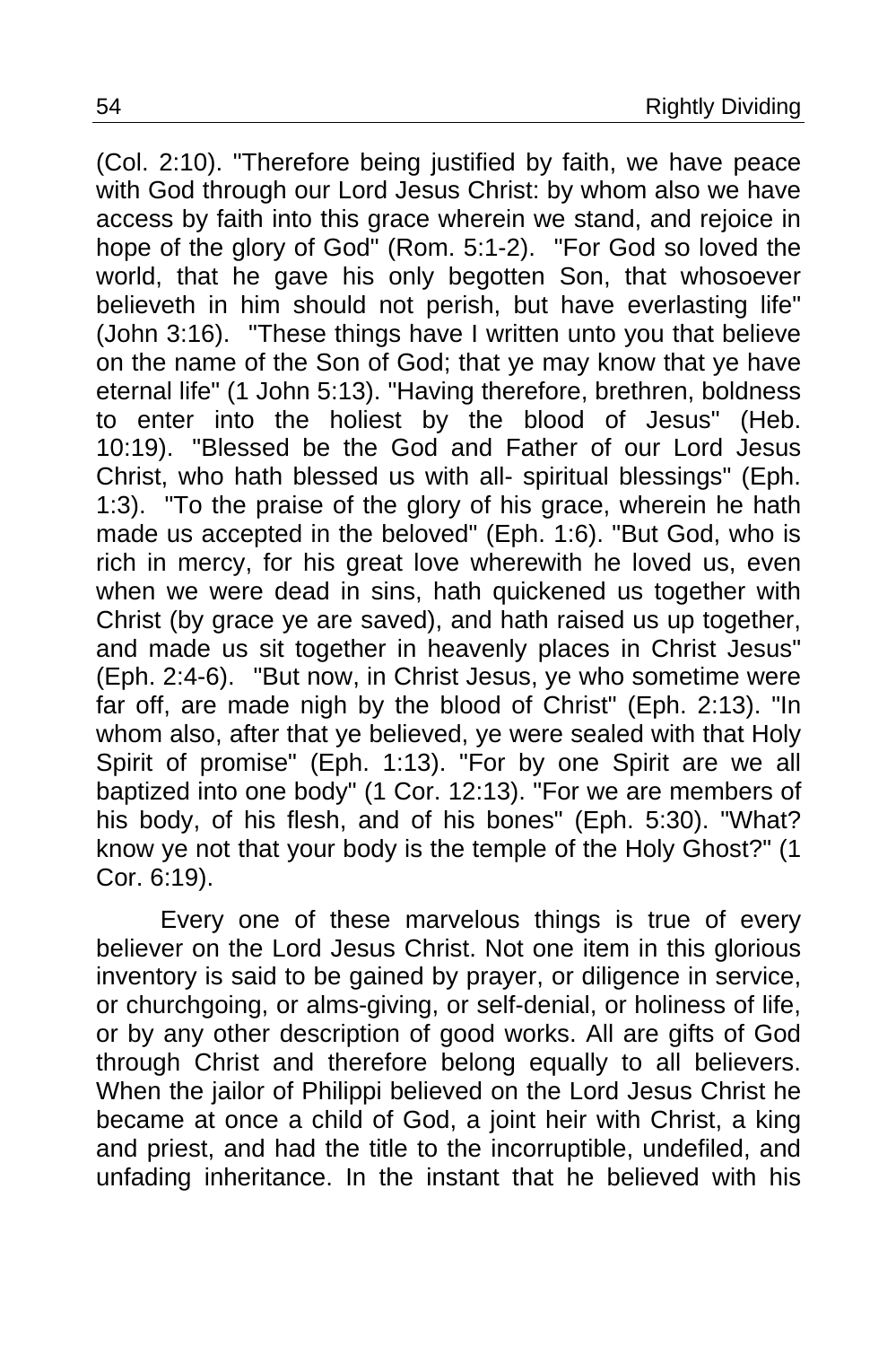heart and confessed with his mouth that Jesus was his Lord, he was justified from all things, had peace with God, a standing in His grace, and a sure hope of glory. He received the gift of eternal life, was made accepted in the full measure of Christ's own acceptance, was indwelt by, and sealed with the Holy Spirit, by whom also he was baptized into the mystical body of Christ - the church of God. Instantly he was clothed with the righteousness of God (Rom. 3:22), quickened with Christ, raised with Him, and in Him seated in the heavenlies.

What his actual state may have been is quite another matter - certainly it was far, far below his exalted standing in the sight of God. It was not all at once that he became as royal, priestly, and heavenly in walk as he was at once in standing. The following passages will indicate the way one's standing and one's state are constantly discriminated in the Scriptures.

#### **STANDING**

"Unto the church of God which is at Corinth, to them that are sanctified in Christ Jesus ... I thank my God always on your behalf, for the grace of God which is given you by Jesus Christ that in every thing ye are enriched by him, in all utterance, and in all knowledge; even as the testimony of Christ was confirmed in you: so that ye come behind in no gift; waiting for the coming of our Lord Jesus Christ: who shall also confirm you unto the end, that ye may be blameless in the day of our Lord Jesus Christ. God is faithful, by whom ye were called unto the fellowship of his Son Jesus Christ" (1 Cor. 1:2-9). "But ye are washed, but ye are sanctified, but ye are justified in the name of the Lord Jesus, and by the Spirit of our God" (1 Cor. 6:11). "Know ye not that your bodies are the members of Christ?" (1 Cor. 6:15). "And Jesus answered and said unto him, Blessed art thou, Simon Bar-jona: for flesh and blood hath not revealed it unto thee, but my Father which is in heaven" (Matt. 16:17). "Giving thanks unto the Father, which hath made us meet to be partakers of the inheritance of the saints in light: who hath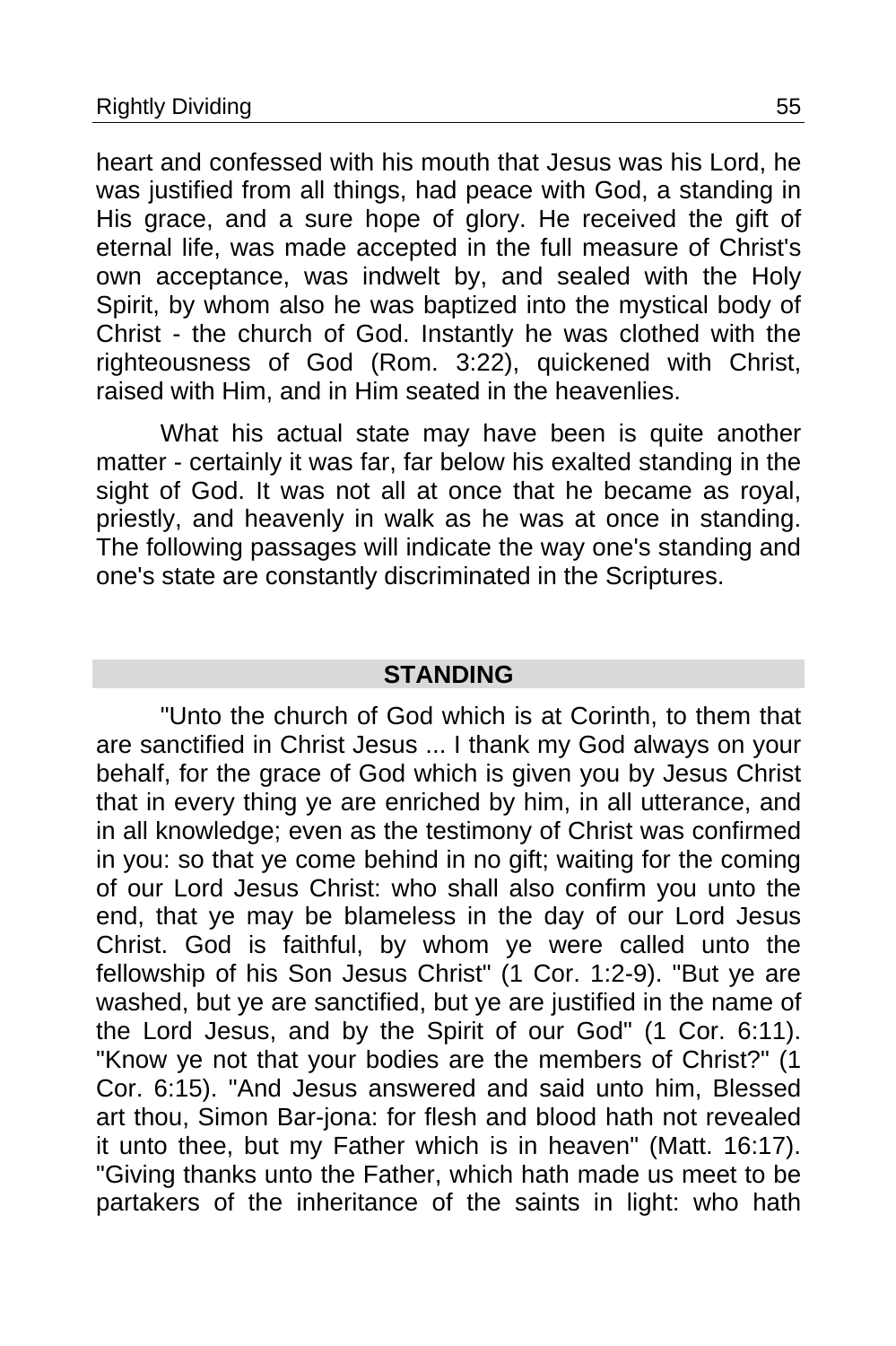delivered us from the power of darkness, and hath translated us into the kingdom of his dear Son" (Col. 1:12-13).

#### **STATE**

"For it hath been declared unto me of you, my brethren, by them which are of the house of Chloe, that there are contentions among you" (1 Cor. 1:11)."And I, brethren, could not speak unto you as unto spiritual, but as unto carnal... For ye are yet carnal: for whereas there is among you envying, and strife, and divisions, are ye not carnal, and walk as men?" (1 Cor. 3:1-3). "Now some are puffed up" (1 Cor. 4:18). "And ye are puffed up, and have not rather mourned, that he that hath done this deed might be taken away from among you" (1 Cor. 5:2). "Now therefore there is utterly a fault among you, because ye go to law one with another" (1 Cor. 6:7). "Shall I then take the members of Christ, and make them the members of an harlot?" (1 Cor. 6:15). "But he turned, and said unto Peter, Get thee behind me, Satan; for thou art an offence unto me; for thou savorest not the things that be of God, but those that be of men" (Matt. 16:23). "But now ye also put off all these; anger, wrath, malice, blasphemy, filthy communication out of your mouth. Lie not one to another, seeing that ye have put off the old man with his deeds" (Col. 3:8-9).

The student cannot fail to notice that the divine order, under grace, is first to give the highest possible standing and then to exhort the believer to maintain a state in accordance therewith. The beggar is lifted up from the dung-hill and set among princes (1 Sam. 2:8), and then exhorted to be princely.

As examples, see the following verses:

#### **STANDING**

"Knowing this, that our old man is crucified with him, that the body of sin might be destroyed" (Rom. 6:6). "Ye are the light of the world" (Matt. 5:14). "Who hath saved us, and called us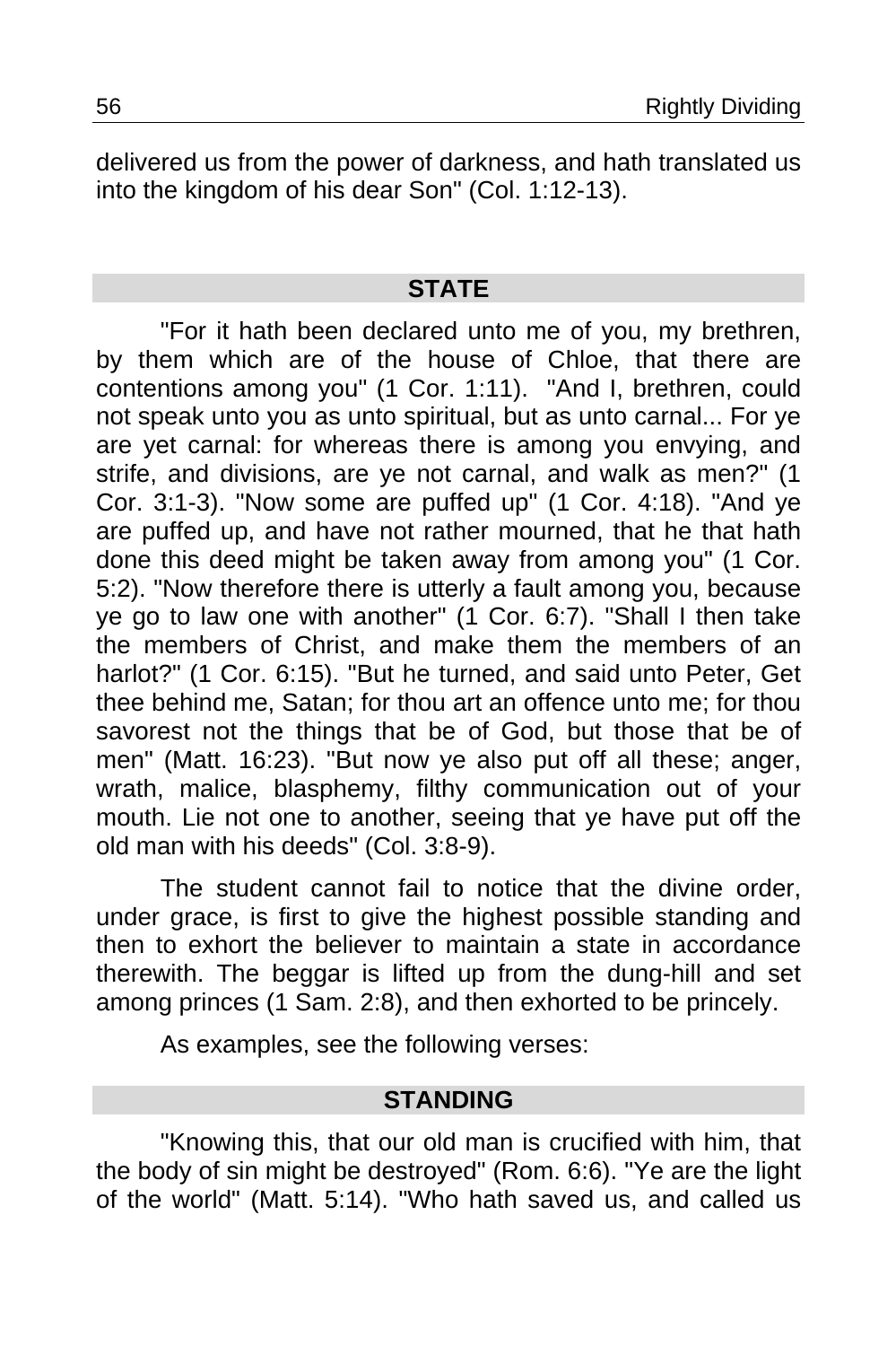with an holy calling, not according to our works, but according to his own purpose and grace, which was given us in Christ Jesus before the world began" (2 Tim. 1:9). "And hath raised us up together, and made us sit together in heavenly places in Christ Jesus" (Eph. 2:6). "When Christ, who is our life, shall appear, then shall ye also appear with him in glory" (Col. 3:4). "For ye were sometimes darkness, but now are ye light in the Lord" (Eph. 5:8). "Ye are all the children of light, and the children of the day: we are not of the night, nor of darkness" (1 Thess. 5:5). "For God hath not appointed us to wrath, but to obtain salvation by our Lord Jesus Christ, who died for us, that, whether we wake or sleep, we should live together with him" (1 Thess. 5:9-10). "By the which will we are sanctified, through the offering of the body of Jesus Christ once for all" (Heb. 10:10). "But of him are ye in Christ Jesus, who of God is made unto us... sanctification" (1 Cor. 1:30). "For by one offering he hath perfected forever them that are sanctified" (Heb. 10:14). "Let us therefore, as many as be perfect, be thus minded" (Phil. 3:15). "Herein is our love made perfect, that we may have boldness in the day of judgment: because as he is, so are we in this world" (1 John 4:17).

### **STATE**

"Wherefore if ye be dead with Christ from the rudiments of the world, why, as though living in the world, are ye subject to ordinances?" (Col. 2:20). "Let your light so shine before men, that they may see your good works, and glorify your Father which is in heaven" (Matt. 5:16). "Wherefore, my beloved, as ye have always obeyed, not as in my presence only, but now much more in my absence, work out your own salvation with fear and trembling" (Phil. 2:12). (Let it be observed, in reading this muchabused text, that the salvation spoken of here is salvation out of the snares which would hinder the Christian from doing the will of God.)

"If ye then be risen with Christ, seek those things which are above, where Christ sitteth on the right hand of God" (Col.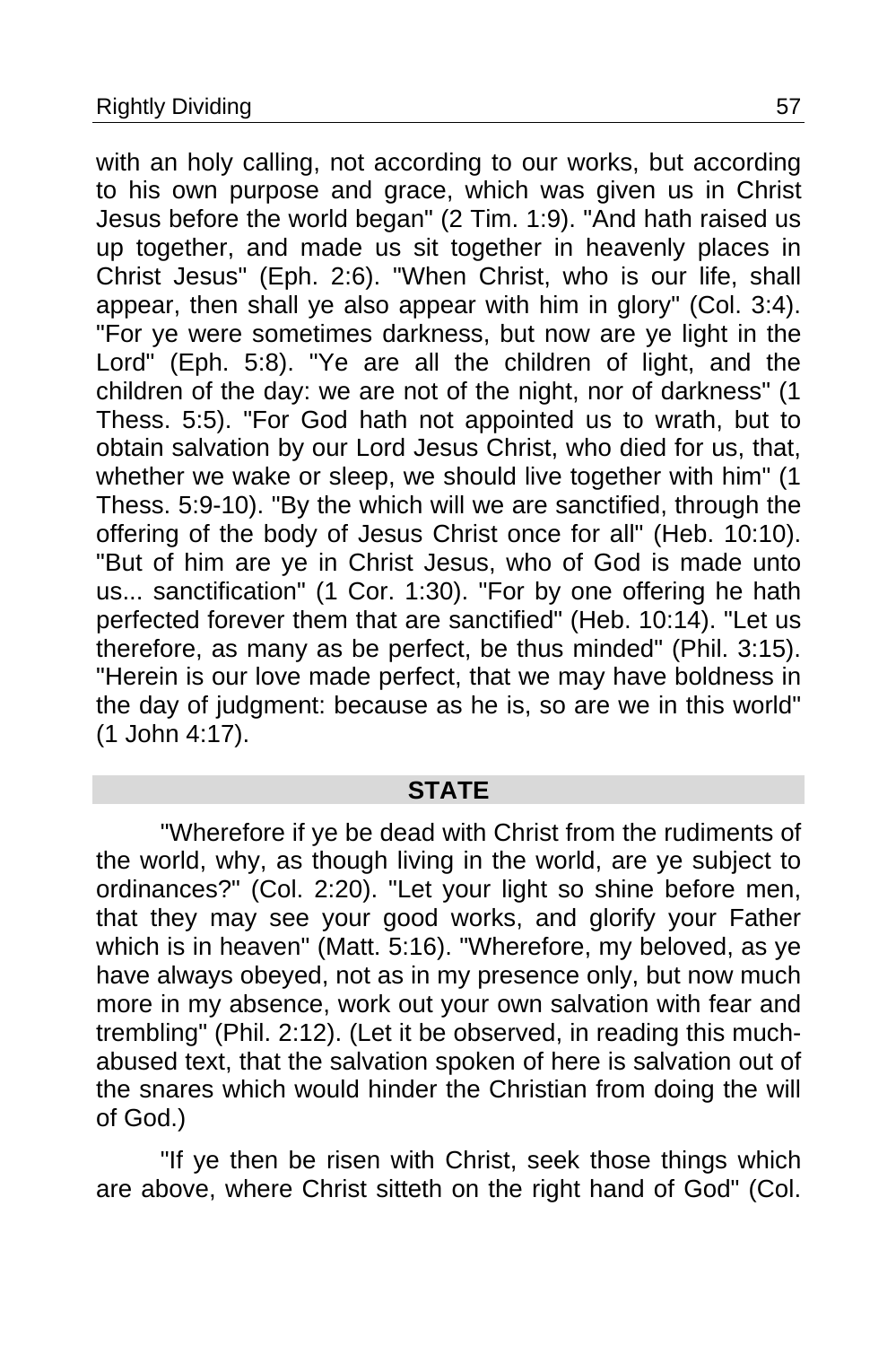3:1). "Mortify therefore your members which are upon the earth" (Col. 3:5). "Walk as children of light" (Eph. 5:8). "Therefore let us not sleep, as do others; but let us watch and be sober" (1 Thess. 5:6). "Wherefore comfort yourselves together, and edify one another, even as also ye do" (1 Thess. 5:11)."Sanctify them through thy truth: thy word is truth" (John 17:17). "And the very God of peace sanctify you wholly" (1 Thess. 5:23)."Not as though I had already attained, either were already perfect" (Phil. 3:12). "Therefore, leaving the principles of the doctrine of Christ, let us go on unto perfection" (Heb. 6:1)."He that saith he abideth in him, ought himself also so to walk, even as he walked" (1 John 2:6).

The student will be able to add largely to this list of comparative passages showing that the Scripture makes a clear distinction between the standing and state of the believer. It will be seen that he is not under probation to see if he is worthy of an inconceivably exalted position, but, beginning with the confession of his utter unworthiness, receives the position wholly as the result of Christ's work. Positionally he is "perfected for ever" (Heb. 10:14), but looking within, at his state, he must say, "Not as though I had already attained, either were already perfect" (Phil. 3:12). It may be said that all the afterwork of God in his behalf, the application of the Word to his walk and conscience (John 17:17; Eph. 5:26), the chastisements of the Father's hand (Heb. 12:10; 1 Cor. 11:32), the ministry of the Spirit (Eph. 4:11-12), all the difficulties and trials of the wilderness way (1 Pet. 4:12-14), and the final transformation when He shall appear (1 John 3:2), all are intended simply to bring the believer's character into perfect conformity to the position which is his in the instant of his conversion. He grows in grace, indeed, but not into grace.

A prince, while he is a little child, is presumably as willful and as ignorant as other little children. Sometimes he may be very obedient and teachable and affectionate, and then he is happy and approved; at other times he may be unruly, selfwilled, and disobedient, and then he is unhappy and perhaps is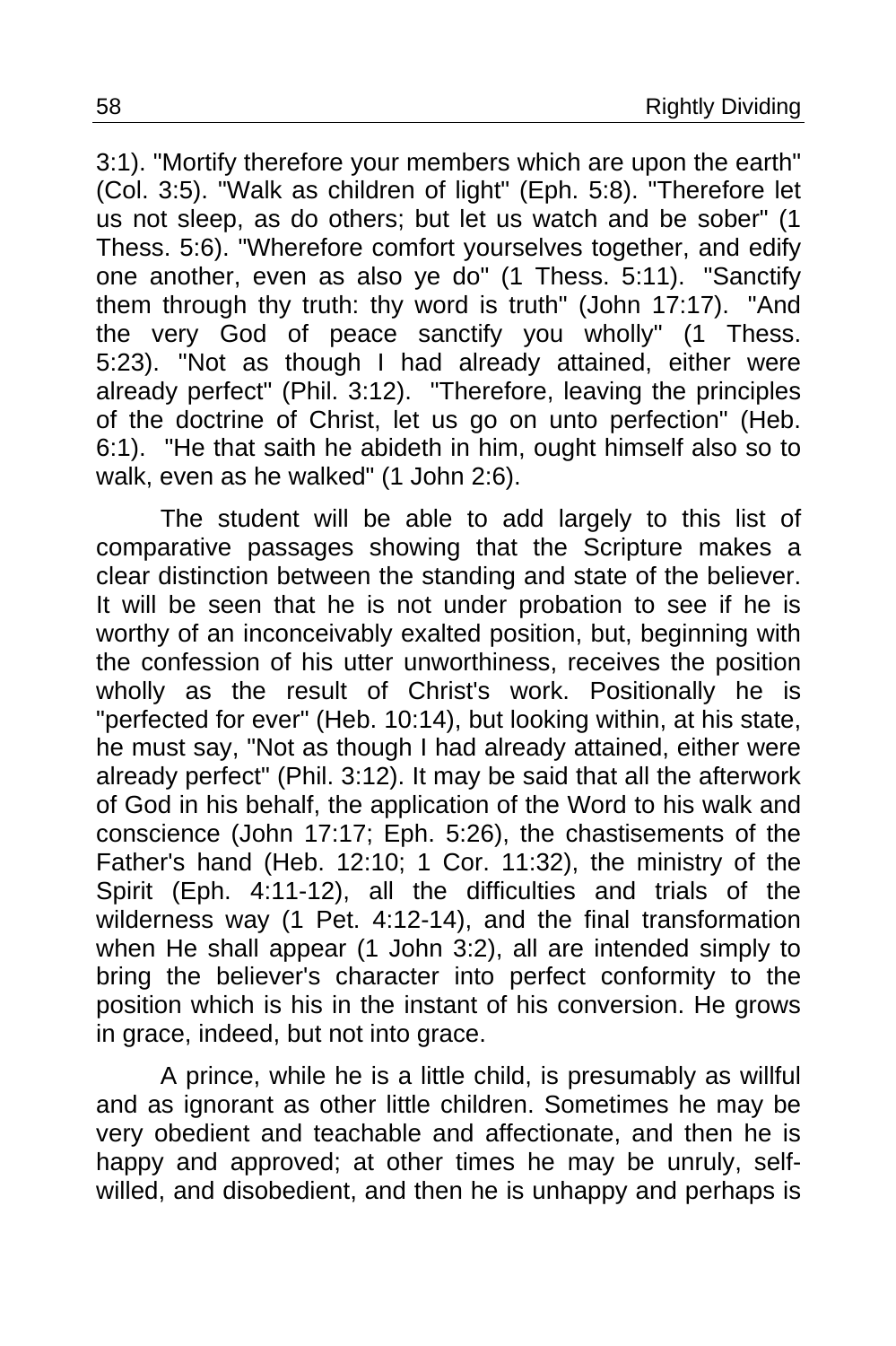chastised. But he is just as much a prince on the one day as on the other. It may be hoped that, as time goes on, he will learn to bring himself into willing and affectionate subjection to every right way, and then he will be more princely, but not more really a prince. He was born a prince. In the case of every true son of the King of kings, and Lord of lords, this growth into kingliness is assured. In the end, standing and state, character and position, will be equal. But the position is not the reward of the perfected character - the character is developed from the position.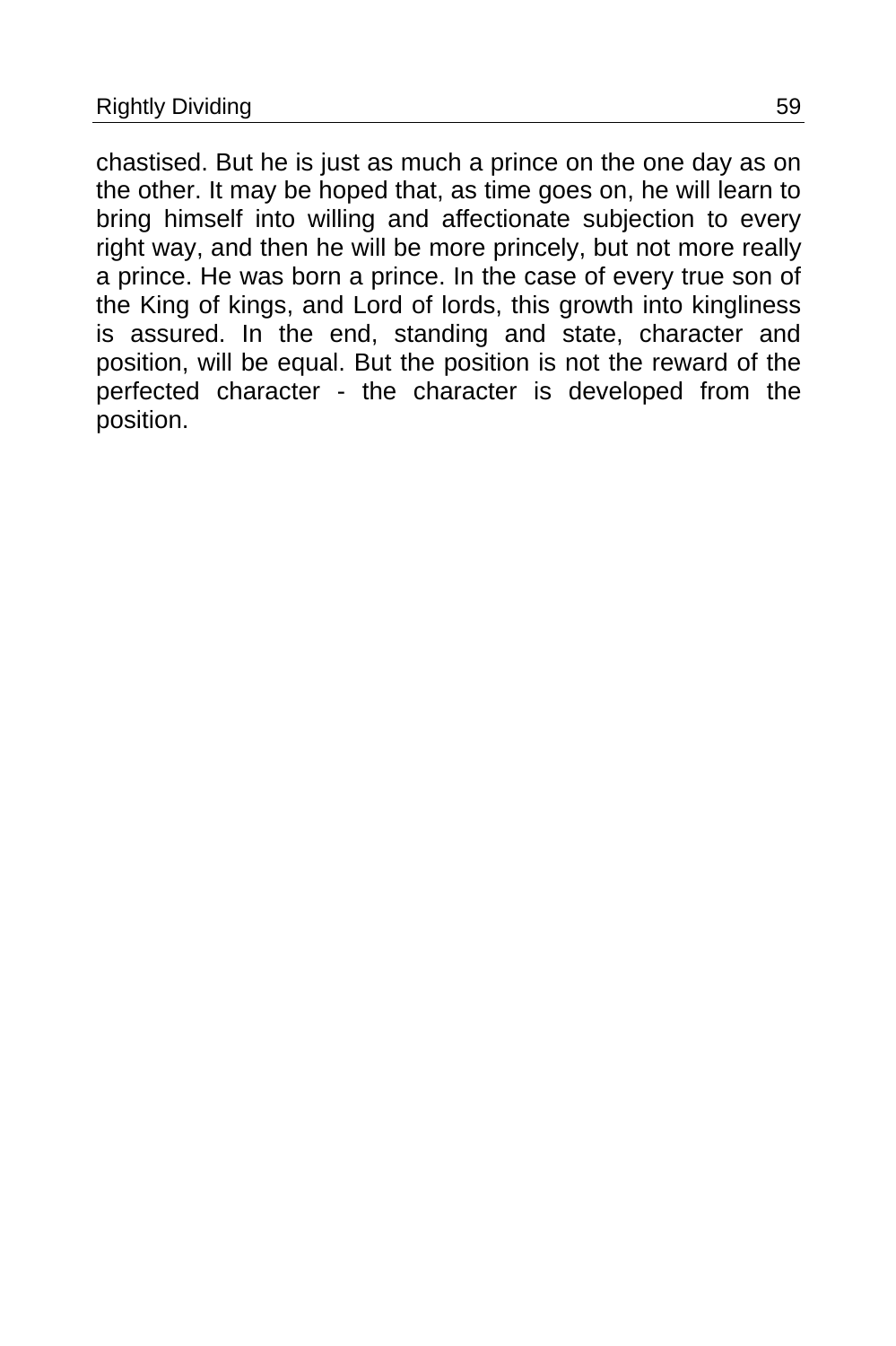# <span id="page-59-0"></span>**10. SALVATION AND REWARDS**

The New Testament Scriptures contain a doctrine of salvation for sinners who are lost and a doctrine of rewards for the faithful services of those who are saved. And it is of great importance to the right understanding of the Word that the student should clearly make the distinction between these. What that distinction is may be seen by carefully noting the following contrasts.

### **SALVATION IS A FREE GIFT**

"Jesus answered and said unto her, If thou knewest the gift of God, and who it is that saith to thee, Give me to drink; thou wouldest have asked of him, and he would have given thee living water" (John 4:10). "Lo, every one that thirsteth, come ye to the waters, and he that hath no money; come ye, buy, and eat; yea, come, buy wine and milk without money and without price" (Isa. 55:1). "And the Spirit and the bride say, Come. And let him that heareth say, Come. And let him that is athirst come: and whosoever will, let him take the water of life freely" (Rev. 22:17). "For the wages of sin is death; but the gift of God is eternal life, through Jesus Christ our Lord" (Rom. 6:23). "For by grace are ye saved through faith; and that not of yourselves: it is the gift of God: not of works lest any man should boast" (Eph. 2:8-9).

But in contrast with the freeness of salvation, note that those works that are pleasing to God shall be rewarded.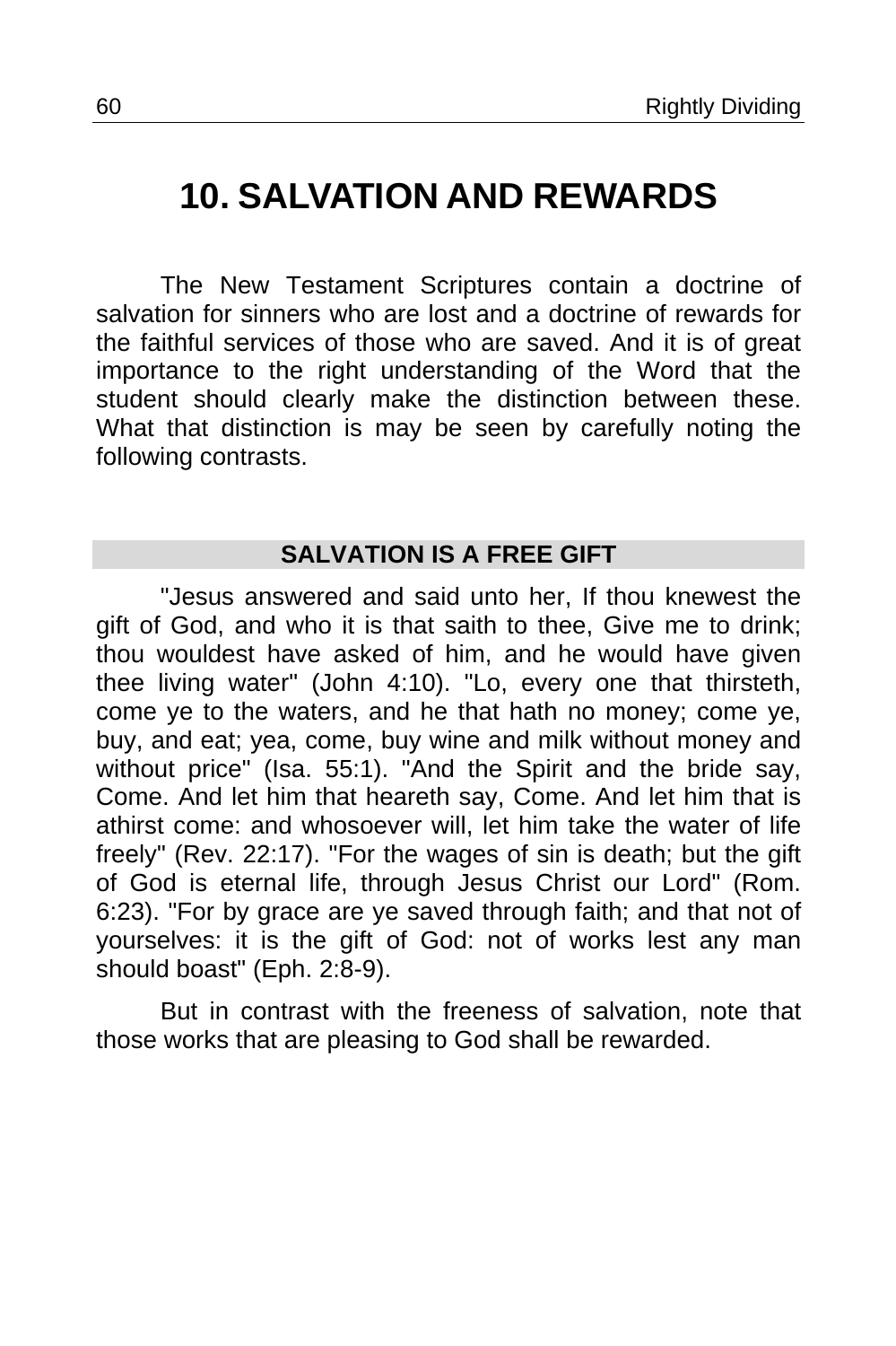### **WORKS PLEASING TO GOD SHALL BE REWARDED**

"And whosoever shall give to drink unto one of these little ones a cup of cold water only in the name of a disciple, verily I say unto you, he shall in no wise lose his reward" (Matt. 10:42). "I have fought a good fight, I have finished my course, I have kept the faith: henceforth there is laid up for me a crown of righteousness" (2 Tim. 4:7-8). "And, behold, I come quickly; and my reward is with me, to give every man according as his work shall be" (Rev. 22:12).

"Know ye not that they which run in a race run all, but one receiveth the prize? So run, that ye may obtain. And every man that striveth for the mastery is temperate in all things. Now they do it to obtain a corruptible crown; but we an incorruptible" (1 Cor. 9:24-25)."And he said unto him, Well, thou good servant: because thou hast been faithful in a very little, have thou authority over ten cities" (Luke 19:17). "For other foundation can no man lay than that is laid, which Is Jesus Christ. Now if any man build upon this foundation gold, silver, precious stones, wood, hay, stubble; every man's work shall he made manifest: for the day shall declare it, because it shall be revealed by fire; and the fire shall try every man's work of what sort it is. If any man's work abide which he hath built thereupon, he shall receive a reward. If any man's work shall be burned, he shall suffer loss: but he himself shall be saved; yet so as by fire" (1 Cor. 3:11-15).

"Fear none of those things which thou shalt suffer: behold, the devil shall cast some of you into prison, that ye may be tried; and ye shall have tribulation ten days: be thou faithful unto death, and I will give thee a crown of life" (Rev. 2:10). Not receive life - the suffering saints in Smyrna had life, eternal life, and were suffering for righteousness' sake - but a crown of life they should receive. Crowns are symbols of rewards, of distinctions earned. It may be remarked that four crowns are mentioned: that of joy, or rejoicing, the reward of ministry (Phil. 4:1; 1 Thess. 2:19); of righteousness, the reward of faithfulness in testimony (2 Tim. 4:8); of life, the reward of faithfulness under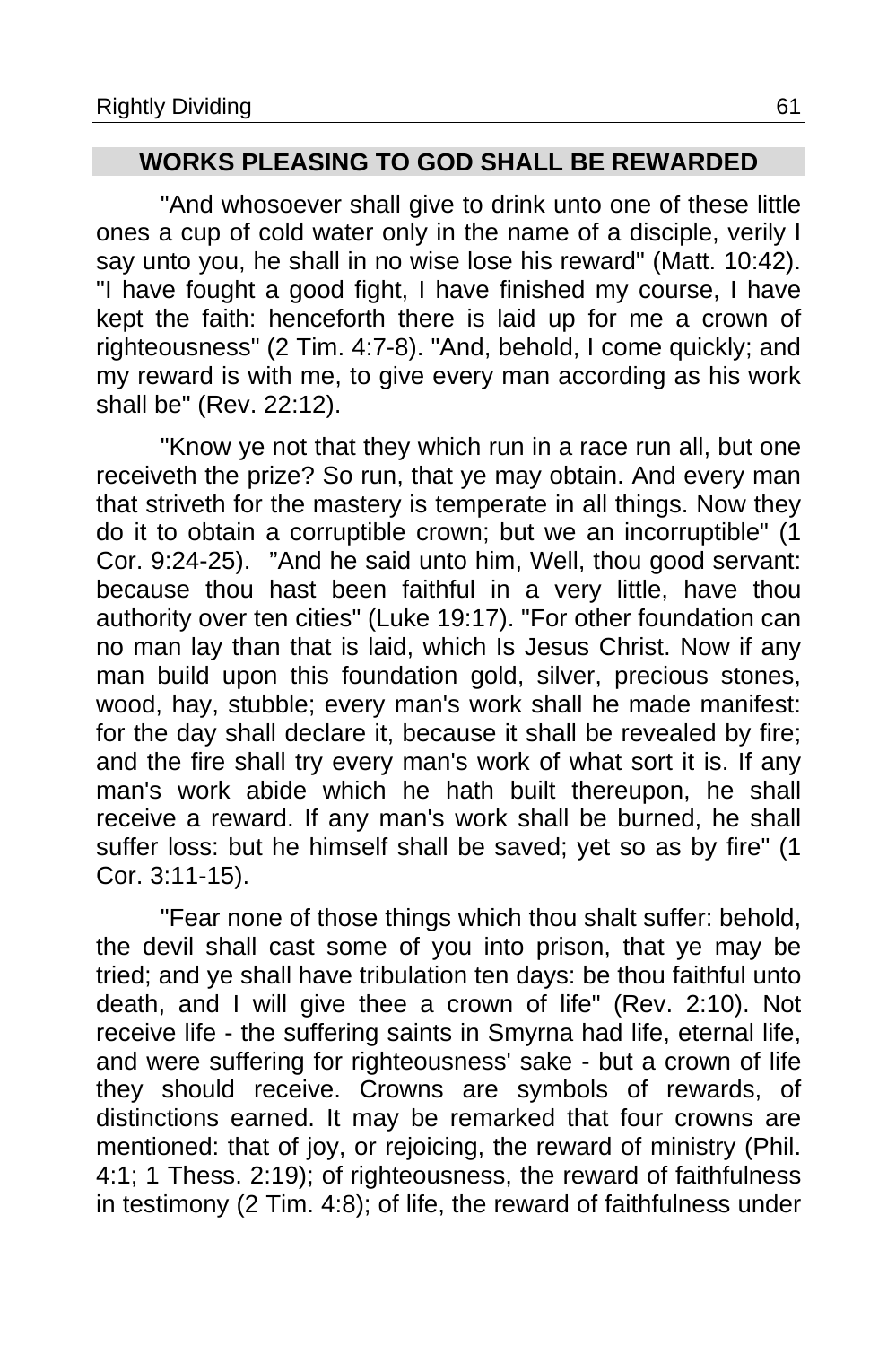trial (Jas. 1:12; Rev. 2:10); of glory, the reward of faithfulness under suffering (1 Pet. 5:4; Heb. 2:9).

### **SALVATION IS A PRESENT POSSESSION**

"He that believeth on the Son hath everlasting life" (John 3:36). "Verily, verily, I say unto you, He that heareth my word, and believeth on him that sent me, hath everlasting life, and shall not come into condemnation; but is passed from death unto life" (John 5:24). "Verily, verily, I say unto you, He that believeth on me hath everlasting life" (John 6:47). "Who hath saved us, and called us with a holy calling, not according to our works, but according to his own purpose and grace" (2 Tim. 1:9). "And he said to the woman, Thy faith hath saved thee; go in peace" (Luke 7:50). "Not by works of righteousness which we have done, but according to his mercy he saved us, by the washing of regeneration, and renewing of the Holy Ghost" (Tit. 3:5). "And this is the record, that God hath given to us eternal life, and this life is in his Son" (1 John 5:11).

But these rewards are to be given at a future time.

### **REWARDS ARE BESTOWED IN THE FUTURE**

"For the Son of man shall come in the glory of his Father, with his angels; and then he shall reward every man according to his works" (Matt. 16:27). "For thou shalt be recompensed at the resurrection of the just" (Luke 14:14). "And, behold, I come quickly; and my reward is with me, to give every man according as his work shall be" (Rev. 22:12)."And when the Chief Shepherd shall appear, ye shall receive a crown of glory that fadeth not away" (1 Pet. 5:4). "Henceforth there is laid up for me a crown of righteousness, which the Lord, the righteous Judge, shall give me at that day" (2 Tim. 4:8). "After a long time the lord of those servants cometh, and reckoneth with them" (Matt. 25:19).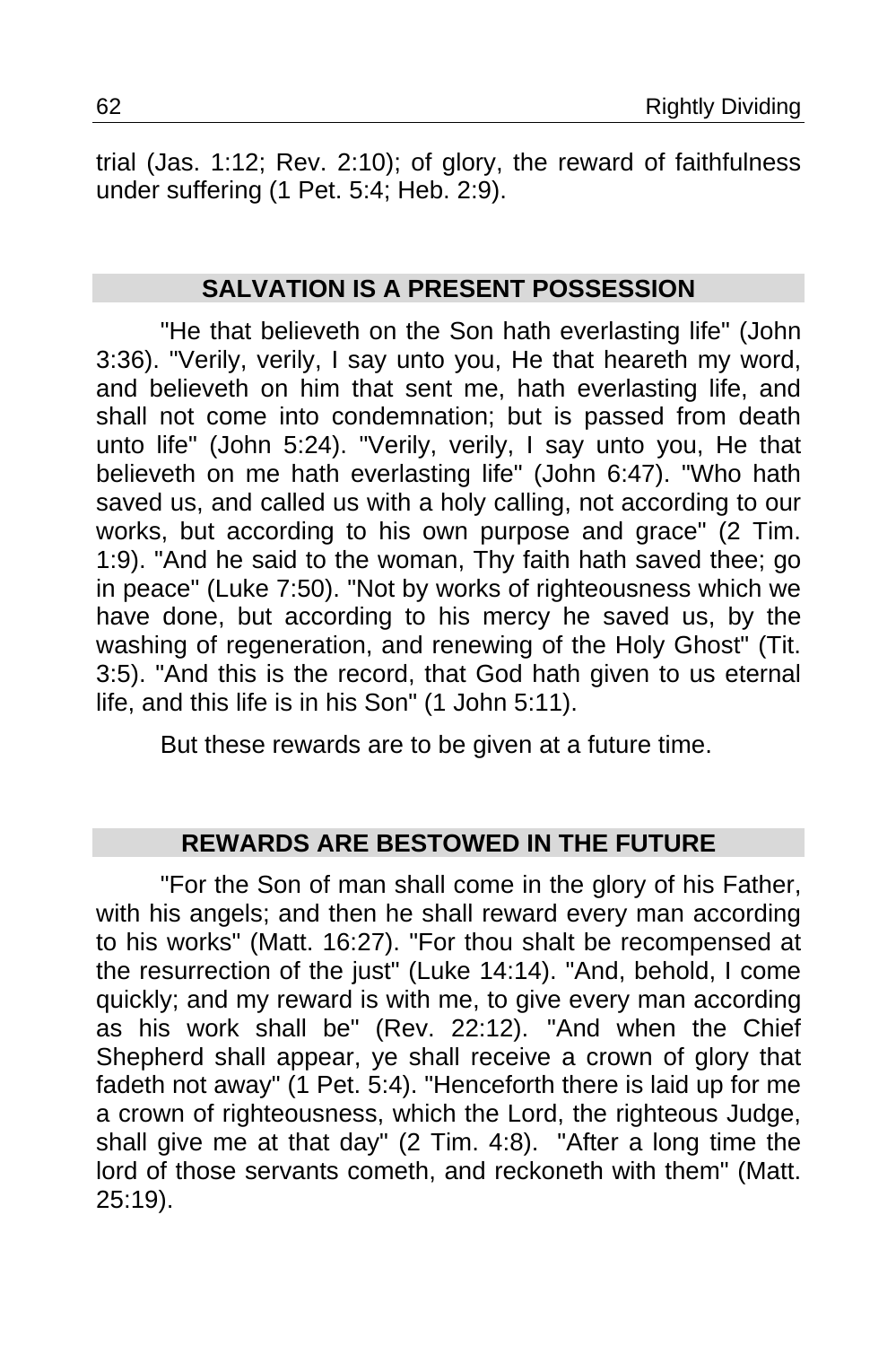God's purpose in promising to reward with heavenly and eternal honours the faithful service of His saints is to win them from the pursuit of earthly riches and pleasures, to sustain them in the fires of persecution, and to encourage them in the exercise of Christian virtues. "Finally, let us heed the warning" (Rev. 3:11). See Dan. 12:3; Matt. 5:11-12; Matt. 10:41-42; Luke 12:35-37; Luke 14:12, 14; John 4:35-36; Col. 3:22-24; 2 Tim. 4:8; Heb. 6:10; 11:8-10, 24-27; 12:2-3.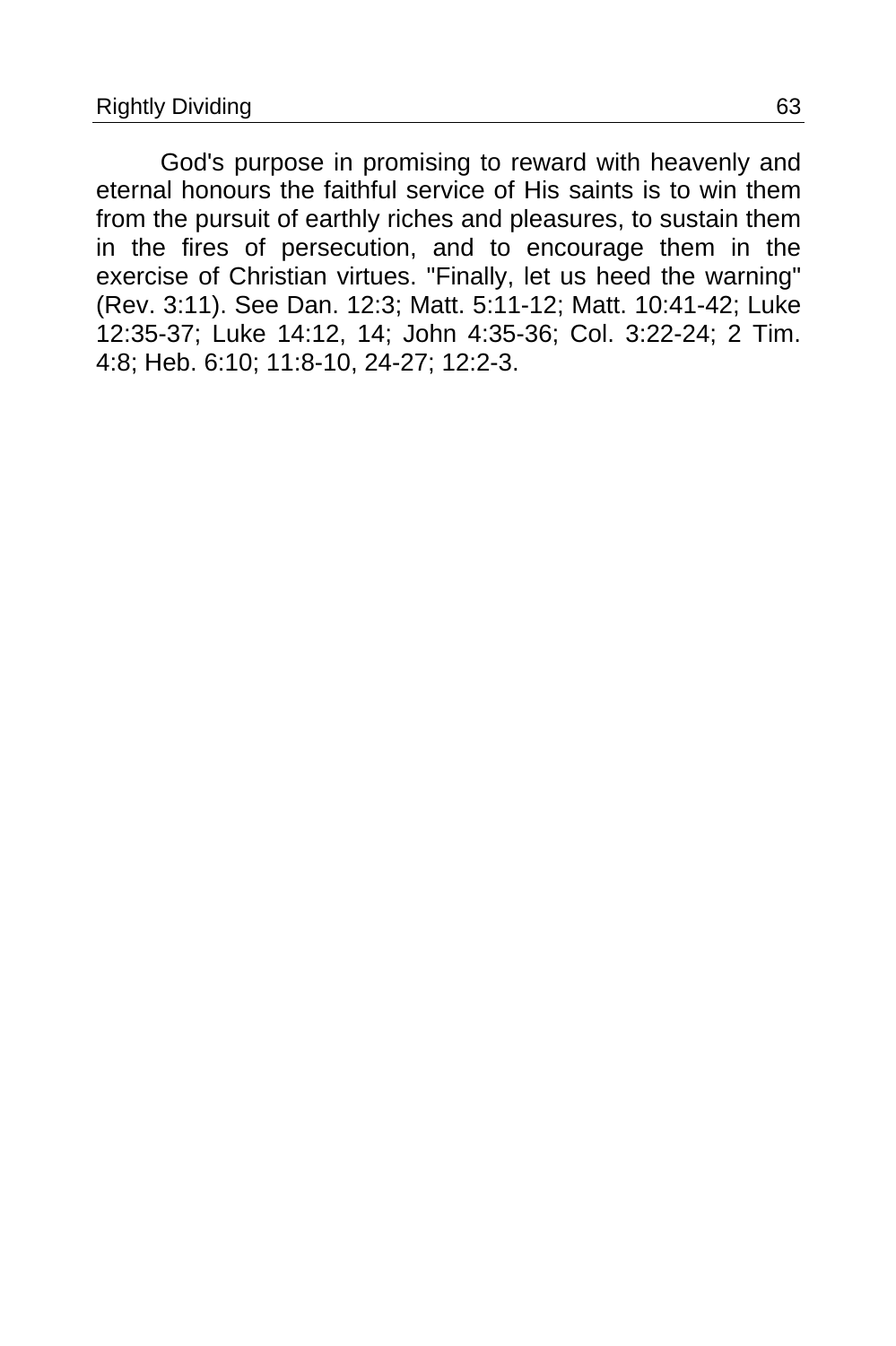### <span id="page-63-0"></span>**11. BELIEVERS AND PROFESSORS**

Ever since God has had a people separated to Himself they have been sorely troubled by the presence among them of those who professed to be, but were not, of them. And this will continue until "the Son of man shall send forth his angels, and they shall gather out of his kingdom all things that offend, and them which do inquity... Then shall the righteous shine forth as the sun in the kingdom of their Father" (Matt. 13:41,43). Scripture plainly tells us of this mingling of tares and wheat - of mere professors among true believers. Yet misguided students have frequently applied to the children of God the warnings and exhortations meant only for the self-deceived or hypocritical. The fact of such admixture is abundantly recognized in the Scriptures. See Gen. 4:3-5; Ex. 12:38; Num. 11:4-6; Neh. 7:63- 65; 13:1-3; Matt. 13:24-30, 37-43; 2 Cor. 11:13-15; Gal. 2:4; 2 Pet. 2:1-2.

It is impossible, in a brief Bible reading, to refer to all the passages which discriminate true believers from the mass of mere formalists, hypocrites, or deceived legalists, who are working for their own salvation instead of working out a salvation already received as a free gift (cf. Phil. 2:12-13 with Eph. 2:8-9). The following comparison of verses will sufficiently indicate the lines of demarcation.

### **BELIEVERS ARE SAVED; MERE PROFESSORS ARE LOST**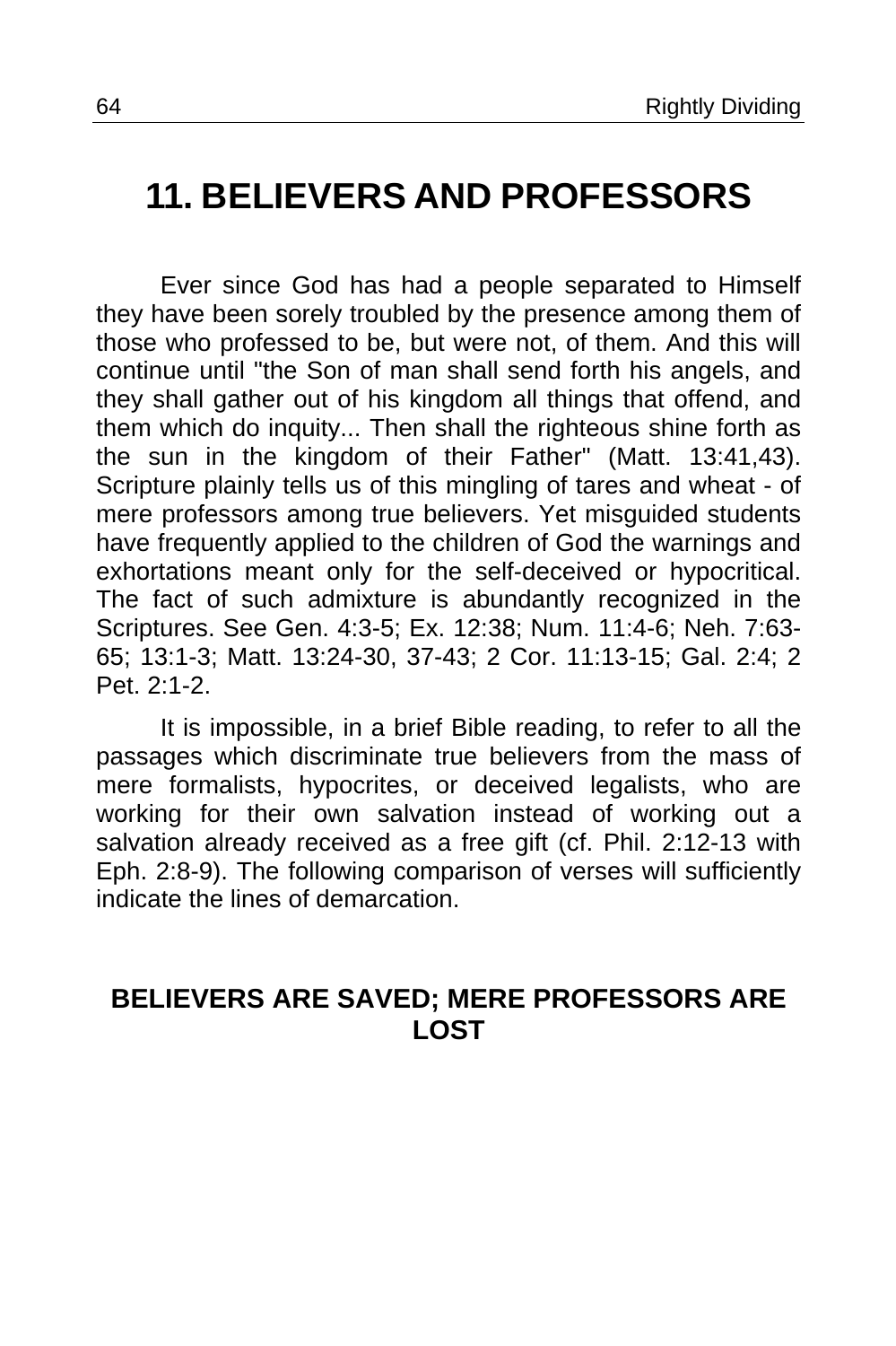### **TRUE BELIEVERS**

"And he said to the woman, Thy faith hath saved thee; go in peace" (Luke 7:50)."And they continued stedfastly in the apostles' doctrine and fellowship, and in breaking of bread, and in prayers" (Acts 2:42). "My sheep hear my voice, and I know them, and they follow me: and I give unto them eternal life; and they shall never perish, neither shall any man pluck them out of my hand. My Father, which gave them me, is greater than all; and no man is able to pluck them out of my Father's hand" (John 10:27-29). "All that the Father giveth me shall come to me; and him that cometh to me I will in no wise cast out. And this is the Father's will which hath sent me, that of all which he hath given me I should lose nothing, but should raise it up again at the last day" (John 6:37,39). "And while they went to buy, the bridegroom came; and they that were ready went in with him to the marriage: and the door was shut" (Matt. 25:10).

"Even the righteousness of God which is by faith of Jesus Christ, unto all and upon all them that believe: for there is no difference" (Rom. 3:22). "Let us be glad and rejoice, and give honour to him: for the marriage of the Lamb is come, and his wife hath made herself ready. And to her was granted that she should be arrayed in fine linen, clean and white: for the fine linen is the righteousness of saints" (Rev. 19:7-8). "I am the good shepherd, and know my sheep, and am known of mine" (John 10:14). "Nevertheless the foundation of God standeth sure, having this seal, The Lord knoweth them that are his" (2 Tim. 2:19). "Verily, verily, I say unto you, He that believeth on me hath everlasting life" (John 6:47). "Father, I will that they also, whom thou hast given me, be with me where I am; that they may behold my glory, which thou hast given me: for thou lovedst me before the foundation of the world" (John 17:24). "Being confident of this very thing, that he which hath begun a good work in you, will perform it until the day of Jesus Christ" (Phil. 1:6)."But we are not of them who draw back unto perdition, but of them that believe to the saving of the soul" (Heb. 10:39).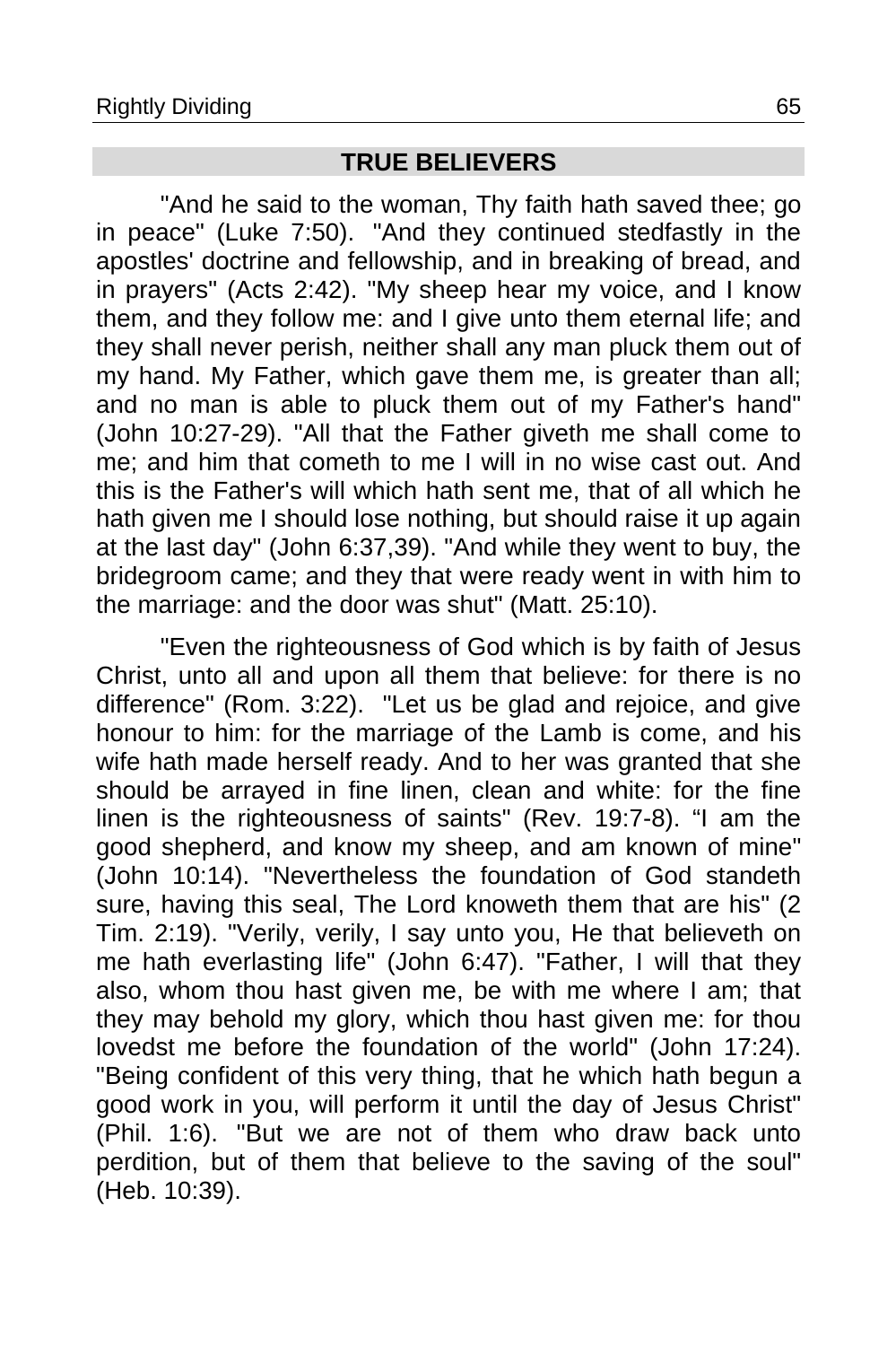#### **PRETENDERS**

"Then Simon himself believed also: and when he was baptized, be continued with Philip. But Peter said unto him... Thou hast neither part nor lot in this matter: for thy heart is not right in the sight of God" (Acts 8:13,21). "They went out from us, but they were not of us; for if they bad been of us, they would no doubt have continued with us: but they went out, that they might be made manifest that they were not all of us" (John 2:19). "But there are some of you that believe not. For Jesus knew from the beginning who they were that believed not, and who should betray him. And he said. Therefore said I unto you, that no man can come unto me, except it were given unto him of my Father. From that time many of his disciples went back, and walked no more with him" (John 6:64-66). "Afterward came also the other virgins, saying, Lord, Lord, open to us. But he answered and said, Verily I say unto you, I know you not" (Matt. 25:11-12). "Even so ye also outwardly appear righteous unto men, but within ye are full of hypocrisy and iniquity. Ye serpents, ye generation of vipers! how can ye escape the damnation of hell?" (Matt. 23:28,33).

"And when the king came in to see the guests, he saw there a man which had not on a wedding garment: and he saith unto him, Friend, how camest thou in hither not having a wedding garment? And he was speechless. Then said the king to the servants, Bind him hand and foot, and take him away, and cast him into outer darkness" (Matt. 22:11-13). "Many will say to me in that day, Lord, Lord, have we not prophesied in thy name? and in thy name have cast out devils? and in thy name done many wonderful works? And then will I profess unto them, I never knew you: depart from me, ye that work iniquity" (Matt. 7:22-23). "What doth it profit, my brethren, though a man say he hath faith, and have not works? can faith save him?" (James 2:14)."For it is impossible for those who were once enlightened, and have tasted of the heavenly gift, and were made partakers of the Holy Ghost, and have tasted the good word of God, and the powers of the world to come, if they shall